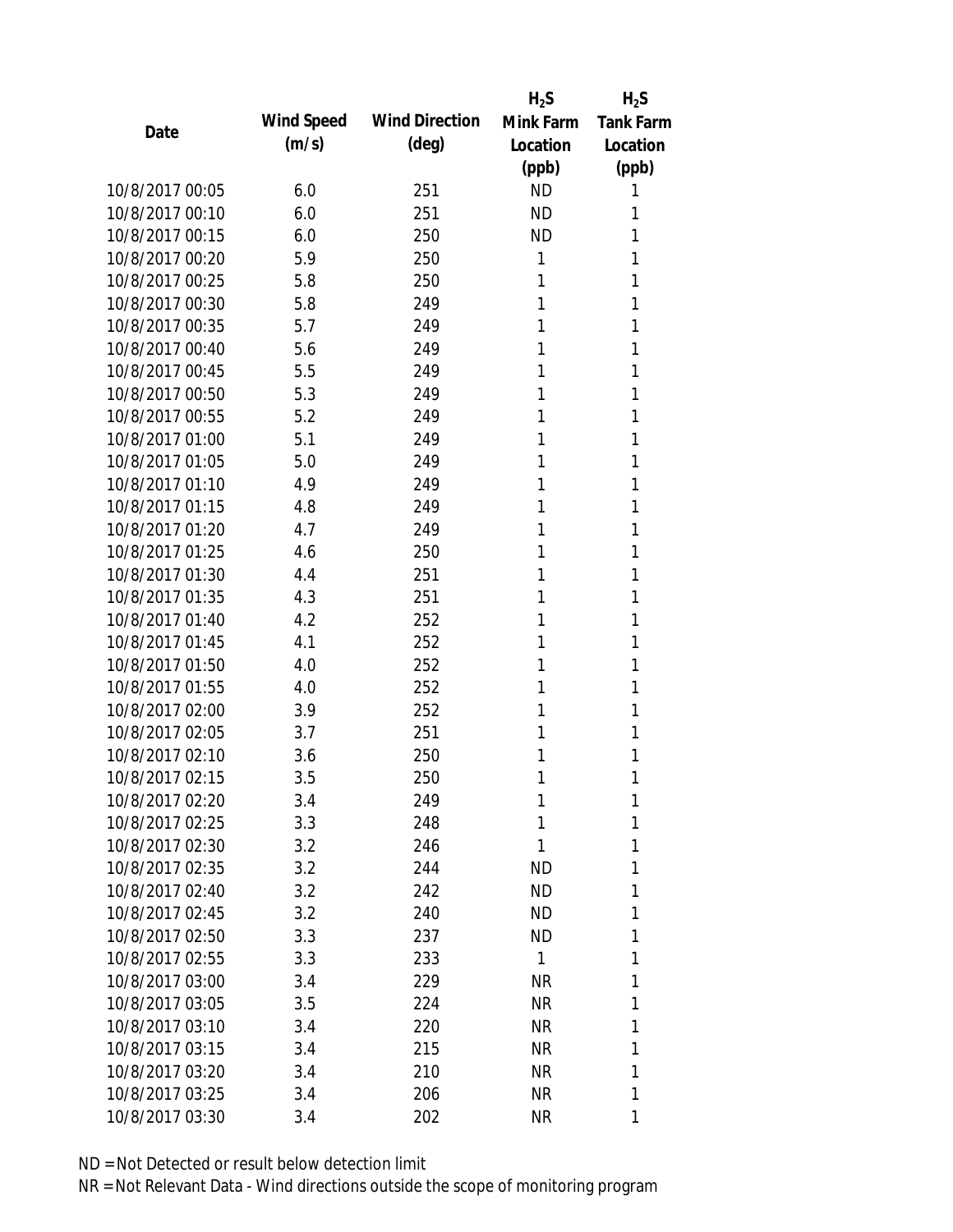|                 |            |                       | $H_2S$    | $H_2S$           |
|-----------------|------------|-----------------------|-----------|------------------|
| Date            | Wind Speed | <b>Wind Direction</b> | Mink Farm | <b>Tank Farm</b> |
|                 | (m/s)      | $(\text{deg})$        | Location  | Location         |
|                 |            |                       | (ppb)     | (ppb)            |
| 10/8/2017 03:35 | 3.4        | 199                   | <b>NR</b> | 1                |
| 10/8/2017 03:40 | 3.4        | 196                   | <b>NR</b> | 1                |
| 10/8/2017 03:45 | 3.4        | 194                   | <b>NR</b> | 1                |
| 10/8/2017 03:50 | 3.4        | 193                   | <b>NR</b> | 1                |
| 10/8/2017 03:55 | 3.4        | 193                   | <b>NR</b> | 1                |
| 10/8/2017 04:00 | 3.3        | 193                   | <b>NR</b> | 1                |
| 10/8/2017 04:05 | 3.2        | 194                   | <b>NR</b> | 1                |
| 10/8/2017 04:10 | 3.1        | 195                   | <b>NR</b> | 1                |
| 10/8/2017 04:15 | 3.0        | 195                   | <b>NR</b> | 1                |
| 10/8/2017 04:20 | 2.9        | 196                   | <b>NR</b> | 1                |
| 10/8/2017 04:25 | 2.9        | 197                   | <b>NR</b> | 1                |
| 10/8/2017 04:30 | 2.8        | 199                   | <b>NR</b> | 1                |
| 10/8/2017 04:35 | 2.7        | 203                   | <b>NR</b> | 1                |
| 10/8/2017 04:40 | 2.6        | 208                   | <b>NR</b> | 1                |
| 10/8/2017 04:45 | 2.5        | 215                   | <b>NR</b> | 1                |
| 10/8/2017 04:50 | 2.4        | 222                   | <b>NR</b> | 1                |
| 10/8/2017 04:55 | 2.4        | 228                   | <b>NR</b> | 1                |
| 10/8/2017 05:00 | 2.4        | 232                   | <b>ND</b> | 1                |
| 10/8/2017 05:05 | 2.5        | 234                   | <b>ND</b> | 1                |
| 10/8/2017 05:10 | 2.5        | 233                   | 1         | 1                |
| 10/8/2017 05:15 | 2.6        | 228                   | <b>NR</b> | 1                |
| 10/8/2017 05:20 | 2.6        | 223                   | <b>NR</b> | $\overline{2}$   |
| 10/8/2017 05:25 | 2.7        | 217                   | <b>NR</b> | $\overline{2}$   |
| 10/8/2017 05:30 | 2.7        | 211                   | <b>NR</b> | $\overline{2}$   |
| 10/8/2017 05:35 | 2.8        | 205                   | <b>NR</b> | $\overline{2}$   |
| 10/8/2017 05:40 | 2.9        | 200                   | <b>NR</b> | $\overline{2}$   |
| 10/8/2017 05:45 | 2.9        | 196                   | <b>NR</b> | 1                |
| 10/8/2017 05:50 | 3.0        | 193                   | NR        | 1                |
| 10/8/2017 05:55 | 3.1        | 191                   | <b>NR</b> | 1                |
| 10/8/2017 06:00 | 3.1        | 191                   | NR        | 1                |
| 10/8/2017 06:05 | 3.1        | 191                   | <b>NR</b> | 1                |
| 10/8/2017 06:10 | 3.1        | 191                   | <b>NR</b> | 1                |
| 10/8/2017 06:15 | 3.1        | 191                   | NR        | 1                |
| 10/8/2017 06:20 | 3.1        | 192                   | NR        | 1                |
| 10/8/2017 06:25 | 3.1        | 191                   | NR        | 1                |
| 10/8/2017 06:30 | 3.2        | 191                   | <b>NR</b> | 1                |
| 10/8/2017 06:35 | 3.2        | 191                   | NR        | 1                |
| 10/8/2017 06:40 | 3.2        | 191                   | NR        | 1                |
| 10/8/2017 06:45 | 3.2        | 190                   | NR        | 1                |
| 10/8/2017 06:50 | 3.1        | 190                   | NR        | 1                |
| 10/8/2017 06:55 | 3.0        | 190                   | <b>NR</b> | 1                |
| 10/8/2017 07:00 | 2.9        | 189                   | <b>NR</b> | 1                |
|                 |            |                       |           |                  |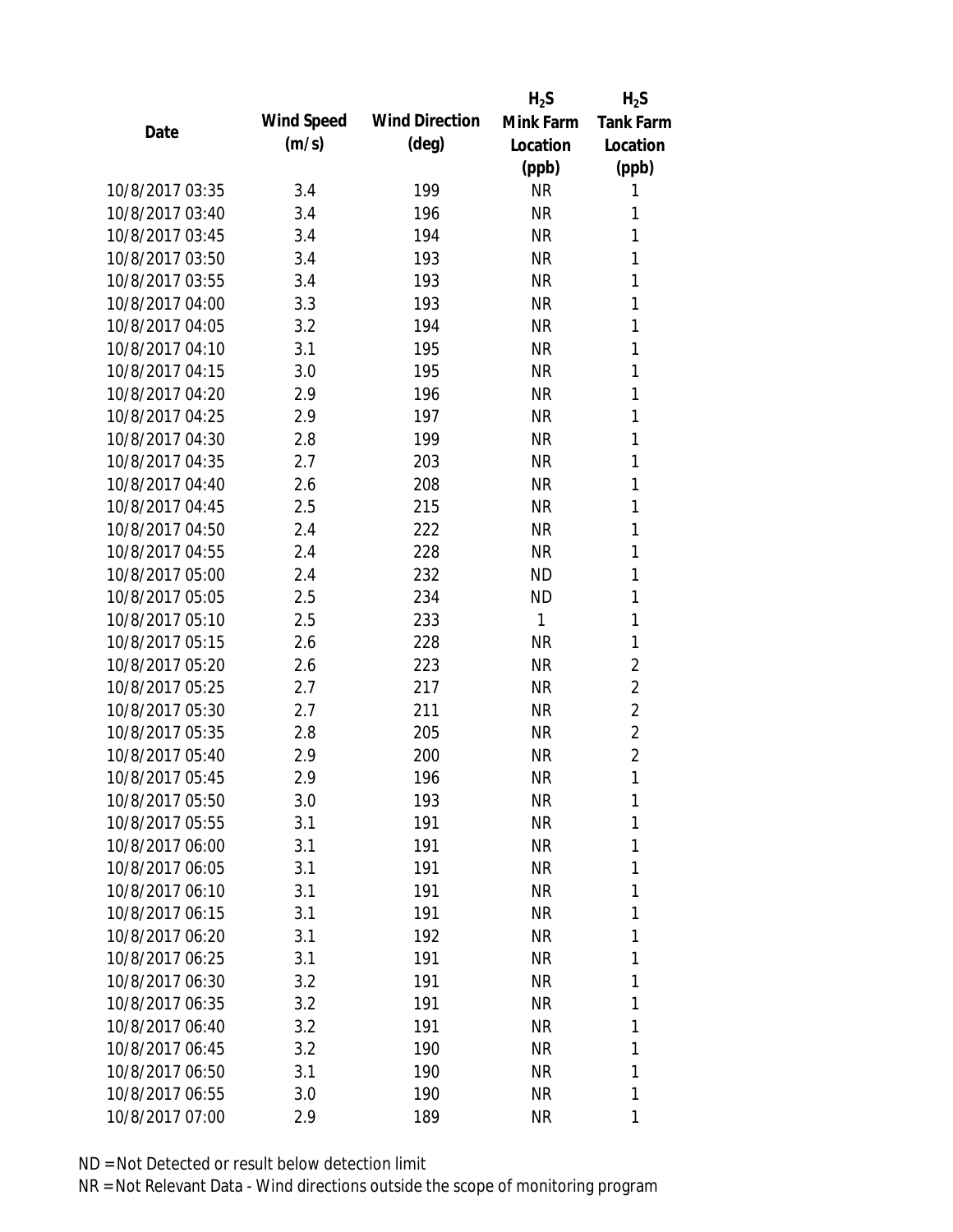|                 |                   |                       | $H_2S$    | $H_2S$           |
|-----------------|-------------------|-----------------------|-----------|------------------|
| Date            | <b>Wind Speed</b> | <b>Wind Direction</b> | Mink Farm | <b>Tank Farm</b> |
|                 | (m/s)             | $(\text{deg})$        | Location  | Location         |
|                 |                   |                       | (ppb)     | (ppb)            |
| 10/8/2017 07:05 | 2.9               | 189                   | <b>NR</b> | 1                |
| 10/8/2017 07:10 | 2.8               | 188                   | <b>NR</b> | 1                |
| 10/8/2017 07:15 | 2.8               | 186                   | <b>NR</b> | 1                |
| 10/8/2017 07:20 | 2.8               | 185                   | <b>NR</b> | 1                |
| 10/8/2017 07:25 | 2.8               | 182                   | <b>NR</b> | 1                |
| 10/8/2017 07:30 | 2.8               | 180                   | <b>NR</b> | 1                |
| 10/8/2017 07:35 | 2.9               | 178                   | <b>NR</b> | 1                |
| 10/8/2017 07:40 | 3.1               | 176                   | <b>NR</b> | 1                |
| 10/8/2017 07:45 | 3.2               | 174                   | <b>NR</b> | 1                |
| 10/8/2017 07:50 | 3.4               | 172                   | <b>NR</b> | 1                |
| 10/8/2017 07:55 | 3.6               | 171                   | <b>NR</b> | 1                |
| 10/8/2017 08:00 | 3.7               | 170                   | <b>NR</b> | 1                |
| 10/8/2017 08:05 | 3.7               | 170                   | <b>NR</b> | 1                |
| 10/8/2017 08:10 | 3.7               | 171                   | <b>NR</b> | 1                |
| 10/8/2017 08:15 | 3.6               | 172                   | <b>NR</b> | 1                |
| 10/8/2017 08:20 | 3.5               | 174                   | <b>NR</b> | 1                |
| 10/8/2017 08:25 | 3.3               | 176                   | <b>NR</b> | 1                |
| 10/8/2017 08:30 | 3.1               | 178                   | <b>NR</b> | 1                |
| 10/8/2017 08:35 | 2.8               | 180                   | <b>NR</b> | 1                |
| 10/8/2017 08:40 | 2.6               | 181                   | <b>NR</b> | 1                |
| 10/8/2017 08:45 | 2.3               | 181                   | <b>NR</b> | 1                |
| 10/8/2017 08:50 | 2.2               | 181                   | <b>NR</b> | 1                |
| 10/8/2017 08:55 | 2.1               | 180                   | <b>NR</b> | 1                |
| 10/8/2017 09:00 | 2.0               | 180                   | <b>NR</b> | 1                |
| 10/8/2017 09:05 | 2.0               | 179                   | <b>NR</b> | 1                |
| 10/8/2017 09:10 | 2.0               | 179                   | <b>NR</b> | 1                |
| 10/8/2017 09:15 | 2.1               | 180                   | <b>NR</b> | 1                |
| 10/8/2017 09:20 | 2.1               | 181                   | NR        | 2                |
| 10/8/2017 09:25 | 2.1               | 181                   | <b>NR</b> | $\overline{2}$   |
| 10/8/2017 09:30 | 2.1               | 182                   | <b>NR</b> | $\overline{2}$   |
| 10/8/2017 09:35 | 2.0               | 181                   | NR        | $\overline{2}$   |
| 10/8/2017 09:40 | 1.8               | 181                   | NR        | $\overline{2}$   |
| 10/8/2017 09:45 | 1.6               | 181                   | NR        | 1                |
| 10/8/2017 09:50 | 1.5               | 181                   | NR        | 1                |
| 10/8/2017 09:55 | 1.3               | 180                   | <b>NR</b> | 1                |
| 10/8/2017 10:00 | 1.3               | 179                   | <b>NR</b> | 1                |
| 10/8/2017 10:05 | 1.2               | 179                   | <b>NR</b> | 1                |
| 10/8/2017 10:10 | 1.2               | 178                   | NR        | 1                |
| 10/8/2017 10:15 | 1.4               | 177                   | NR        | 1                |
| 10/8/2017 10:20 | 1.6               | 177                   | NR        | 1                |
| 10/8/2017 10:25 | 1.8               | 177                   | <b>NR</b> | 1                |
| 10/8/2017 10:30 | 1.9               | 177                   | <b>NR</b> | 1                |
|                 |                   |                       |           |                  |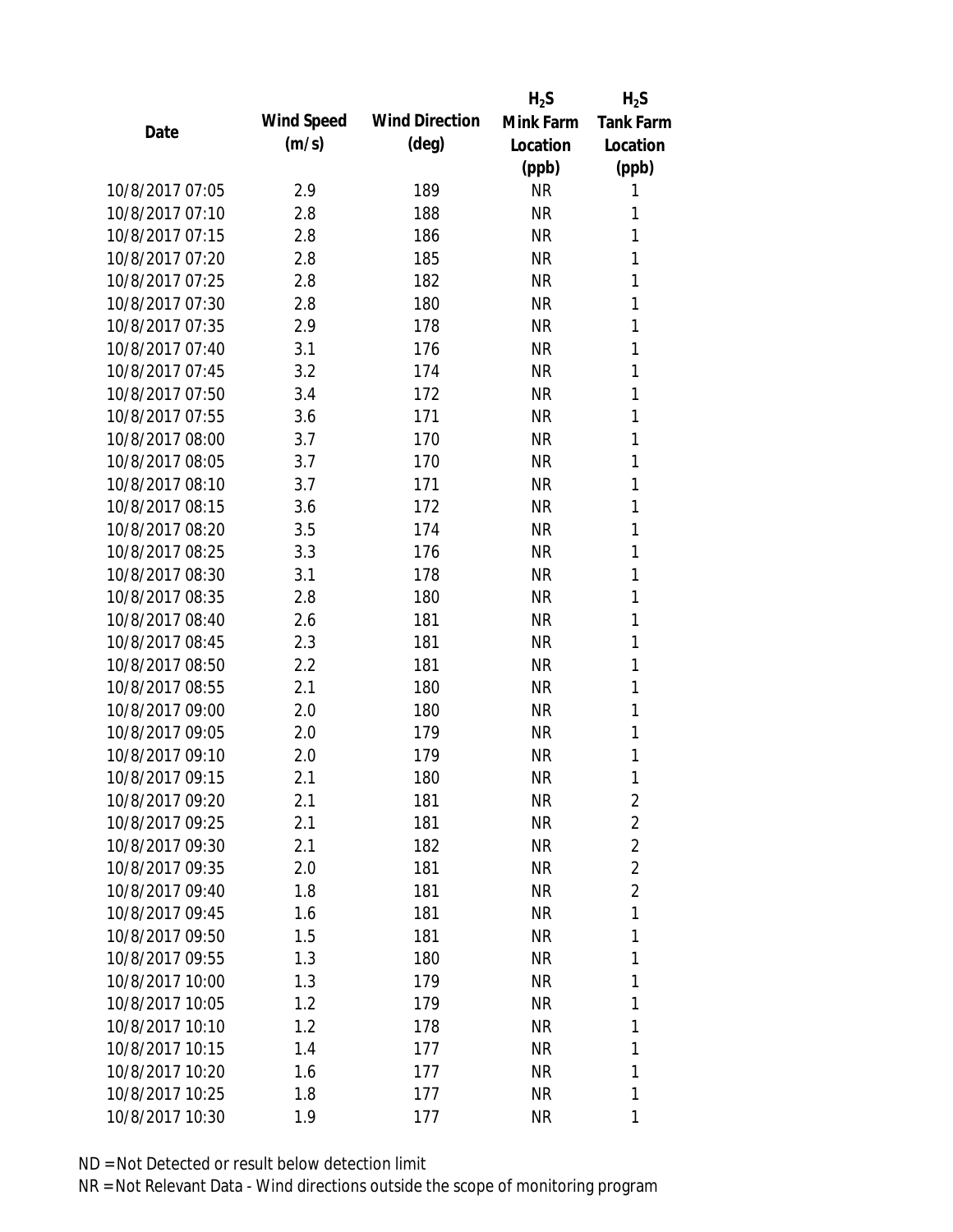|                 |            |                       | $H_2S$    | $H_2S$           |
|-----------------|------------|-----------------------|-----------|------------------|
| Date            | Wind Speed | <b>Wind Direction</b> | Mink Farm | <b>Tank Farm</b> |
|                 | (m/s)      | $(\text{deg})$        | Location  | Location         |
|                 |            |                       | (ppb)     | (ppb)            |
| 10/8/2017 10:35 | 2.1        | 177                   | <b>NR</b> | 1                |
| 10/8/2017 10:40 | 2.2        | 178                   | <b>NR</b> | 1                |
| 10/8/2017 10:45 | 2.2        | 179                   | <b>NR</b> | 1                |
| 10/8/2017 10:50 | 2.2        | 180                   | <b>NR</b> | 1                |
| 10/8/2017 10:55 | 2.2        | 180                   | <b>NR</b> | 1                |
| 10/8/2017 11:00 | 2.2        | 180                   | <b>NR</b> | 1                |
| 10/8/2017 11:05 | 2.1        | 180                   | <b>NR</b> | 1                |
| 10/8/2017 11:10 | 2.0        | 180                   | <b>NR</b> | 1                |
| 10/8/2017 11:15 | 1.9        | 178                   | <b>NR</b> | 1                |
| 10/8/2017 11:20 | 1.9        | 176                   | <b>NR</b> | 1                |
| 10/8/2017 11:25 | 1.8        | 177                   | <b>NR</b> | 1                |
| 10/8/2017 11:30 | 1.8        | 179                   | <b>NR</b> | 1                |
| 10/8/2017 11:35 | 1.8        | 181                   | <b>NR</b> | 1                |
| 10/8/2017 11:40 | 1.8        | 184                   | <b>NR</b> | 1                |
| 10/8/2017 11:45 | 2.0        | 188                   | <b>NR</b> | 1                |
| 10/8/2017 11:50 | 2.1        | 191                   | <b>NR</b> | 1                |
| 10/8/2017 11:55 | 2.2        | 190                   | <b>NR</b> | 1                |
| 10/8/2017 12:00 | 2.4        | 188                   | <b>NR</b> | 1                |
| 10/8/2017 12:05 | 2.5        | 186                   | <b>NR</b> | 1                |
| 10/8/2017 12:10 | 2.7        | 182                   | <b>NR</b> | 1                |
| 10/8/2017 12:15 | 2.8        | 178                   | <b>NR</b> | 1                |
| 10/8/2017 12:20 | 3.1        | 173                   | <b>NR</b> | 1                |
| 10/8/2017 12:25 | 3.4        | 171                   | <b>NR</b> | 1                |
| 10/8/2017 12:30 | 3.6        | 169                   | <b>NR</b> | <b>NR</b>        |
| 10/8/2017 12:35 | 3.9        | 168                   | <b>NR</b> | <b>NR</b>        |
| 10/8/2017 12:40 | 4.1        | 168                   | <b>NR</b> | <b>NR</b>        |
| 10/8/2017 12:45 | 4.3        | 169                   | <b>NR</b> | <b>NR</b>        |
| 10/8/2017 12:50 | 4.4        | 170                   | NR        | 1                |
| 10/8/2017 12:55 | 4.6        | 170                   | <b>NR</b> | 1                |
| 10/8/2017 13:00 | 4.7        | 170                   | <b>NR</b> | 1                |
| 10/8/2017 13:05 | 4.7        | 170                   | <b>NR</b> | 1                |
| 10/8/2017 13:10 | 4.8        | 170                   | <b>NR</b> | 1                |
| 10/8/2017 13:15 | 4.8        | 170                   | NR        | 1                |
| 10/8/2017 13:20 | 4.8        | 170                   | <b>NR</b> | 1                |
| 10/8/2017 13:25 | 4.8        | 170                   | <b>NR</b> | 1                |
| 10/8/2017 13:30 | 4.7        | 169                   | <b>NR</b> | <b>NR</b>        |
| 10/8/2017 13:35 | 4.6        | 170                   | NR        | 1                |
| 10/8/2017 13:40 |            |                       |           | 1                |
|                 | 4.6        | 170                   | NR        |                  |
| 10/8/2017 13:45 | 4.5        | 171                   | <b>NR</b> | 1                |
| 10/8/2017 13:50 | 4.4        | 171                   | NR        | 1                |
| 10/8/2017 13:55 | 4.4        | 171                   | <b>NR</b> | 1                |
| 10/8/2017 14:00 | 4.4        | 172                   | <b>NR</b> | 1                |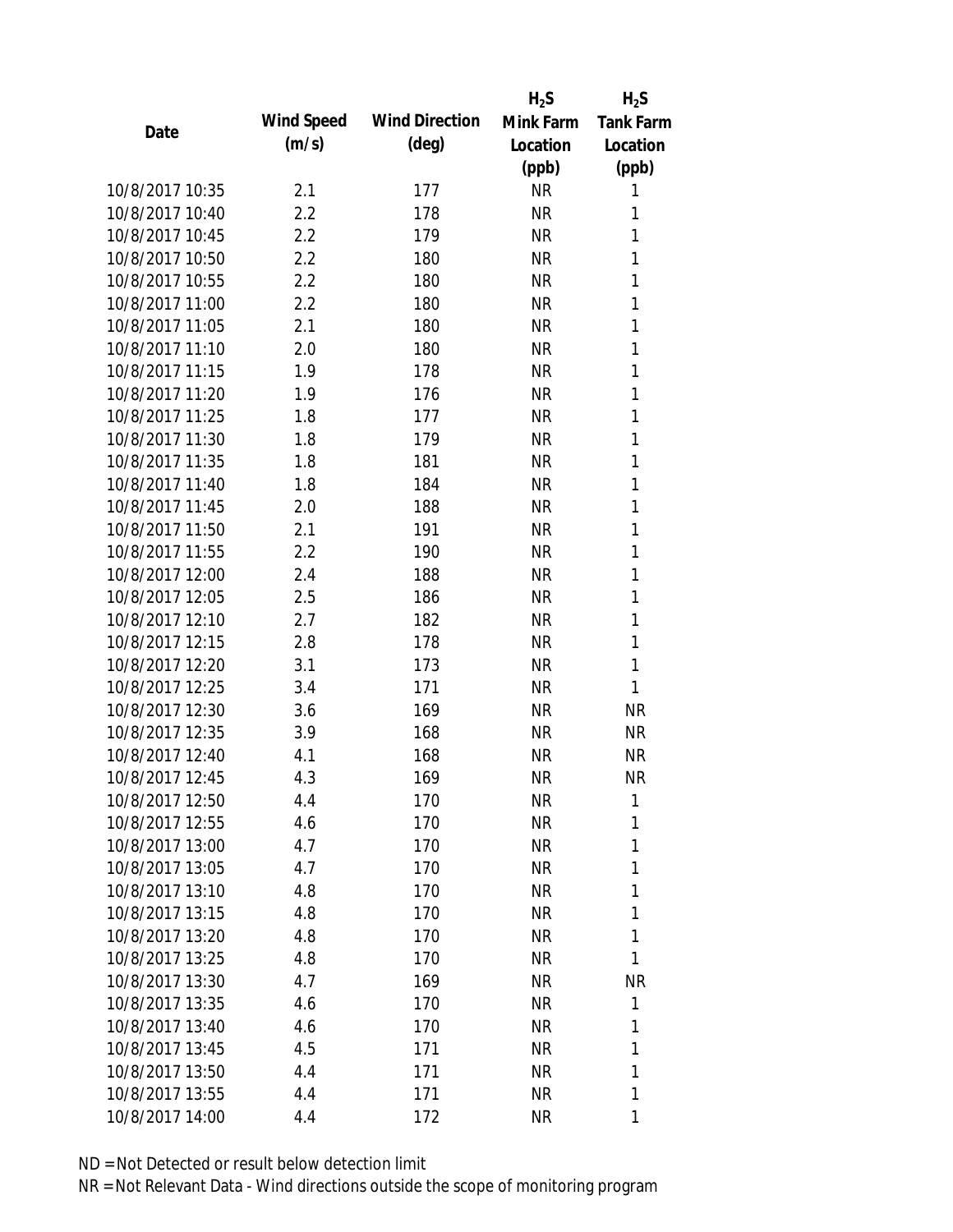|                 |            |                       | $H_2S$    | $H_2S$           |
|-----------------|------------|-----------------------|-----------|------------------|
| Date            | Wind Speed | <b>Wind Direction</b> | Mink Farm | <b>Tank Farm</b> |
|                 | (m/s)      | $(\text{deg})$        | Location  | Location         |
|                 |            |                       | (ppb)     | (ppb)            |
| 10/8/2017 14:05 | 4.5        | 171                   | <b>NR</b> | 1                |
| 10/8/2017 14:10 | 4.6        | 170                   | <b>NR</b> | 1                |
| 10/8/2017 14:15 | 4.7        | 169                   | <b>NR</b> | <b>NR</b>        |
| 10/8/2017 14:20 | 4.8        | 168                   | <b>NR</b> | <b>NR</b>        |
| 10/8/2017 14:25 | 4.8        | 168                   | <b>NR</b> | <b>NR</b>        |
| 10/8/2017 14:30 | 4.8        | 168                   | <b>NR</b> | <b>NR</b>        |
| 10/8/2017 14:35 | 4.7        | 168                   | <b>NR</b> | <b>NR</b>        |
| 10/8/2017 14:40 | 4.5        | 170                   | <b>NR</b> | 1                |
| 10/8/2017 14:45 | 4.3        | 171                   | <b>NR</b> | 1                |
| 10/8/2017 14:50 | 4.1        | 172                   | <b>NR</b> | 1                |
| 10/8/2017 14:55 | 4.0        | 173                   | <b>NR</b> | 1                |
| 10/8/2017 15:00 | 4.0        | 174                   | <b>NR</b> | 1                |
| 10/8/2017 15:05 | 3.9        | 175                   | <b>NR</b> | 1                |
| 10/8/2017 15:10 | 3.9        | 176                   | <b>NR</b> | 1                |
| 10/8/2017 15:15 | 4.0        | 177                   | <b>NR</b> | 1                |
| 10/8/2017 15:20 | 4.1        | 179                   | <b>NR</b> | 1                |
| 10/8/2017 15:25 | 4.1        | 181                   | <b>NR</b> | 1                |
| 10/8/2017 15:30 | 4.1        | 183                   | <b>NR</b> | 1                |
| 10/8/2017 15:35 | 4.1        | 184                   | <b>NR</b> | 1                |
| 10/8/2017 15:40 | 4.1        | 185                   | <b>NR</b> | 1                |
| 10/8/2017 15:45 | 4.1        | 186                   | <b>NR</b> | 1                |
| 10/8/2017 15:50 | 4.0        | 187                   | <b>NR</b> | <b>ND</b>        |
| 10/8/2017 15:55 | 4.0        | 186                   | <b>NR</b> | <b>ND</b>        |
| 10/8/2017 16:00 | 4.0        | 183                   | <b>NR</b> | 1                |
| 10/8/2017 16:05 | 3.9        | 181                   | <b>NR</b> | 1                |
| 10/8/2017 16:10 | 3.9        | 180                   | <b>NR</b> | 1                |
| 10/8/2017 16:15 | 3.9        | 179                   | <b>NR</b> | 1                |
| 10/8/2017 16:20 | 3.9        | 178                   | NR        | 1                |
| 10/8/2017 16:25 | 3.9        | 177                   | <b>NR</b> | 1                |
| 10/8/2017 16:30 | 3.9        | 178                   | NR        | 1                |
| 10/8/2017 16:35 | 3.8        | 178                   | <b>NR</b> | 1                |
| 10/8/2017 16:40 | 3.7        | 178                   | NR        | 1                |
| 10/8/2017 16:45 | 3.6        | 176                   | NR        | 1                |
| 10/8/2017 16:50 | 3.5        | 176                   | NR        | 1                |
| 10/8/2017 16:55 | 3.5        | 176                   | NR        | 1                |
| 10/8/2017 17:00 | 3.5        | 175                   | <b>NR</b> | 1                |
| 10/8/2017 17:05 | 3.4        | 176                   | NR        | 1                |
| 10/8/2017 17:10 | 3.4        | 177                   | NR        | 1                |
| 10/8/2017 17:15 | 3.4        | 178                   | NR        | 1                |
| 10/8/2017 17:20 | 3.4        | 178                   | NR        | 1                |
| 10/8/2017 17:25 |            |                       | <b>NR</b> | 1                |
|                 | 3.3        | 177                   |           |                  |
| 10/8/2017 17:30 | 3.2        | 176                   | <b>NR</b> | 1                |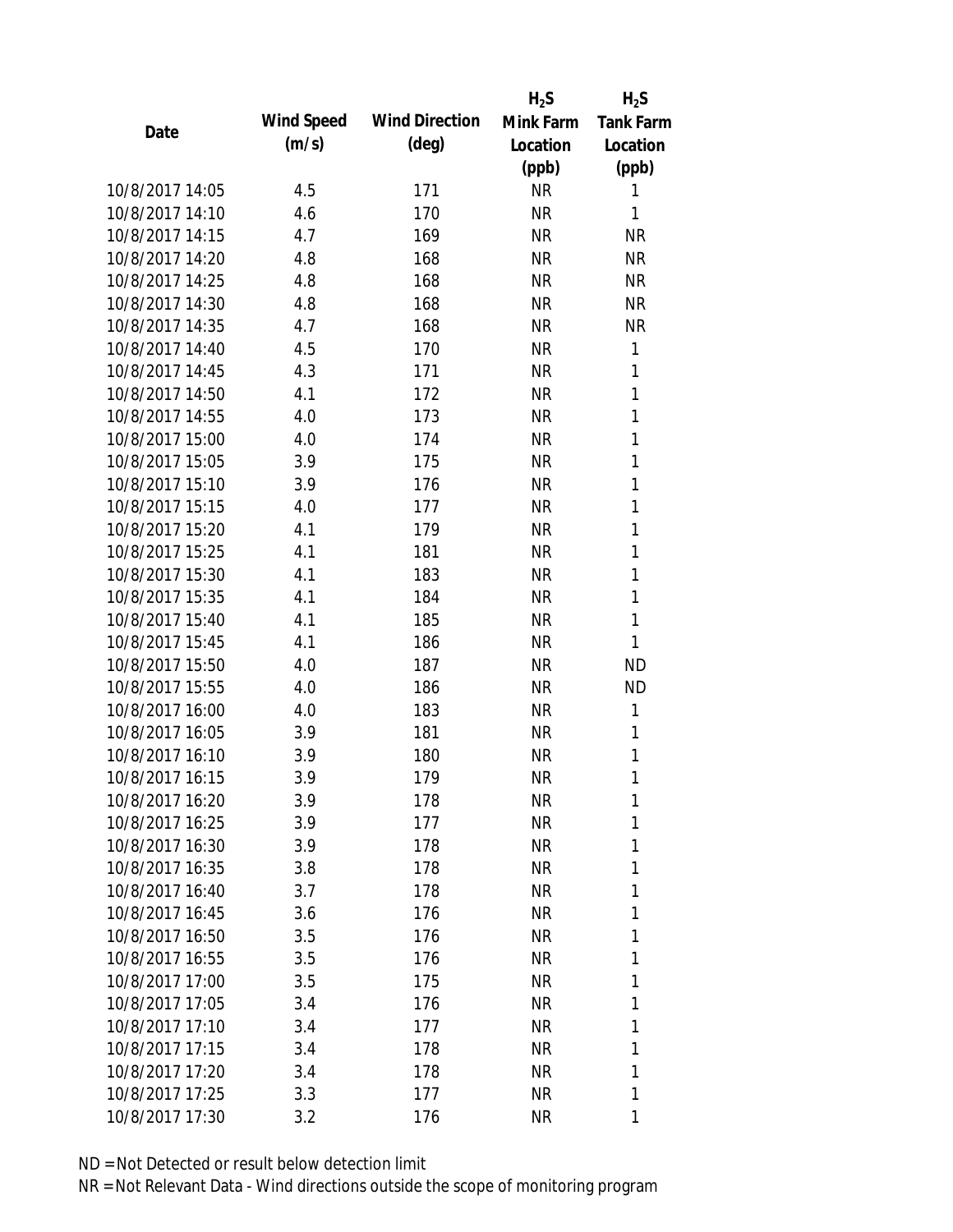|                 |            |                       | $H_2S$    | $H_2S$           |
|-----------------|------------|-----------------------|-----------|------------------|
| Date            | Wind Speed | <b>Wind Direction</b> | Mink Farm | <b>Tank Farm</b> |
|                 | (m/s)      | $(\text{deg})$        | Location  | Location         |
|                 |            |                       | (ppb)     | (ppb)            |
| 10/8/2017 17:35 | 3.2        | 172                   | <b>NR</b> | 1                |
| 10/8/2017 17:40 | 3.1        | 167                   | <b>NR</b> | <b>NR</b>        |
| 10/8/2017 17:45 | 3.1        | 162                   | <b>NR</b> | <b>NR</b>        |
| 10/8/2017 17:50 | 2.9        | 158                   | <b>NR</b> | <b>NR</b>        |
| 10/8/2017 17:55 | 2.9        | 154                   | <b>NR</b> | <b>NR</b>        |
| 10/8/2017 18:00 | 2.8        | 151                   | <b>NR</b> | <b>NR</b>        |
| 10/8/2017 18:05 | 2.6        | 150                   | <b>NR</b> | <b>NR</b>        |
| 10/8/2017 18:10 | 2.5        | 149                   | <b>NR</b> | <b>NR</b>        |
| 10/8/2017 18:15 | 2.4        | 149                   | <b>NR</b> | <b>NR</b>        |
| 10/8/2017 18:20 | 2.3        | 149                   | <b>NR</b> | <b>NR</b>        |
| 10/8/2017 18:25 | 2.2        | 149                   | <b>NR</b> | <b>NR</b>        |
| 10/8/2017 18:30 | 2.2        | 148                   | <b>NR</b> | <b>NR</b>        |
| 10/8/2017 18:35 | 2.1        | 147                   | <b>NR</b> | <b>NR</b>        |
| 10/8/2017 18:40 | 2.1        | 146                   | <b>NR</b> | <b>NR</b>        |
| 10/8/2017 18:45 | 2.1        | 145                   | <b>NR</b> | <b>NR</b>        |
| 10/8/2017 18:50 | 2.0        | 145                   | <b>NR</b> | <b>NR</b>        |
| 10/8/2017 18:55 | 1.9        | 144                   | <b>NR</b> | <b>NR</b>        |
| 10/8/2017 19:00 | 1.9        | 143                   | <b>NR</b> | <b>NR</b>        |
| 10/8/2017 19:05 | 1.8        | 141                   | <b>NR</b> | <b>NR</b>        |
| 10/8/2017 19:10 | 1.7        | 139                   | <b>NR</b> | <b>NR</b>        |
| 10/8/2017 19:15 | 1.6        | 137                   | <b>NR</b> | <b>NR</b>        |
| 10/8/2017 19:20 | 1.6        | 134                   | <b>NR</b> | <b>NR</b>        |
| 10/8/2017 19:25 | 1.6        | 132                   | <b>NR</b> | <b>NR</b>        |
| 10/8/2017 19:30 | 1.7        | 131                   | <b>NR</b> | <b>NR</b>        |
| 10/8/2017 19:35 | 1.7        | 129                   | <b>NR</b> | <b>NR</b>        |
| 10/8/2017 19:40 | 1.8        | 129                   | <b>NR</b> | <b>NR</b>        |
| 10/8/2017 19:45 | 1.9        | 128                   | <b>NR</b> | <b>NR</b>        |
| 10/8/2017 19:50 | 2.1        | 127                   | <b>NR</b> | NR               |
| 10/8/2017 19:55 | 2.2        | 126                   | <b>NR</b> | <b>NR</b>        |
| 10/8/2017 20:00 | 2.3        | 126                   | <b>NR</b> | <b>NR</b>        |
| 10/8/2017 20:05 | 2.4        | 125                   | <b>NR</b> | <b>NR</b>        |
| 10/8/2017 20:10 | 2.5        | 125                   | <b>NR</b> | <b>NR</b>        |
| 10/8/2017 20:15 | 2.6        | 125                   | <b>NR</b> | <b>NR</b>        |
| 10/8/2017 20:20 | 2.7        | 125                   | <b>NR</b> | <b>NR</b>        |
| 10/8/2017 20:25 | 2.9        | 125                   | <b>NR</b> | <b>NR</b>        |
| 10/8/2017 20:30 | 3.0        | 126                   | <b>NR</b> | <b>NR</b>        |
| 10/8/2017 20:35 | 3.1        | 127                   | <b>NR</b> | <b>NR</b>        |
| 10/8/2017 20:40 | 3.3        | 128                   | NR        | <b>NR</b>        |
| 10/8/2017 20:45 | 3.4        | 129                   | <b>NR</b> | <b>NR</b>        |
| 10/8/2017 20:50 | 3.4        | 130                   | <b>NR</b> | <b>NR</b>        |
| 10/8/2017 20:55 | 3.5        | 131                   | <b>NR</b> | <b>NR</b>        |
| 10/8/2017 21:00 | 3.5        | 131                   | <b>NR</b> | <b>NR</b>        |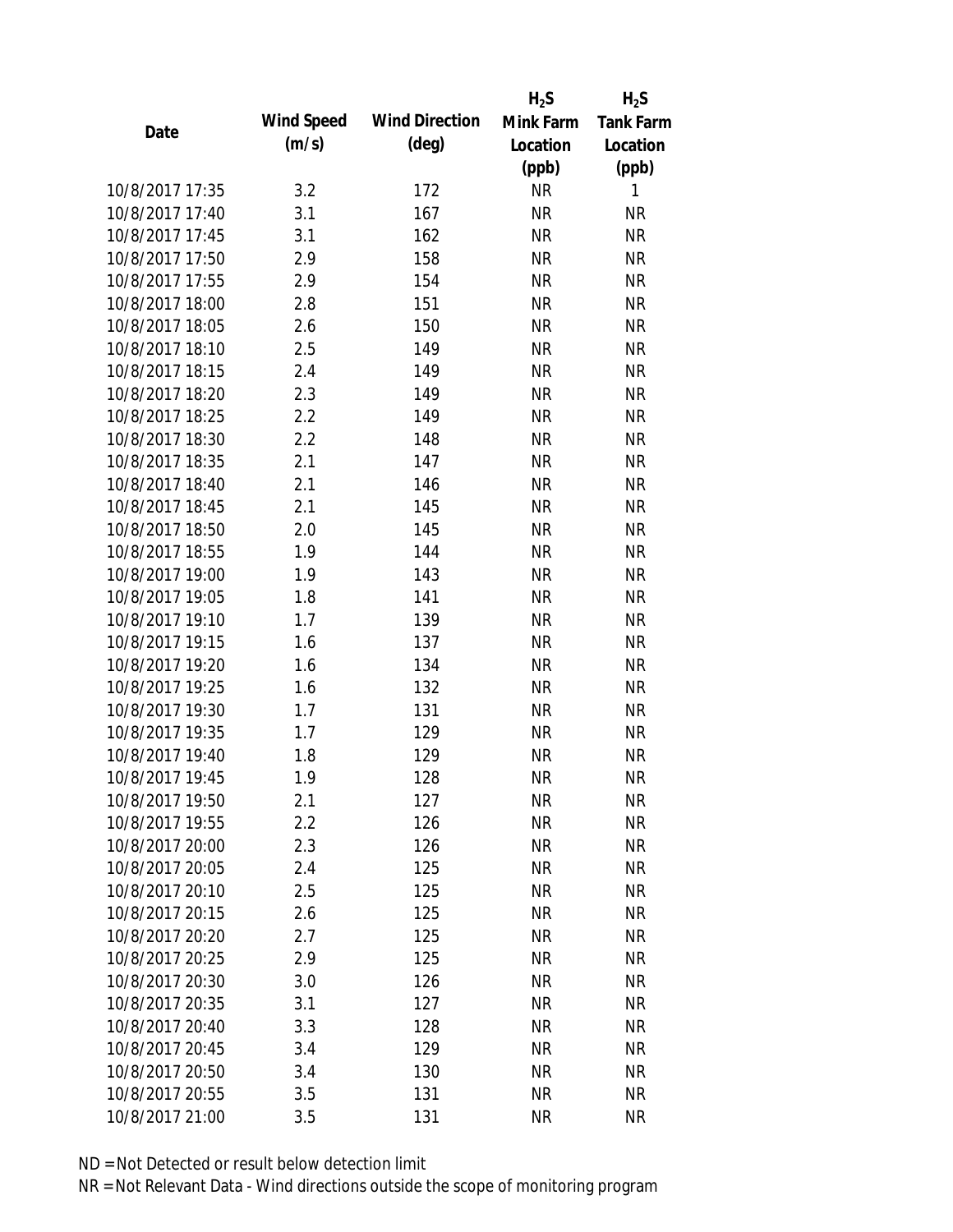|                 |            |                       | $H_2S$    | $H_2S$           |
|-----------------|------------|-----------------------|-----------|------------------|
| Date            | Wind Speed | <b>Wind Direction</b> | Mink Farm | <b>Tank Farm</b> |
|                 | (m/s)      | $(\text{deg})$        | Location  | Location         |
|                 |            |                       | (ppb)     | (ppb)            |
| 10/8/2017 21:05 | 3.5        | 132                   | <b>NR</b> | <b>NR</b>        |
| 10/8/2017 21:10 | 3.6        | 133                   | <b>NR</b> | <b>NR</b>        |
| 10/8/2017 21:15 | 3.6        | 133                   | <b>NR</b> | <b>NR</b>        |
| 10/8/2017 21:20 | 3.7        | 134                   | <b>NR</b> | <b>NR</b>        |
| 10/8/2017 21:25 | 3.8        | 134                   | <b>NR</b> | <b>NR</b>        |
| 10/8/2017 21:30 | 3.8        | 135                   | <b>NR</b> | <b>NR</b>        |
| 10/8/2017 21:35 | 3.9        | 135                   | <b>NR</b> | <b>NR</b>        |
| 10/8/2017 21:40 | 3.9        | 136                   | <b>NR</b> | <b>NR</b>        |
| 10/8/2017 21:45 | 3.8        | 136                   | <b>NR</b> | <b>NR</b>        |
| 10/8/2017 21:50 | 3.7        | 138                   | <b>NR</b> | <b>NR</b>        |
| 10/8/2017 21:55 | 3.5        | 139                   | <b>NR</b> | <b>NR</b>        |
| 10/8/2017 22:00 | 3.2        | 141                   | <b>NR</b> | <b>NR</b>        |
| 10/8/2017 22:05 | 2.8        | 142                   | <b>NR</b> | <b>NR</b>        |
| 10/8/2017 22:10 | 2.4        | 143                   | <b>NR</b> | <b>NR</b>        |
| 10/8/2017 22:15 | 2.1        | 143                   | <b>NR</b> | <b>NR</b>        |
| 10/8/2017 22:20 | 1.7        | 149                   | <b>NR</b> | <b>NR</b>        |
| 10/8/2017 22:25 | 1.4        | 158                   | <b>NR</b> | <b>NR</b>        |
| 10/8/2017 22:30 | 1.2        | 166                   | <b>NR</b> | <b>NR</b>        |
| 10/8/2017 22:35 | 1.1        | 171                   | <b>NR</b> | 1                |
| 10/8/2017 22:40 | 1.1        | 178                   | <b>NR</b> | 1                |
| 10/8/2017 22:45 | 1.1        | 185                   | <b>NR</b> | $\mathbf{1}$     |
| 10/8/2017 22:50 | 1.1        | 182                   | <b>NR</b> | $\mathbf{1}$     |
| 10/8/2017 22:55 | 1.1        | 175                   | <b>NR</b> | 1                |
| 10/8/2017 23:00 | 1.0        | 177                   | <b>NR</b> | 1                |
| 10/8/2017 23:05 | 0.9        | 186                   | <b>NR</b> | 1                |
| 10/8/2017 23:10 | 0.8        | 188                   | <b>NR</b> | $\mathbf{1}$     |
| 10/8/2017 23:15 | 0.6        | 189                   | <b>NR</b> | 1                |
| 10/8/2017 23:20 | 0.6        | 192                   | NR        | 1                |
| 10/8/2017 23:25 | 0.6        | 194                   | <b>NR</b> | 1                |
| 10/8/2017 23:30 | 0.6        | 190                   | <b>NR</b> | 1                |
| 10/8/2017 23:35 | 0.7        | 180                   | <b>NR</b> | 1                |
| 10/8/2017 23:40 | 0.8        | 173                   | <b>NR</b> | 1                |
| 10/8/2017 23:45 | 0.9        | 169                   | <b>NR</b> | <b>NR</b>        |
| 10/8/2017 23:50 | 0.9        | 166                   | <b>NR</b> | <b>NR</b>        |
| 10/8/2017 23:55 | 1.0        | 164                   | <b>NR</b> | <b>NR</b>        |
| 10/8/2017 24:00 | 1.1        | 160                   | <b>NR</b> | <b>NR</b>        |
| 10/9/2017 00:05 | 1.1        | 155                   | <b>NR</b> | <b>NR</b>        |
| 10/9/2017 00:10 | 1.1        | 151                   | <b>NR</b> | <b>NR</b>        |
| 10/9/2017 00:15 | 1.1        | 147                   | <b>NR</b> | <b>NR</b>        |
| 10/9/2017 00:20 | 1.1        | 140                   | <b>NR</b> | <b>NR</b>        |
| 10/9/2017 00:25 | 1.1        | 135                   | <b>NR</b> | <b>NR</b>        |
| 10/9/2017 00:30 | 1.1        | 133                   | <b>NR</b> | <b>NR</b>        |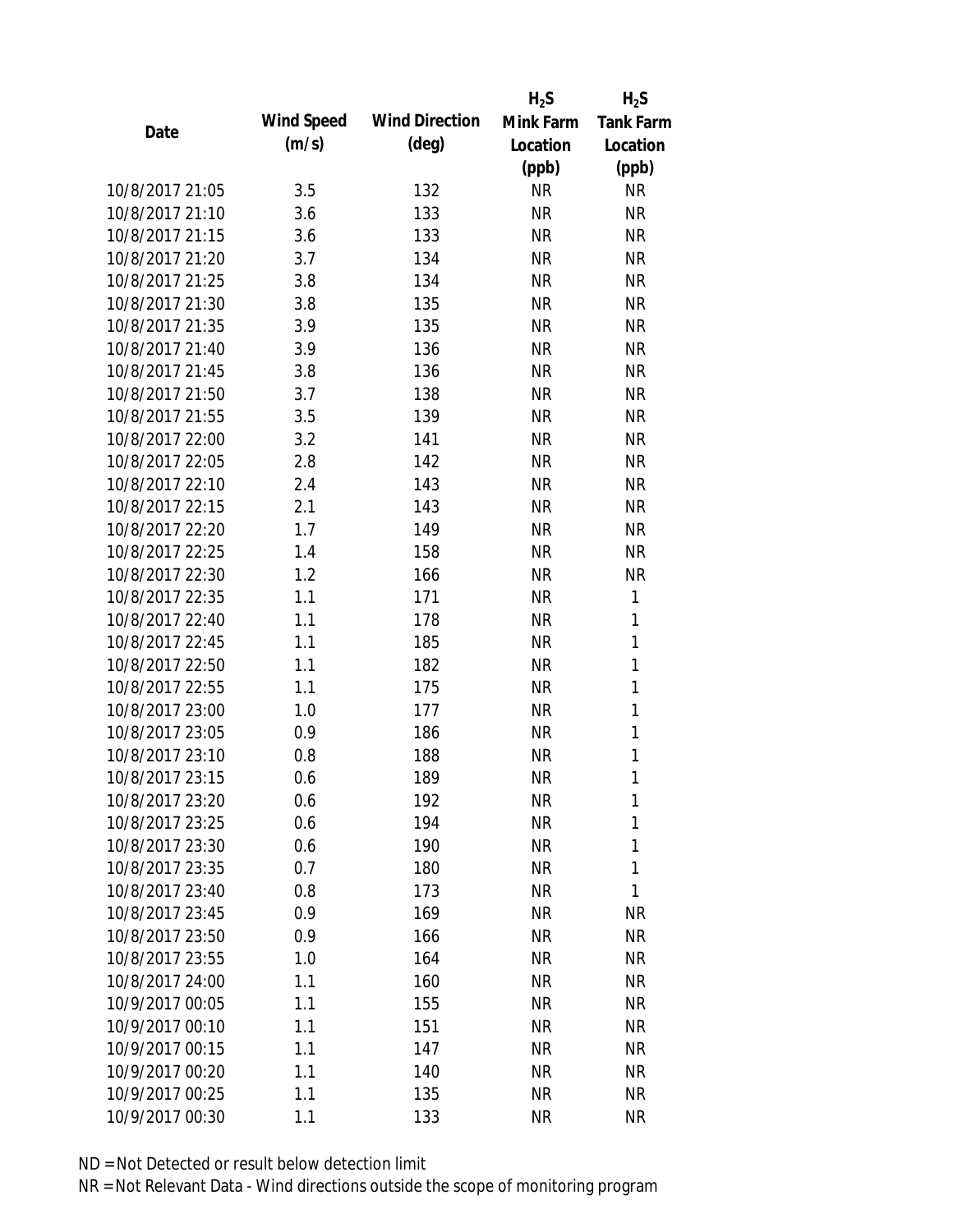|                 |                   |                       | $H_2S$    | $H_2S$           |
|-----------------|-------------------|-----------------------|-----------|------------------|
| Date            | <b>Wind Speed</b> | <b>Wind Direction</b> | Mink Farm | <b>Tank Farm</b> |
|                 | (m/s)             | $(\text{deg})$        | Location  | Location         |
|                 |                   |                       | (ppb)     | (ppb)            |
| 10/9/2017 00:35 | 1.2               | 133                   | <b>NR</b> | <b>NR</b>        |
| 10/9/2017 00:40 | 1.2               | 133                   | <b>NR</b> | <b>NR</b>        |
| 10/9/2017 00:45 | 1.3               | 134                   | <b>NR</b> | <b>NR</b>        |
| 10/9/2017 00:50 | 1.4               | 136                   | <b>NR</b> | <b>NR</b>        |
| 10/9/2017 00:55 | 1.4               | 137                   | <b>NR</b> | <b>NR</b>        |
| 10/9/2017 01:00 | 1.4               | 136                   | <b>NR</b> | <b>NR</b>        |
| 10/9/2017 01:05 | 1.4               | 135                   | <b>NR</b> | <b>NR</b>        |
| 10/9/2017 01:10 | 1.3               | 133                   | <b>NR</b> | <b>NR</b>        |
| 10/9/2017 01:15 | 1.1               | 132                   | <b>NR</b> | <b>NR</b>        |
| 10/9/2017 01:20 | 0.9               | 130                   | <b>NR</b> | <b>NR</b>        |
| 10/9/2017 01:25 | 0.8               | 128                   | <b>NR</b> | <b>NR</b>        |
| 10/9/2017 01:30 | 0.8               | 128                   | <b>NR</b> | <b>NR</b>        |
| 10/9/2017 01:35 | 0.8               | 130                   | <b>NR</b> | <b>NR</b>        |
| 10/9/2017 01:40 | 0.9               | 134                   | <b>NR</b> | <b>NR</b>        |
| 10/9/2017 01:45 | 1.0               | 138                   | <b>NR</b> | <b>NR</b>        |
| 10/9/2017 01:50 | 1.1               | 144                   | <b>NR</b> | <b>NR</b>        |
| 10/9/2017 01:55 | 1.1               | 153                   | <b>NR</b> | <b>NR</b>        |
| 10/9/2017 02:00 | 1.1               | 162                   | <b>NR</b> | <b>NR</b>        |
| 10/9/2017 02:05 | 1.0               | 171                   | <b>NR</b> | 1                |
| 10/9/2017 02:10 | 0.9               | 176                   | <b>NR</b> | 1                |
| 10/9/2017 02:15 | 0.9               | 180                   | <b>NR</b> | $\mathbf{1}$     |
| 10/9/2017 02:20 | 0.8               | 183                   | <b>NR</b> | $\mathbf{1}$     |
| 10/9/2017 02:25 | 0.9               | 184                   | <b>NR</b> | 1                |
| 10/9/2017 02:30 | 0.9               | 181                   | <b>NR</b> | $\mathbf{1}$     |
| 10/9/2017 02:35 | 0.9               | 177                   | <b>NR</b> | 1                |
| 10/9/2017 02:40 | 1.0               | 174                   | <b>NR</b> | 1                |
| 10/9/2017 02:45 | 0.9               | 172                   | <b>NR</b> | 1                |
| 10/9/2017 02:50 | 0.9               | 169                   | NR        | <b>NR</b>        |
| 10/9/2017 02:55 | 1.0               | 167                   | <b>NR</b> | <b>NR</b>        |
| 10/9/2017 03:00 | 1.0               | 166                   | NR        | <b>NR</b>        |
| 10/9/2017 03:05 | 1.0               | 166                   | NR        | <b>NR</b>        |
| 10/9/2017 03:10 | 1.0               | 168                   | NR        | NR               |
| 10/9/2017 03:15 | 1.0               | 170                   | NR        | 1                |
| 10/9/2017 03:20 | 0.9               | 173                   | <b>NR</b> | 1                |
| 10/9/2017 03:25 | 0.8               | 177                   | <b>NR</b> | 1                |
| 10/9/2017 03:30 | 0.8               | 179                   | <b>NR</b> | $\overline{2}$   |
| 10/9/2017 03:35 | 0.7               | 181                   | <b>NR</b> | $\overline{2}$   |
| 10/9/2017 03:40 | 0.7               | 180                   | NR        | $\overline{2}$   |
| 10/9/2017 03:45 | 0.6               | 178                   | NR        | $\overline{2}$   |
| 10/9/2017 03:50 | 0.5               | 175                   | NR        | $\overline{2}$   |
| 10/9/2017 03:55 | 0.5               | 172                   | <b>NR</b> | 1                |
| 10/9/2017 04:00 | 0.3               | 171                   | <b>NR</b> | 1                |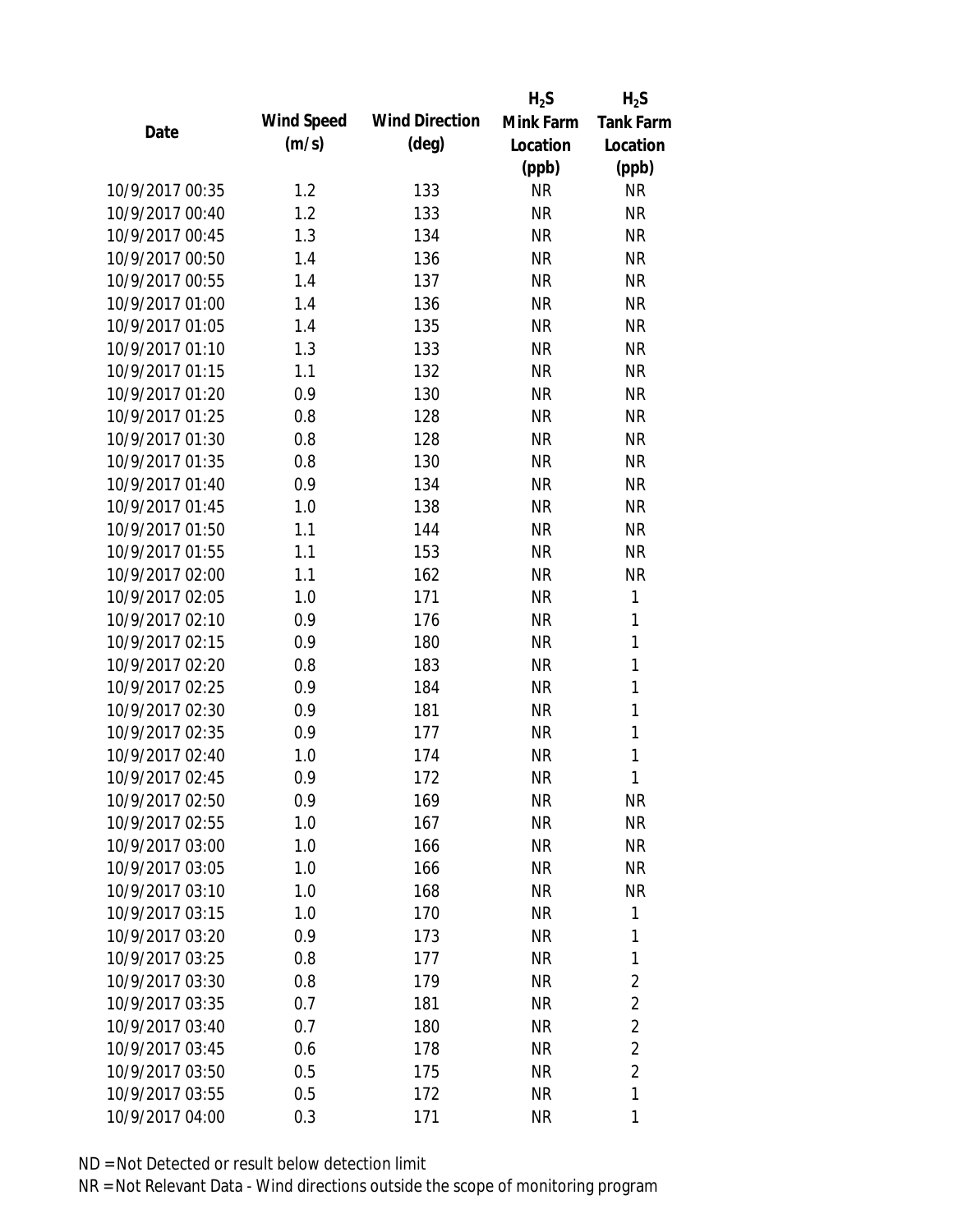|                 |            |                       | $H_2S$    | $H_2S$           |
|-----------------|------------|-----------------------|-----------|------------------|
| Date            | Wind Speed | <b>Wind Direction</b> | Mink Farm | <b>Tank Farm</b> |
|                 | (m/s)      | $(\text{deg})$        | Location  | Location         |
|                 |            |                       | (ppb)     | (ppb)            |
| 10/9/2017 04:05 | 0.2        | 180                   | <b>NR</b> | 1                |
| 10/9/2017 04:10 | 0.2        | 190                   | <b>NR</b> | 1                |
| 10/9/2017 04:15 | 0.1        | 202                   | <b>NR</b> | 1                |
| 10/9/2017 04:20 | 0.0        | 213                   | <b>NR</b> | 1                |
| 10/9/2017 04:25 | 0.0        | 229                   | <b>NR</b> | 1                |
| 10/9/2017 04:30 | 0.0        | 242                   | 1         | 1                |
| 10/9/2017 04:35 | 0.0        | 246                   | 1         | 1                |
| 10/9/2017 04:40 | 0.0        | 250                   | 1         | 1                |
| 10/9/2017 04:45 | 0.0        | 254                   | 1         | 1                |
| 10/9/2017 04:50 | 0.0        | 258                   | 1         | 1                |
| 10/9/2017 04:55 | 0.0        | 259                   | 1         | 1                |
| 10/9/2017 05:00 | 0.0        | 216                   | <b>NR</b> | 1                |
| 10/9/2017 05:05 | 0.0        | 173                   | <b>NR</b> | 1                |
| 10/9/2017 05:10 | 0.0        | 130                   | <b>NR</b> | <b>NR</b>        |
| 10/9/2017 05:15 | 0.0        | 130                   | <b>NR</b> | <b>NR</b>        |
| 10/9/2017 05:20 | 0.0        | 126                   | <b>NR</b> | <b>NR</b>        |
| 10/9/2017 05:25 | 0.0        | 122                   | <b>NR</b> | <b>NR</b>        |
| 10/9/2017 05:30 | 0.1        | 161                   | <b>NR</b> | <b>NR</b>        |
| 10/9/2017 05:35 | 0.1        | 199                   | <b>NR</b> | 1                |
| 10/9/2017 05:40 | 0.2        | 238                   | 1         | 1                |
| 10/9/2017 05:45 | 0.2        | 236                   | <b>ND</b> | 1                |
| 10/9/2017 05:50 | 0.3        | 239                   | <b>ND</b> | 1                |
| 10/9/2017 05:55 | 0.4        | 242                   | <b>ND</b> | 1                |
| 10/9/2017 06:00 | 0.5        | 246                   | <b>ND</b> | $\overline{2}$   |
| 10/9/2017 06:05 | 0.5        | 250                   | <b>ND</b> | $\overline{2}$   |
| 10/9/2017 06:10 | 0.7        | 253                   | 1         | $\overline{2}$   |
| 10/9/2017 06:15 | 0.8        | 253                   | 1         | $\overline{2}$   |
| 10/9/2017 06:20 | 0.8        | 252                   | 1         | $\overline{2}$   |
| 10/9/2017 06:25 | 0.9        | 252                   | 1         | $\overline{2}$   |
| 10/9/2017 06:30 | 1.0        | 251                   | 1         | 1                |
| 10/9/2017 06:35 | 1.0        | 250                   | 1         | 1                |
| 10/9/2017 06:40 | 1.0        | 248                   | 1         | 1                |
| 10/9/2017 06:45 | 1.0        | 247                   | 1         | 1                |
| 10/9/2017 06:50 | 1.1        | 245                   | 1         | 1                |
| 10/9/2017 06:55 | 1.0        | 243                   | 1         | 1                |
| 10/9/2017 07:00 | 1.0        | 240                   | 1         | 1                |
| 10/9/2017 07:05 | 1.1        | 237                   | 1         | 1                |
| 10/9/2017 07:10 | 1.1        | 233                   | 1         | 1                |
| 10/9/2017 07:15 | 1.1        | 229                   | <b>NR</b> | 1                |
| 10/9/2017 07:20 | 1.2        | 225                   | <b>NR</b> | 1                |
| 10/9/2017 07:25 | 1.2        | 222                   | <b>NR</b> | 1                |
| 10/9/2017 07:30 | 1.2        | 220                   | <b>NR</b> | 1                |
|                 |            |                       |           |                  |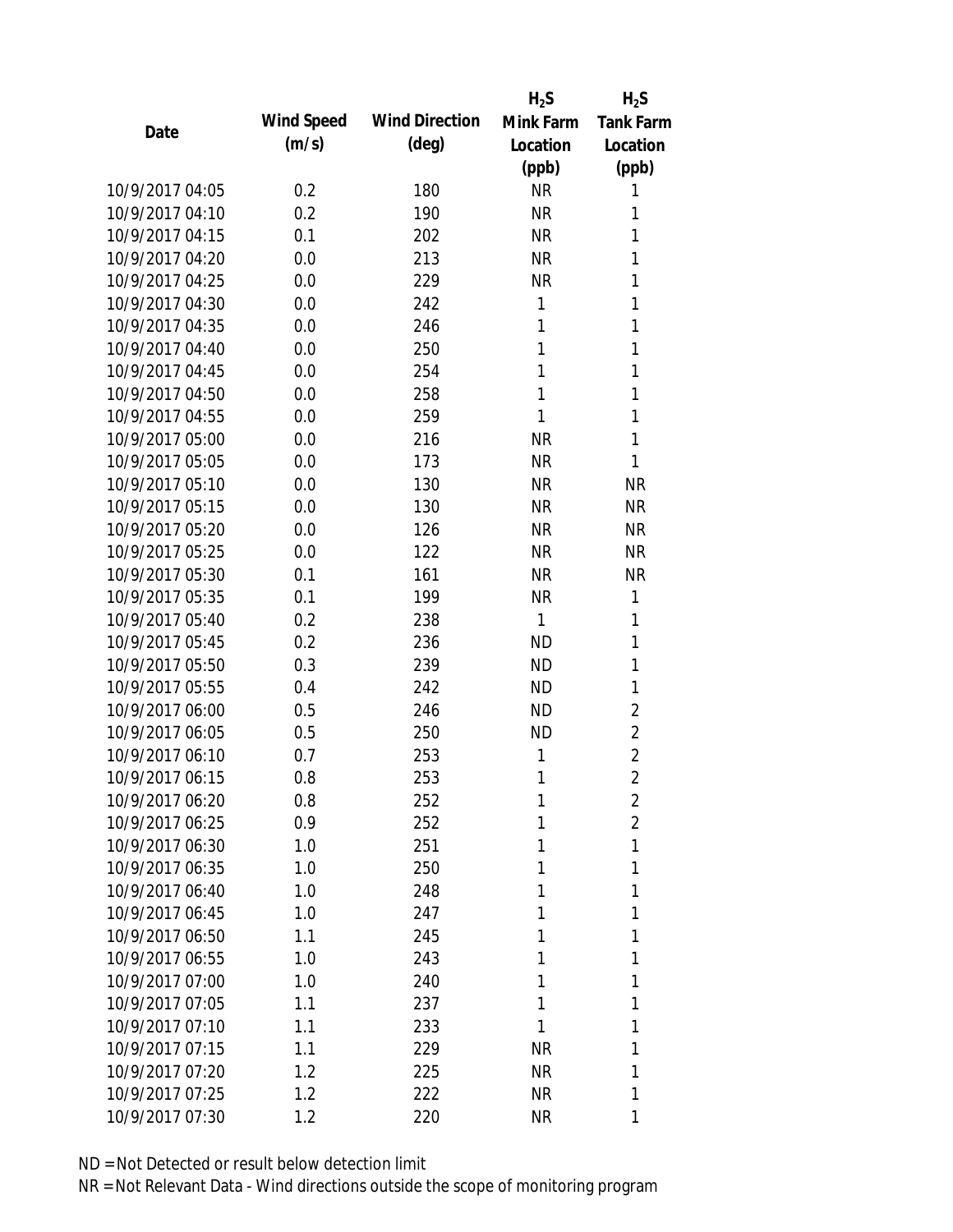|                 |            |                       | $H_2S$    | $H_2S$           |
|-----------------|------------|-----------------------|-----------|------------------|
|                 | Wind Speed | <b>Wind Direction</b> | Mink Farm | <b>Tank Farm</b> |
| Date            | (m/s)      | $(\text{deg})$        | Location  | Location         |
|                 |            |                       | (ppb)     | (ppb)            |
| 10/9/2017 07:35 | 1.2        | 219                   | <b>NR</b> | 1                |
| 10/9/2017 07:40 | 1.2        | 220                   | <b>NR</b> | 1                |
| 10/9/2017 07:45 | 1.3        | 221                   | <b>NR</b> | 1                |
| 10/9/2017 07:50 | 1.3        | 223                   | <b>NR</b> | $\overline{2}$   |
| 10/9/2017 07:55 | 1.3        | 223                   | <b>NR</b> | $\overline{2}$   |
| 10/9/2017 08:00 | 1.3        | 224                   | <b>NR</b> | $\overline{2}$   |
| 10/9/2017 08:05 | 1.3        | 223                   | <b>NR</b> | $\overline{2}$   |
| 10/9/2017 08:10 | 1.2        | 223                   | <b>NR</b> | $\overline{2}$   |
| 10/9/2017 08:15 | 1.2        | 224                   | <b>NR</b> | $\overline{2}$   |
| 10/9/2017 08:20 | 1.1        | 226                   | <b>NR</b> | $\overline{2}$   |
| 10/9/2017 08:25 | 1.1        | 229                   | <b>NR</b> | $\overline{2}$   |
| 10/9/2017 08:30 | 1.0        | 231                   | 1         | $\overline{2}$   |
| 10/9/2017 08:35 | 1.1        | 233                   | 1         | $\overline{2}$   |
| 10/9/2017 08:40 | 1.1        | 235                   | 1         | $\overline{2}$   |
| 10/9/2017 08:45 | 1.1        | 236                   | 1         | $\overline{2}$   |
| 10/9/2017 08:50 | 1.1        | 236                   | 1         | $\overline{2}$   |
| 10/9/2017 08:55 | 1.1        | 236                   | 1         | $\overline{2}$   |
| 10/9/2017 09:00 | 1.1        | 237                   | 1         | $\overline{2}$   |
| 10/9/2017 09:05 | 1.0        | 238                   | 1         | $\overline{2}$   |
| 10/9/2017 09:10 | 0.9        | 238                   | 1         | $\overline{2}$   |
| 10/9/2017 09:15 | 0.9        | 239                   | 1         | $\overline{2}$   |
| 10/9/2017 09:20 | 0.9        | 239                   | 1         | $\overline{2}$   |
| 10/9/2017 09:25 | 0.9        | 239                   | 1         | $\overline{2}$   |
| 10/9/2017 09:30 | 0.9        | 239                   | 1         | $\overline{2}$   |
| 10/9/2017 09:35 | 1.0        | 239                   | 1         | $\overline{2}$   |
| 10/9/2017 09:40 | 1.1        | 239                   | 1         | $\overline{2}$   |
| 10/9/2017 09:45 | 1.1        | 239                   | 1         | $\overline{2}$   |
| 10/9/2017 09:50 | 1.1        | 238                   | 1         | $\overline{2}$   |
| 10/9/2017 09:55 | 1.1        | 237                   | 1         | $\overline{2}$   |
| 10/9/2017 10:00 | 1.1        | 235                   | 1         | $\overline{2}$   |
| 10/9/2017 10:05 | 1.1        | 233                   | 1         | $\overline{2}$   |
| 10/9/2017 10:10 | 1.2        | 230                   | 1         | $\overline{2}$   |
| 10/9/2017 10:15 | 1.3        | 227                   | <b>NR</b> | $\overline{2}$   |
| 10/9/2017 10:20 | 1.4        | 225                   | NR        | $\overline{2}$   |
| 10/9/2017 10:25 | 1.5        | 224                   | <b>NR</b> | $\overline{2}$   |
| 10/9/2017 10:30 | 1.5        | 223                   | NR        | $\overline{2}$   |
| 10/9/2017 10:35 | 1.6        | 223                   | <b>NR</b> | $\overline{2}$   |
| 10/9/2017 10:40 | 1.6        | 224                   | NR        | 1                |
| 10/9/2017 10:45 | 1.7        | 224                   | NR        | 1                |
| 10/9/2017 10:50 | 1.7        | 224                   | <b>NR</b> | 1                |
| 10/9/2017 10:55 | 1.7        | 224                   | <b>NR</b> | 1                |
| 10/9/2017 11:00 | 1.7        | 223                   | <b>NR</b> | 1                |
|                 |            |                       |           |                  |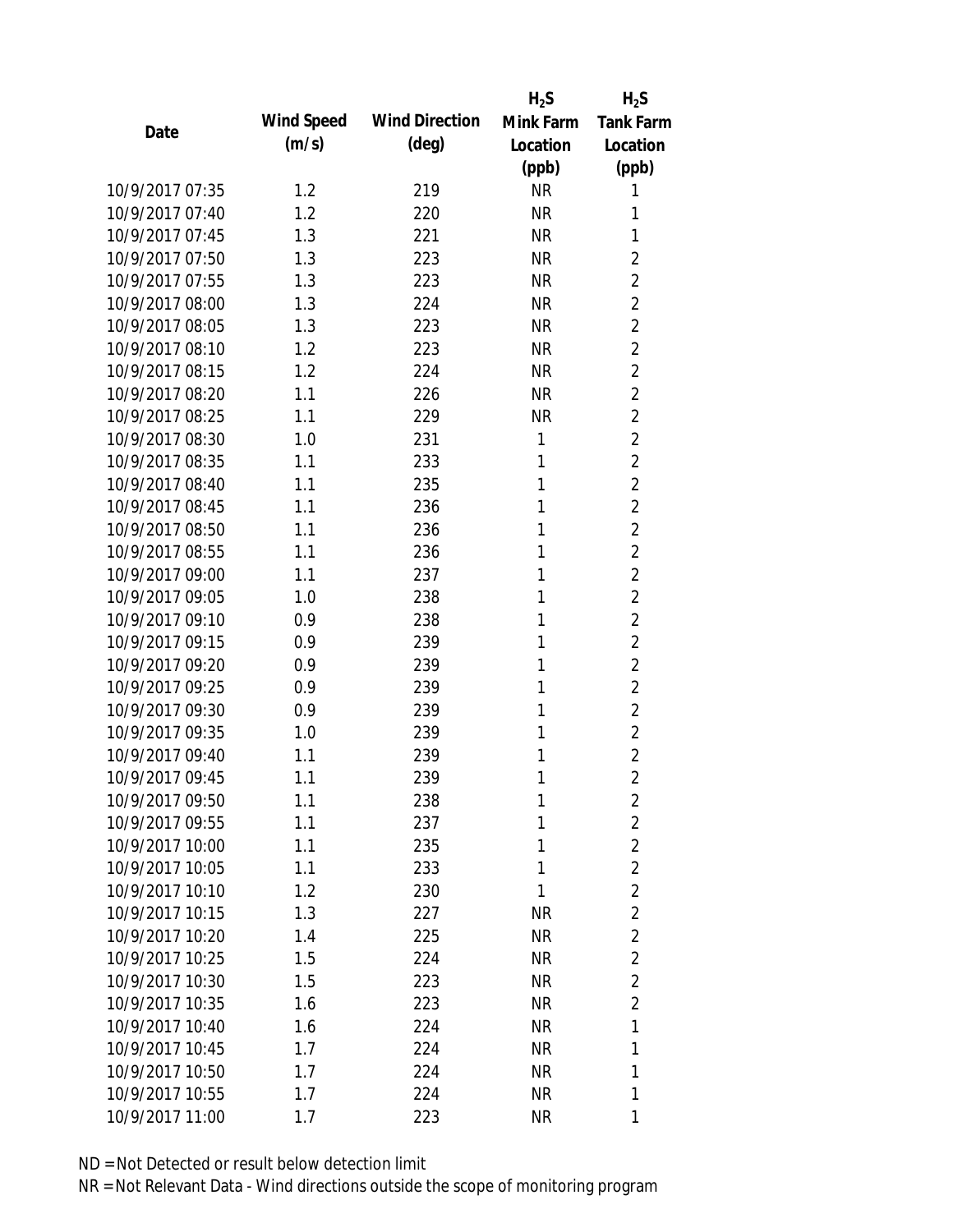|                 |                   |                       | $H_2S$    | $H_2S$           |
|-----------------|-------------------|-----------------------|-----------|------------------|
| Date            | <b>Wind Speed</b> | <b>Wind Direction</b> | Mink Farm | <b>Tank Farm</b> |
|                 | (m/s)             | $(\text{deg})$        | Location  | Location         |
|                 |                   |                       | (ppb)     | (ppb)            |
| 10/9/2017 11:05 | 1.7               | 221                   | <b>NR</b> | 1                |
| 10/9/2017 11:10 | 1.7               | 218                   | <b>NR</b> | 1                |
| 10/9/2017 11:15 | 1.7               | 215                   | <b>NR</b> | 1                |
| 10/9/2017 11:20 | 1.7               | 212                   | <b>NR</b> | 1                |
| 10/9/2017 11:25 | 1.7               | 209                   | <b>NR</b> | 1                |
| 10/9/2017 11:30 | 1.6               | 207                   | <b>NR</b> | 1                |
| 10/9/2017 11:35 | 1.6               | 206                   | <b>NR</b> | 1                |
| 10/9/2017 11:40 | 1.7               | 204                   | <b>NR</b> | 1                |
| 10/9/2017 11:45 | 1.7               | 200                   | <b>NR</b> | 1                |
| 10/9/2017 11:50 | 1.7               | 196                   | <b>NR</b> | 1                |
| 10/9/2017 11:55 | 1.8               | 194                   | <b>NR</b> | 1                |
| 10/9/2017 12:00 | 1.9               | 192                   | <b>NR</b> | 1                |
| 10/9/2017 12:05 | 2.0               | 192                   | <b>NR</b> | 1                |
| 10/9/2017 12:10 | 2.0               | 193                   | <b>NR</b> | 1                |
| 10/9/2017 12:15 | 2.1               | 197                   | <b>NR</b> | 1                |
| 10/9/2017 12:20 | 2.2               | 203                   | <b>NR</b> | 1                |
| 10/9/2017 12:25 | 2.2               | 208                   | <b>NR</b> | 1                |
| 10/9/2017 12:30 | 2.3               | 211                   | <b>NR</b> | 1                |
| 10/9/2017 12:35 | 2.4               | 214                   | <b>NR</b> | 1                |
| 10/9/2017 12:40 | 2.4               | 214                   | <b>NR</b> | 1                |
| 10/9/2017 12:45 | 2.5               | 213                   | <b>NR</b> | 1                |
| 10/9/2017 12:50 | 2.5               | 210                   | <b>NR</b> | 1                |
| 10/9/2017 12:55 | 2.5               | 205                   | <b>NR</b> | 1                |
| 10/9/2017 13:00 | 2.4               | 202                   | <b>NR</b> | 1                |
| 10/9/2017 13:05 | 2.4               | 199                   | <b>NR</b> | 1                |
| 10/9/2017 13:10 | 2.3               | 196                   | <b>NR</b> | 1                |
| 10/9/2017 13:15 | 2.2               | 194                   | <b>NR</b> | 1                |
| 10/9/2017 13:20 | $2.2\,$           | 192                   | NR        | 1                |
| 10/9/2017 13:25 | 2.2               | 191                   | <b>NR</b> | 1                |
| 10/9/2017 13:30 | $2.2\,$           | 188                   | NR        | 1                |
| 10/9/2017 13:35 | 2.2               | 186                   | NR        | 1                |
| 10/9/2017 13:40 | 2.3               | 185                   | NR        | 1                |
| 10/9/2017 13:45 | 2.3               | 185                   | NR        | 1                |
| 10/9/2017 13:50 | 2.4               | 184                   | NR        | 1                |
| 10/9/2017 13:55 | 2.4               | 185                   | NR        | 1                |
| 10/9/2017 14:00 | 2.5               | 186                   | NR        | 1                |
| 10/9/2017 14:05 | 2.6               | 186                   | NR        | 1                |
| 10/9/2017 14:10 | 2.7               | 184                   | NR        | 1                |
| 10/9/2017 14:15 | 2.6               | 181                   | NR        | 1                |
| 10/9/2017 14:20 | 2.6               | 178                   | NR        | $\overline{2}$   |
| 10/9/2017 14:25 | 2.6               | 174                   | <b>NR</b> | 1                |
| 10/9/2017 14:30 | 2.6               | 170                   | <b>NR</b> | 1                |
|                 |                   |                       |           |                  |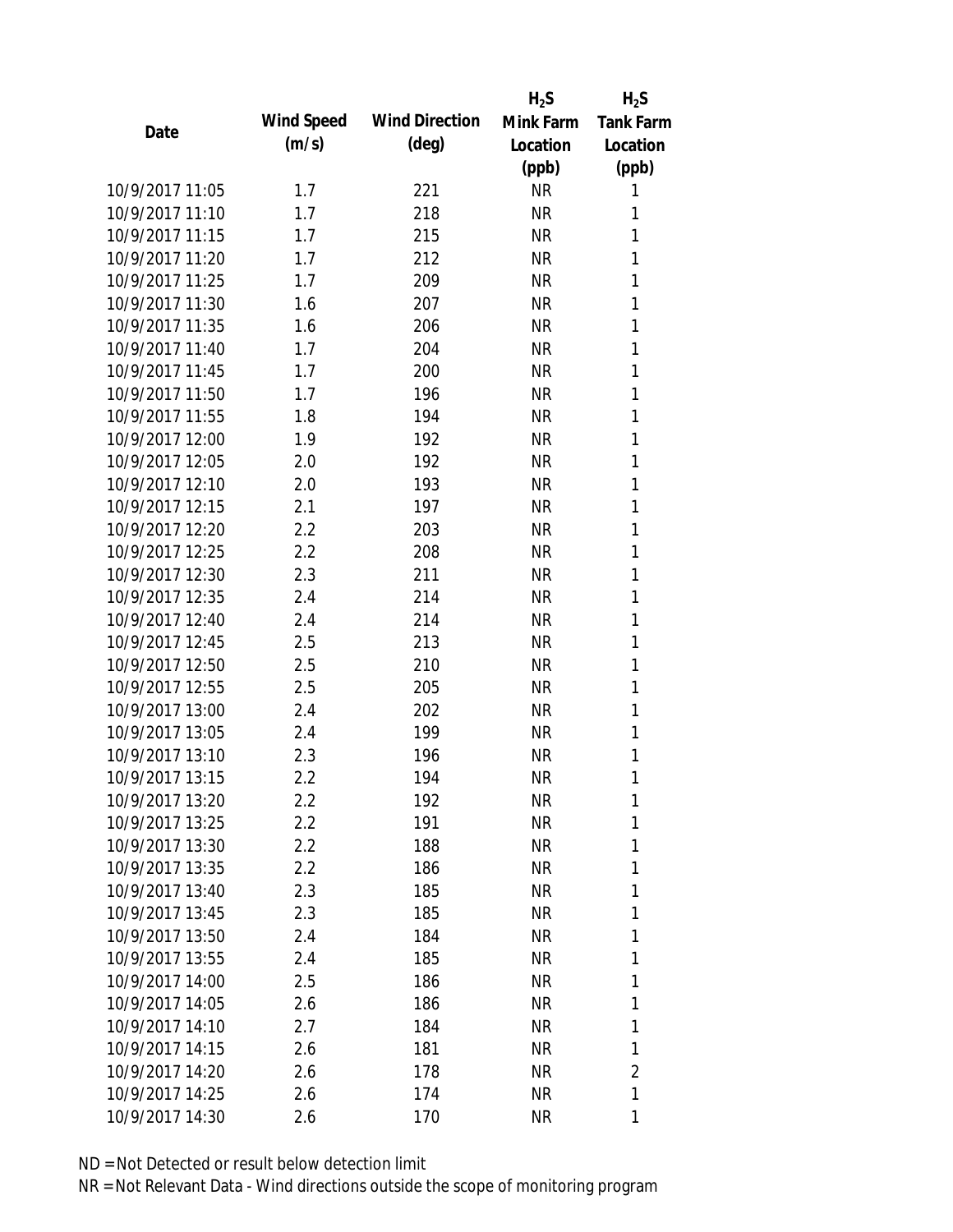|                 |            |                       | $H_2S$    | $H_2S$           |
|-----------------|------------|-----------------------|-----------|------------------|
| Date            | Wind Speed | <b>Wind Direction</b> | Mink Farm | <b>Tank Farm</b> |
|                 | (m/s)      | $(\text{deg})$        | Location  | Location         |
|                 |            |                       | (ppb)     | (ppb)            |
| 10/9/2017 14:35 | 2.6        | 166                   | <b>NR</b> | <b>NR</b>        |
| 10/9/2017 14:40 | 2.6        | 164                   | <b>NR</b> | <b>NR</b>        |
| 10/9/2017 14:45 | 2.6        | 164                   | <b>NR</b> | <b>NR</b>        |
| 10/9/2017 14:50 | 2.5        | 166                   | <b>NR</b> | <b>NR</b>        |
| 10/9/2017 14:55 | 2.4        | 169                   | <b>NR</b> | <b>NR</b>        |
| 10/9/2017 15:00 | 2.3        | 172                   | <b>NR</b> | 1                |
| 10/9/2017 15:05 | 2.1        | 177                   | <b>NR</b> | 1                |
| 10/9/2017 15:10 | 2.0        | 181                   | <b>NR</b> | 1                |
| 10/9/2017 15:15 | 1.8        | 184                   | <b>NR</b> | 1                |
| 10/9/2017 15:20 | 1.8        | 185                   | <b>NR</b> | 1                |
| 10/9/2017 15:25 | 1.8        | 185                   | <b>NR</b> | 1                |
| 10/9/2017 15:30 | 1.9        | 187                   | <b>NR</b> | 1                |
| 10/9/2017 15:35 | 2.1        | 187                   | <b>NR</b> | 1                |
| 10/9/2017 15:40 | 2.1        | 186                   | <b>NR</b> | 1                |
| 10/9/2017 15:45 | 2.3        | 187                   | <b>NR</b> | 1                |
| 10/9/2017 15:50 | 2.4        | 186                   | <b>NR</b> | 1                |
| 10/9/2017 15:55 | 2.6        | 186                   | <b>NR</b> | 1                |
| 10/9/2017 16:00 | 2.7        | 185                   | <b>NR</b> | 1                |
| 10/9/2017 16:05 | 2.7        | 187                   | <b>NR</b> | 1                |
| 10/9/2017 16:10 | 2.7        | 187                   | <b>NR</b> | 1                |
| 10/9/2017 16:15 | 2.7        | 185                   | <b>NR</b> | 1                |
| 10/9/2017 16:20 | 2.5        | 183                   | <b>NR</b> | 1                |
| 10/9/2017 16:25 | 2.3        | 181                   | <b>NR</b> | 1                |
| 10/9/2017 16:30 | 2.2        | 178                   | <b>NR</b> | 1                |
| 10/9/2017 16:35 | 2.1        | 173                   | <b>NR</b> | 1                |
| 10/9/2017 16:40 | 2.1        | 170                   | <b>NR</b> | 1                |
| 10/9/2017 16:45 | 2.2        | 170                   | <b>NR</b> | 1                |
| 10/9/2017 16:50 | 2.3        | 171                   | NR        | 1                |
| 10/9/2017 16:55 | 2.4        | 173                   | <b>NR</b> | 1                |
| 10/9/2017 17:00 | 2.5        | 178                   | NR        | 1                |
| 10/9/2017 17:05 | 2.6        | 186                   | NR.       | 1                |
| 10/9/2017 17:10 | 2.7        | 195                   | NR        | 1                |
| 10/9/2017 17:15 | 2.7        | 206                   | NR        | 1                |
| 10/9/2017 17:20 | 2.8        | 218                   | NR        | 1                |
| 10/9/2017 17:25 | 2.8        | 229                   | NR        | 1                |
| 10/9/2017 17:30 | 2.8        | 240                   | 1         | 1                |
| 10/9/2017 17:35 | 2.8        | 247                   | 1         | 1                |
| 10/9/2017 17:40 | 2.8        | 253                   | 1         | 1                |
| 10/9/2017 17:45 | 2.7        | 257                   | 1         | 1                |
| 10/9/2017 17:50 | 2.5        | 258                   | 1         | 1                |
| 10/9/2017 17:55 | 2.4        | 259                   | 1         | 1                |
| 10/9/2017 18:00 | 2.3        | 259                   | 1         | 1                |
|                 |            |                       |           |                  |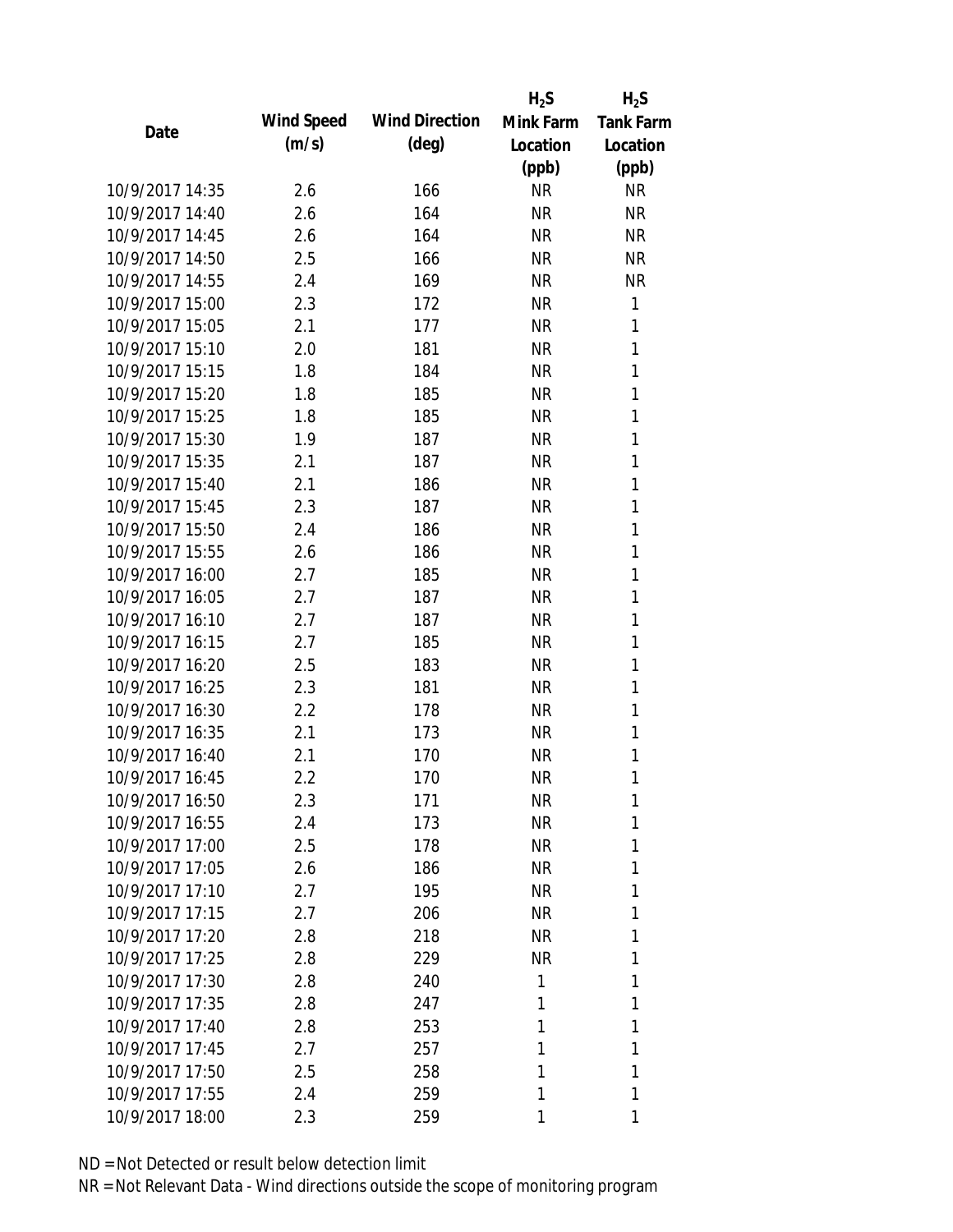|                 |            |                       | $H_2S$         | $H_2S$           |
|-----------------|------------|-----------------------|----------------|------------------|
| Date            | Wind Speed | <b>Wind Direction</b> | Mink Farm      | <b>Tank Farm</b> |
|                 | (m/s)      | $(\text{deg})$        | Location       | Location         |
|                 |            |                       | (ppb)          | (ppb)            |
| 10/9/2017 18:05 | 2.2        | 259                   | 1              | 1                |
| 10/9/2017 18:10 | 2.2        | 259                   | 1              | 1                |
| 10/9/2017 18:15 | 2.2        | 259                   | 1              | 1                |
| 10/9/2017 18:20 | 2.1        | 259                   | 1              | 1                |
| 10/9/2017 18:25 | 2.1        | 260                   | 1              | 1                |
| 10/9/2017 18:30 | 2.1        | 260                   | 1              | 1                |
| 10/9/2017 18:35 | 2.0        | 259                   | 1              | 1                |
| 10/9/2017 18:40 | 1.8        | 258                   | 1              | 1                |
| 10/9/2017 18:45 | 1.6        | 258                   | 1              | 1                |
| 10/9/2017 18:50 | 1.4        | 257                   | 1              | 1                |
| 10/9/2017 18:55 | 1.3        | 257                   | 1              | 1                |
| 10/9/2017 19:00 | 1.1        | 257                   | 1              | 1                |
| 10/9/2017 19:05 | 0.9        | 259                   | 1              | 1                |
| 10/9/2017 19:10 | 0.8        | 262                   | 1              | 1                |
| 10/9/2017 19:15 | 0.7        | 268                   | 1              | 1                |
| 10/9/2017 19:20 | 0.6        | 278                   | 1              | <b>NR</b>        |
| 10/9/2017 19:25 | 0.6        | 293                   | 1              | <b>NR</b>        |
| 10/9/2017 19:30 | 0.7        | 251                   | 1              | 1                |
| 10/9/2017 19:35 | 0.8        | 211                   | <b>NR</b>      | 1                |
| 10/9/2017 19:40 | 1.0        | 173                   | <b>NR</b>      | 1                |
| 10/9/2017 19:45 | 1.3        | 134                   | <b>NR</b>      | <b>NR</b>        |
| 10/9/2017 19:50 | 1.6        | 93                    | <b>NR</b>      | <b>NR</b>        |
| 10/9/2017 19:55 | 1.8        | 48                    | <b>NR</b>      | <b>NR</b>        |
| 10/9/2017 20:00 | 2.0        | 60                    | <b>NR</b>      | <b>NR</b>        |
| 10/9/2017 20:05 | 2.1        | 70                    | <b>NR</b>      | <b>NR</b>        |
| 10/9/2017 20:10 | 2.1        | 79                    | <b>NR</b>      | <b>NR</b>        |
| 10/9/2017 20:15 | 2.2        | 84                    | <b>NR</b>      | <b>NR</b>        |
| 10/9/2017 20:20 | 2.2        | 87                    | <b>NR</b>      | <b>NR</b>        |
| 10/9/2017 20:25 | 2.3        | 87                    | <b>NR</b>      | <b>NR</b>        |
| 10/9/2017 20:30 | 2.4        | 84                    | <b>NR</b>      | <b>NR</b>        |
| 10/9/2017 20:35 | 2.7        | 78                    | <b>NR</b>      | <b>NR</b>        |
| 10/9/2017 20:40 | 3.0        | 70                    | <b>NR</b>      | <b>NR</b>        |
| 10/9/2017 20:45 | 3.3        | 60                    | <b>NR</b>      | <b>NR</b>        |
| 10/9/2017 20:50 | 3.5        | 51                    | <b>NR</b>      | <b>NR</b>        |
| 10/9/2017 20:55 | 3.8        | 43                    | <b>NR</b>      | <b>NR</b>        |
| 10/9/2017 21:00 | 4.0        | 37                    | $\overline{2}$ | <b>NR</b>        |
| 10/9/2017 21:05 | 4.1        | 32                    | $\overline{2}$ | <b>NR</b>        |
| 10/9/2017 21:10 | 4.1        | 30                    | $\overline{2}$ | <b>NR</b>        |
| 10/9/2017 21:15 | 4.1        | 29                    | 1              | <b>NR</b>        |
| 10/9/2017 21:20 | 4.2        | 29                    | 1              | <b>NR</b>        |
| 10/9/2017 21:25 | 4.2        | 29                    | 1              | <b>NR</b>        |
| 10/9/2017 21:30 | 4.2        | 29                    | 1              | <b>NR</b>        |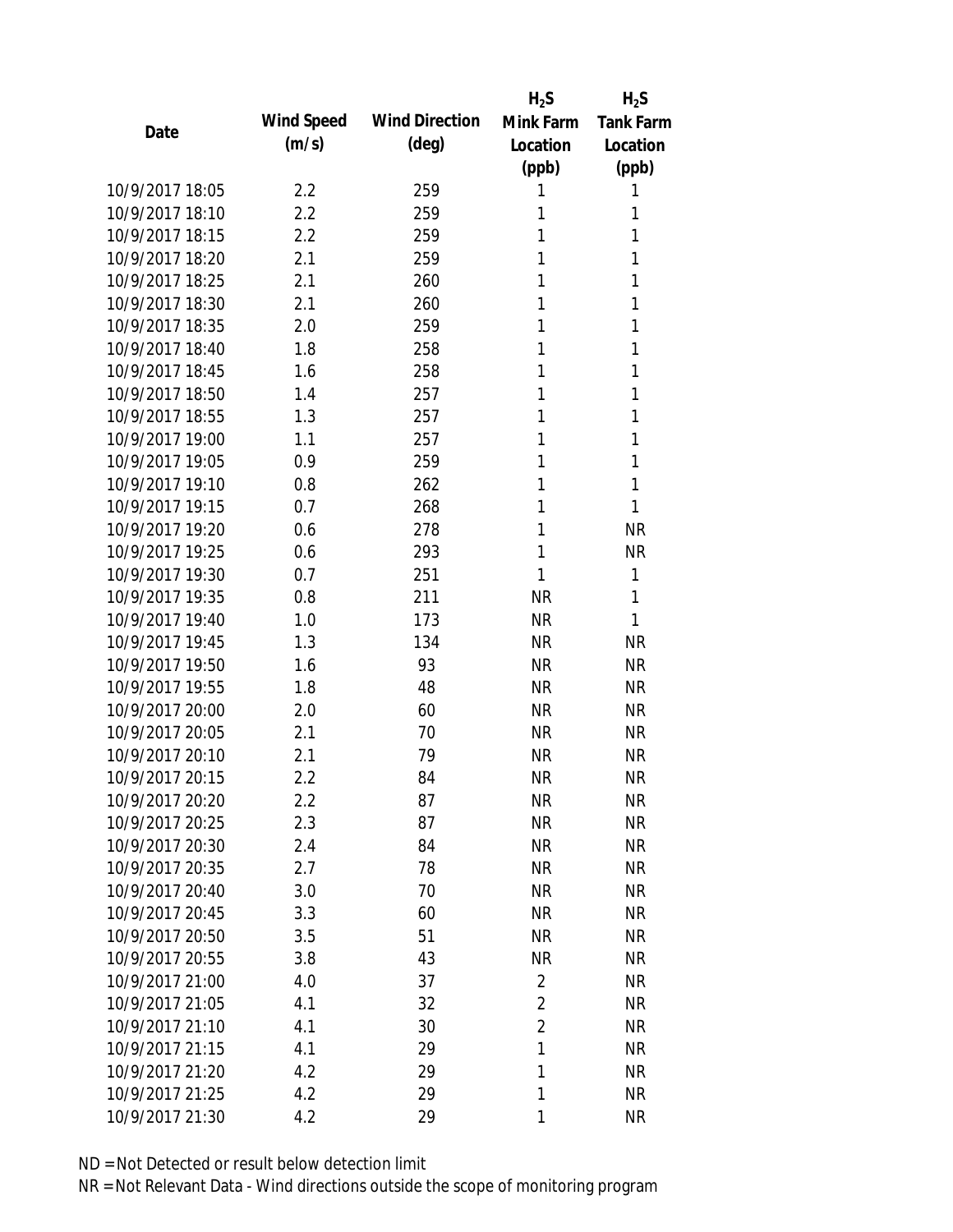|                  |            |                       | $H_2S$    | $H_2S$           |
|------------------|------------|-----------------------|-----------|------------------|
| Date             | Wind Speed | <b>Wind Direction</b> | Mink Farm | <b>Tank Farm</b> |
|                  | (m/s)      | $(\text{deg})$        | Location  | Location         |
|                  |            |                       | (ppb)     | (ppb)            |
| 10/9/2017 21:35  | 4.2        | 29                    | 1         | <b>NR</b>        |
| 10/9/2017 21:40  | 4.2        | 29                    | 1         | <b>NR</b>        |
| 10/9/2017 21:45  | 4.2        | 29                    | 1         | <b>NR</b>        |
| 10/9/2017 21:50  | 4.2        | 30                    | 1         | <b>NR</b>        |
| 10/9/2017 21:55  | 4.2        | 31                    | 1         | <b>NR</b>        |
| 10/9/2017 22:00  | 4.1        | 31                    | 1         | <b>NR</b>        |
| 10/9/2017 22:05  | 4.1        | 32                    | 1         | <b>NR</b>        |
| 10/9/2017 22:10  | 4.1        | 33                    | 1         | <b>NR</b>        |
| 10/9/2017 22:15  | 4.1        | 34                    | 1         | <b>NR</b>        |
| 10/9/2017 22:20  | 4.1        | 35                    | 1         | <b>NR</b>        |
| 10/9/2017 22:25  | 4.1        | 35                    | <b>ND</b> | <b>NR</b>        |
| 10/9/2017 22:30  | 4.1        | 36                    | <b>ND</b> | <b>NR</b>        |
| 10/9/2017 22:35  | 4.1        | 36                    | <b>ND</b> | <b>NR</b>        |
| 10/9/2017 22:40  | 4.1        | 36                    | <b>ND</b> | <b>NR</b>        |
| 10/9/2017 22:45  | 4.1        | 35                    | <b>ND</b> | <b>NR</b>        |
| 10/9/2017 22:50  | 4.1        | 35                    | <b>ND</b> | <b>NR</b>        |
| 10/9/2017 22:55  | 4.1        | 35                    | <b>ND</b> | <b>NR</b>        |
| 10/9/2017 23:00  | 4.2        | 35                    | <b>ND</b> | <b>NR</b>        |
| 10/9/2017 23:05  | 4.2        | 35                    | <b>ND</b> | <b>NR</b>        |
| 10/9/2017 23:10  | 4.1        | 34                    | <b>ND</b> | <b>NR</b>        |
| 10/9/2017 23:15  | 4.1        | 34                    | <b>ND</b> | <b>NR</b>        |
| 10/9/2017 23:20  | 4.1        | 34                    | <b>ND</b> | <b>NR</b>        |
| 10/9/2017 23:25  | 4.2        | 34                    | <b>ND</b> | <b>NR</b>        |
| 10/9/2017 23:30  | 4.1        | 34                    | <b>ND</b> | <b>NR</b>        |
| 10/9/2017 23:35  | 4.1        | 34                    | <b>ND</b> | <b>NR</b>        |
| 10/9/2017 23:40  | 4.1        | 35                    | 1         | <b>NR</b>        |
| 10/9/2017 23:45  | 4.1        | 36                    | 1         | <b>NR</b>        |
| 10/9/2017 23:50  | 4.1        | 37                    | 1         | <b>NR</b>        |
| 10/9/2017 23:55  | 4.0        | 39                    | 1         | <b>NR</b>        |
| 10/9/2017 24:00  | 3.9        | 40                    | 1         | <b>NR</b>        |
| 10/10/2017 00:05 | 3.8        | 41                    | <b>NR</b> | <b>NR</b>        |
| 10/10/2017 00:10 | 3.7        | 41                    | <b>NR</b> | <b>NR</b>        |
| 10/10/2017 00:15 | 3.6        | 40                    | 1         | <b>NR</b>        |
| 10/10/2017 00:20 | 3.6        | 40                    | 1         | <b>NR</b>        |
| 10/10/2017 00:25 | 3.6        | 39                    | 1         | <b>NR</b>        |
| 10/10/2017 00:30 | 3.7        | 38                    | 1         | <b>NR</b>        |
|                  |            |                       |           |                  |
| 10/10/2017 00:35 | 3.7        | 38                    | 1         | <b>NR</b>        |
| 10/10/2017 00:40 | 3.7        | 38                    | 1         | <b>NR</b>        |
| 10/10/2017 00:45 | 3.6        | 39                    | 1         | <b>NR</b>        |
| 10/10/2017 00:50 | 3.5        | 39                    | 1         | <b>NR</b>        |
| 10/10/2017 00:55 | 3.4        | 39                    | 1         | <b>NR</b>        |
| 10/10/2017 01:00 | 3.3        | 40                    | 1         | <b>NR</b>        |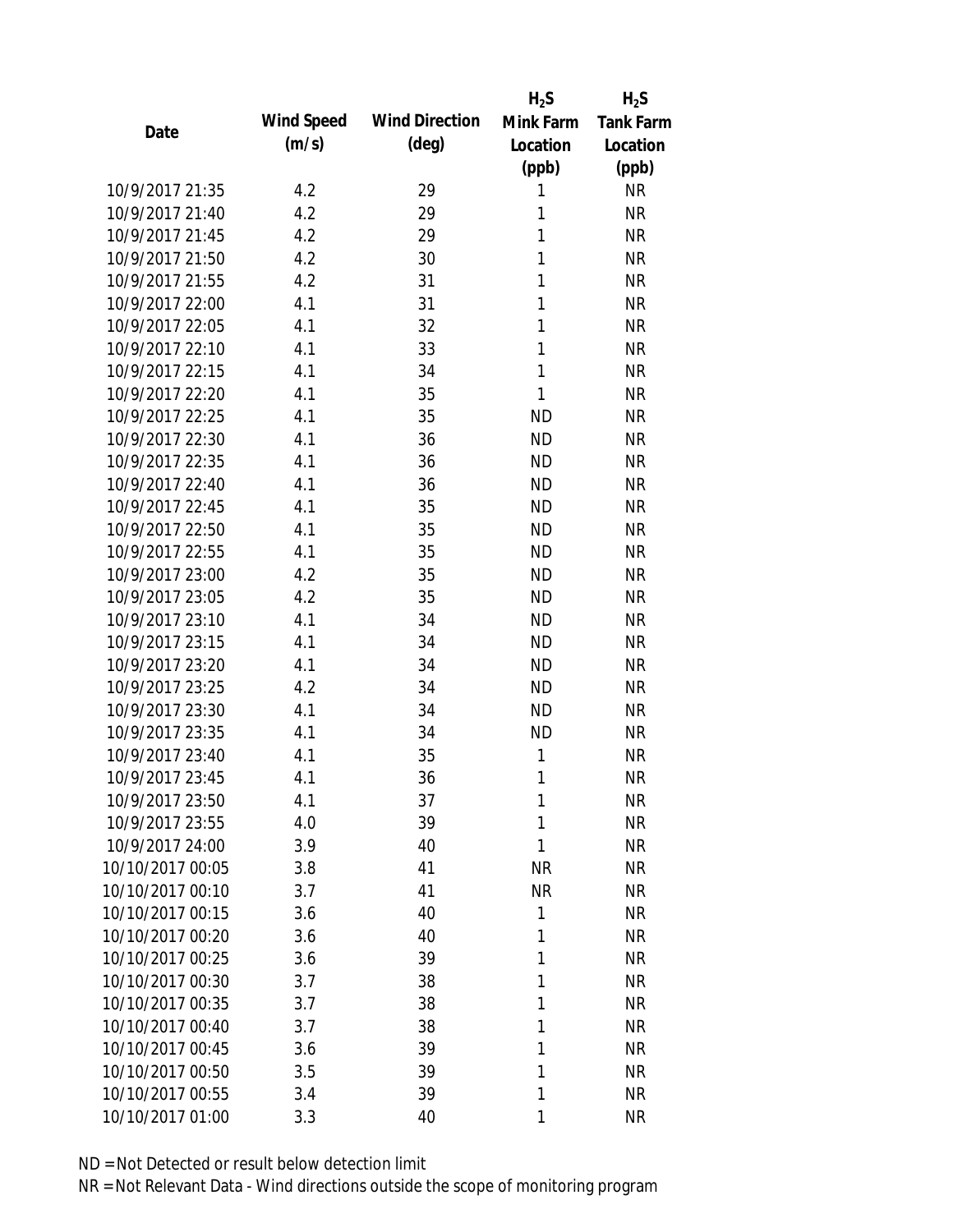|                  |            |                       | $H_2S$    | $H_2S$           |
|------------------|------------|-----------------------|-----------|------------------|
| Date             | Wind Speed | <b>Wind Direction</b> | Mink Farm | <b>Tank Farm</b> |
|                  | (m/s)      | $(\text{deg})$        | Location  | Location         |
|                  |            |                       | (ppb)     | (ppb)            |
| 10/10/2017 01:05 | 3.2        | 40                    | 1         | <b>NR</b>        |
| 10/10/2017 01:10 | 3.2        | 40                    | 1         | <b>NR</b>        |
| 10/10/2017 01:15 | 3.2        | 40                    | 1         | <b>NR</b>        |
| 10/10/2017 01:20 | 3.2        | 40                    | <b>ND</b> | <b>NR</b>        |
| 10/10/2017 01:25 | 3.3        | 39                    | <b>ND</b> | <b>NR</b>        |
| 10/10/2017 01:30 | 3.4        | 38                    | <b>ND</b> | <b>NR</b>        |
| 10/10/2017 01:35 | 3.4        | 36                    | <b>ND</b> | <b>NR</b>        |
| 10/10/2017 01:40 | 3.4        | 35                    | <b>ND</b> | <b>NR</b>        |
| 10/10/2017 01:45 | 3.3        | 34                    | <b>ND</b> | <b>NR</b>        |
| 10/10/2017 01:50 | 3.2        | 33                    | 1         | <b>NR</b>        |
| 10/10/2017 01:55 | 3.1        | 32                    | 1         | <b>NR</b>        |
| 10/10/2017 02:00 | 3.1        | 32                    | 1         | <b>NR</b>        |
| 10/10/2017 02:05 | 3.0        | 33                    | 1         | <b>NR</b>        |
| 10/10/2017 02:10 | 3.0        | 33                    | 1         | <b>NR</b>        |
| 10/10/2017 02:15 | 3.1        | 34                    | 1         | <b>NR</b>        |
| 10/10/2017 02:20 | 3.2        | 35                    | 1         | <b>NR</b>        |
| 10/10/2017 02:25 | 3.3        | 35                    | 1         | <b>NR</b>        |
| 10/10/2017 02:30 | 3.4        | 35                    | 1         | <b>NR</b>        |
| 10/10/2017 02:35 | 3.5        | 35                    | 1         | <b>NR</b>        |
| 10/10/2017 02:40 | 3.5        | 35                    | 1         | <b>NR</b>        |
| 10/10/2017 02:45 | 3.5        | 34                    | 1         | <b>NR</b>        |
| 10/10/2017 02:50 | 3.4        | 34                    | 1         | <b>NR</b>        |
| 10/10/2017 02:55 | 3.4        | 33                    | 1         | <b>NR</b>        |
| 10/10/2017 03:00 | 3.3        | 33                    | 1         | <b>NR</b>        |
| 10/10/2017 03:05 | 3.3        | 32                    | 1         | <b>NR</b>        |
| 10/10/2017 03:10 | 3.3        | 31                    | 1         | <b>NR</b>        |
| 10/10/2017 03:15 | 3.4        | 30                    | 1         | <b>NR</b>        |
| 10/10/2017 03:20 | 3.4        | 29                    | <b>ND</b> | <b>NR</b>        |
| 10/10/2017 03:25 | 3.5        | 28                    | <b>ND</b> | <b>NR</b>        |
| 10/10/2017 03:30 | 3.5        | 28                    | <b>ND</b> | <b>NR</b>        |
| 10/10/2017 03:35 | 3.5        | 27                    | 1         | <b>NR</b>        |
| 10/10/2017 03:40 |            |                       |           |                  |
| 10/10/2017 03:45 | 3.6        | 27                    | 1<br>1    | <b>NR</b>        |
| 10/10/2017 03:50 | 3.6        | 27                    |           | <b>NR</b>        |
|                  | 3.7        | 28                    | 1         | <b>NR</b>        |
| 10/10/2017 03:55 | 3.8        | 29                    | 1         | <b>NR</b>        |
| 10/10/2017 04:00 | 3.8        | 30                    | 1         | <b>NR</b>        |
| 10/10/2017 04:05 | 3.9        | 31                    | 1         | <b>NR</b>        |
| 10/10/2017 04:10 | 4.0        | 33                    | 1         | <b>NR</b>        |
| 10/10/2017 04:15 | 4.0        | 34                    | 1         | <b>NR</b>        |
| 10/10/2017 04:20 | 4.1        | 34                    | 1         | <b>NR</b>        |
| 10/10/2017 04:25 | 4.1        | 35                    | 1         | <b>NR</b>        |
| 10/10/2017 04:30 | 4.1        | 35                    | 1         | <b>NR</b>        |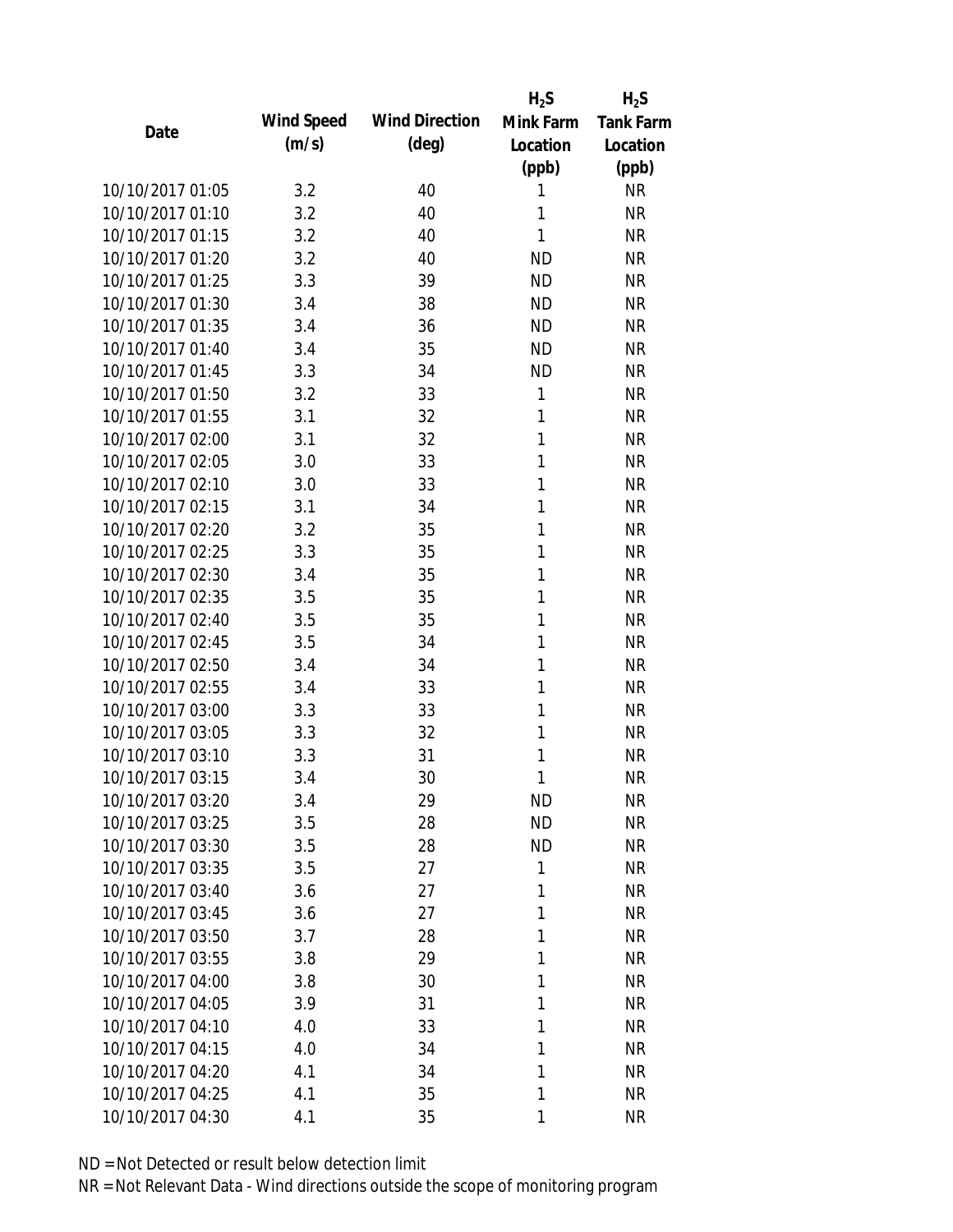|                  |            |                       | $H_2S$    | $H_2S$                 |
|------------------|------------|-----------------------|-----------|------------------------|
| Date             | Wind Speed | <b>Wind Direction</b> | Mink Farm | <b>Tank Farm</b>       |
|                  | (m/s)      | $(\text{deg})$        | Location  | Location               |
|                  |            |                       | (ppb)     | (ppb)                  |
| 10/10/2017 04:35 | 4.0        | 36                    | 1         | <b>NR</b>              |
| 10/10/2017 04:40 | 4.0        | 36                    | 1         | <b>NR</b>              |
| 10/10/2017 04:45 | 4.0        | 37                    | 1         | <b>NR</b>              |
| 10/10/2017 04:50 | 4.0        | 37                    | 1         | <b>NR</b>              |
| 10/10/2017 04:55 | 4.0        | 38                    | 1         | <b>NR</b>              |
| 10/10/2017 05:00 | 3.9        | 38                    | 1         | <b>NR</b>              |
| 10/10/2017 05:05 | 3.9        | 39                    | 1         | <b>NR</b>              |
| 10/10/2017 05:10 | 3.9        | 39                    | 1         | <b>NR</b>              |
| 10/10/2017 05:15 | 3.9        | 39                    | 1         | <b>NR</b>              |
| 10/10/2017 05:20 | 3.9        | 39                    | 1         | <b>NR</b>              |
| 10/10/2017 05:25 | 4.0        | 40                    | 1         | <b>NR</b>              |
| 10/10/2017 05:30 | 4.1        | 40                    | 1         | <b>NR</b>              |
| 10/10/2017 05:35 | 4.2        | 40                    | 1         | <b>NR</b>              |
| 10/10/2017 05:40 | 4.3        | 40                    | 1         | <b>NR</b>              |
| 10/10/2017 05:45 | 4.4        | 40                    | 1         | <b>NR</b>              |
| 10/10/2017 05:50 | 4.4        | 39                    | 1         | <b>NR</b>              |
| 10/10/2017 05:55 | 4.4        | 38                    | 1         | <b>NR</b>              |
| 10/10/2017 06:00 | 4.4        | 38                    | 1         | <b>NR</b>              |
| 10/10/2017 06:05 | 4.5        | 37                    | 1         | <b>NR</b>              |
| 10/10/2017 06:10 | 4.5        | 37                    | 1         | <b>NR</b>              |
| 10/10/2017 06:15 | 4.5        | 37                    | 1         | <b>NR</b>              |
| 10/10/2017 06:20 | 4.5        | 37                    | 1         | <b>NR</b>              |
| 10/10/2017 06:25 | 4.4        | 37                    | 1         | <b>NR</b>              |
| 10/10/2017 06:30 | 4.4        | 38                    | 1         | <b>NR</b>              |
| 10/10/2017 06:35 | 4.3        | 38                    | 1         | <b>NR</b>              |
| 10/10/2017 06:40 | 4.1        | 39                    | 1         | <b>NR</b>              |
| 10/10/2017 06:45 | 4.1        | 40                    | 1         | <b>NR</b>              |
| 10/10/2017 06:50 | 4.0        | 40                    | 1         | <b>NR</b>              |
| 10/10/2017 06:55 | 3.9        | 40                    | 1         | <b>NR</b>              |
| 10/10/2017 07:00 | 3.9        | 40                    | 1         | <b>NR</b>              |
| 10/10/2017 07:05 | 4.0        | 40                    | 1         | <b>NR</b>              |
| 10/10/2017 07:10 |            | 40                    | 1         |                        |
| 10/10/2017 07:15 | 4.0<br>4.0 | 41                    | <b>NR</b> | <b>NR</b><br><b>NR</b> |
| 10/10/2017 07:20 | 4.1        | 42                    | <b>NR</b> | <b>NR</b>              |
| 10/10/2017 07:25 |            |                       |           |                        |
|                  | 4.0        | 43                    | <b>NR</b> | <b>NR</b>              |
| 10/10/2017 07:30 | 3.9        | 46                    | <b>NR</b> | <b>NR</b>              |
| 10/10/2017 07:35 | 3.7        | 48                    | <b>NR</b> | <b>NR</b>              |
| 10/10/2017 07:40 | 3.4        | 51                    | <b>NR</b> | <b>NR</b>              |
| 10/10/2017 07:45 | 3.2        | 53                    | <b>NR</b> | <b>NR</b>              |
| 10/10/2017 07:50 | 3.0        | 54                    | <b>NR</b> | <b>NR</b>              |
| 10/10/2017 07:55 | 2.8        | 54                    | <b>NR</b> | <b>NR</b>              |
| 10/10/2017 08:00 | 2.7        | 53                    | <b>NR</b> | <b>NR</b>              |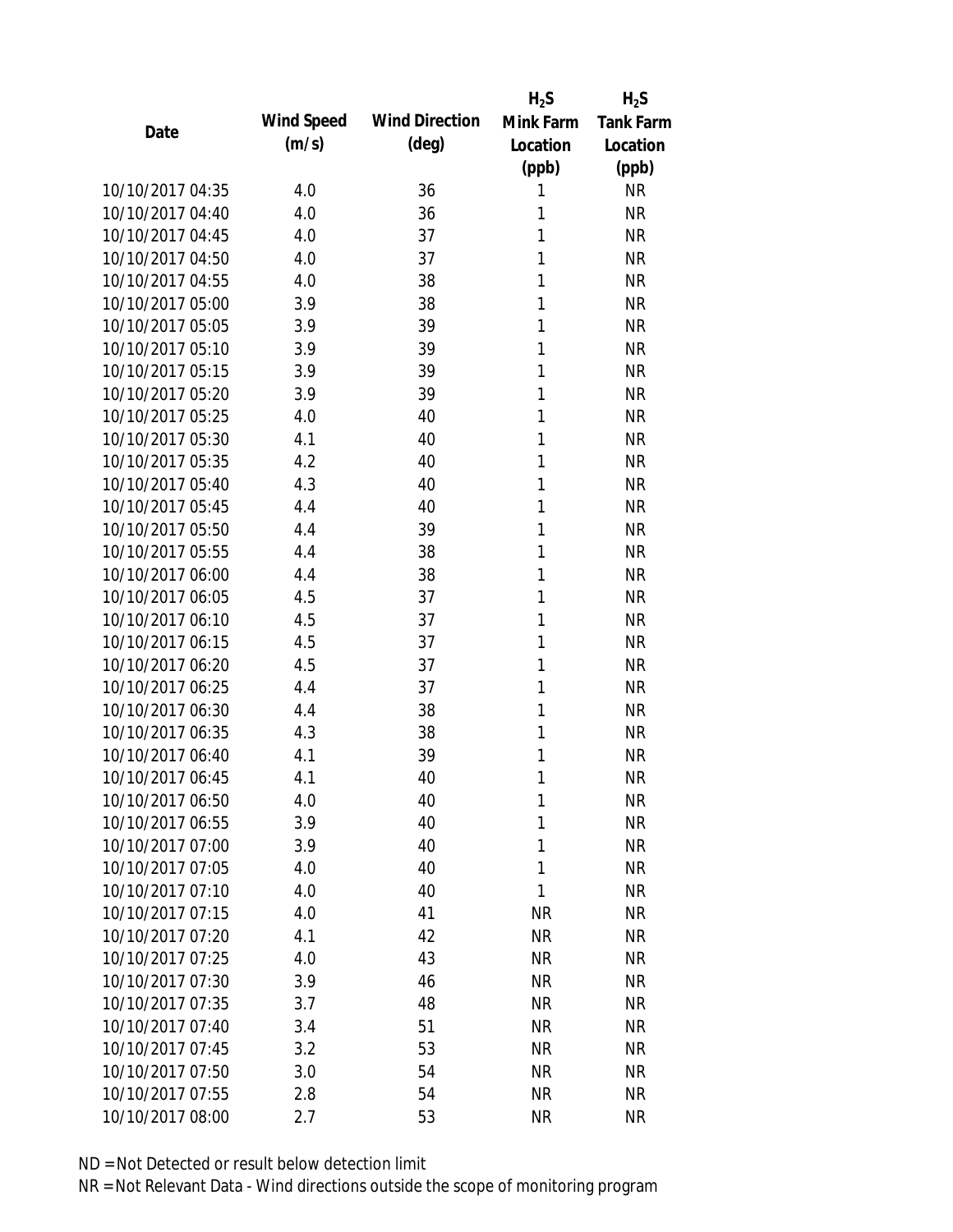|                  |            |                       | $H_2S$    | $H_2S$           |
|------------------|------------|-----------------------|-----------|------------------|
| Date             | Wind Speed | <b>Wind Direction</b> | Mink Farm | <b>Tank Farm</b> |
|                  | (m/s)      | (deg)                 | Location  | Location         |
|                  |            |                       | (ppb)     | (ppb)            |
| 10/10/2017 08:05 | 2.7        | 51                    | <b>NR</b> | <b>NR</b>        |
| 10/10/2017 08:10 | 2.7        | 49                    | <b>NR</b> | <b>NR</b>        |
| 10/10/2017 08:15 | 2.8        | 47                    | <b>NR</b> | <b>NR</b>        |
| 10/10/2017 08:20 | 2.8        | 45                    | <b>NR</b> | <b>NR</b>        |
| 10/10/2017 08:25 | 2.9        | 45                    | <b>NR</b> | <b>NR</b>        |
| 10/10/2017 08:30 | 3.0        | 44                    | <b>NR</b> | <b>NR</b>        |
| 10/10/2017 08:35 | 3.1        | 44                    | <b>NR</b> | <b>NR</b>        |
| 10/10/2017 08:40 | 3.1        | 45                    | <b>NR</b> | <b>NR</b>        |
| 10/10/2017 08:45 | 3.1        | 45                    | <b>NR</b> | <b>NR</b>        |
| 10/10/2017 08:50 | 3.2        | 45                    | <b>NR</b> | <b>NR</b>        |
| 10/10/2017 08:55 | 3.2        | 45                    | <b>NR</b> | <b>NR</b>        |
| 10/10/2017 09:00 | 3.3        | 44                    | <b>NR</b> | <b>NR</b>        |
| 10/10/2017 09:05 | 3.4        | 44                    | <b>NR</b> | <b>NR</b>        |
| 10/10/2017 09:10 | 3.5        | 44                    | <b>NR</b> | <b>NR</b>        |
| 10/10/2017 09:15 | 3.6        | 44                    | <b>NR</b> | <b>NR</b>        |
| 10/10/2017 09:20 | 3.7        | 44                    | <b>NR</b> | <b>NR</b>        |
| 10/10/2017 09:25 | 3.8        | 45                    | <b>NR</b> | <b>NR</b>        |
| 10/10/2017 09:30 | 4.0        | 45                    | <b>NR</b> | <b>NR</b>        |
| 10/10/2017 09:35 | 4.1        | 46                    | <b>NR</b> | <b>NR</b>        |
| 10/10/2017 09:40 | 4.2        | 46                    | <b>NR</b> | <b>NR</b>        |
| 10/10/2017 09:45 | 4.3        | 46                    | <b>NR</b> | <b>NR</b>        |
| 10/10/2017 09:50 | 4.3        | 46                    | <b>NR</b> | <b>NR</b>        |
| 10/10/2017 09:55 | 4.4        | 45                    | <b>NR</b> | <b>NR</b>        |
| 10/10/2017 10:00 | 4.5        | 43                    | <b>NR</b> | <b>NR</b>        |
| 10/10/2017 10:05 | 4.5        | 42                    | <b>NR</b> | <b>NR</b>        |
| 10/10/2017 10:10 | 4.6        | 41                    | <b>NR</b> | <b>NR</b>        |
| 10/10/2017 10:15 | 4.7        | 40                    | 1         | <b>NR</b>        |
| 10/10/2017 10:20 | 4.8        | 39                    | <b>ND</b> | <b>NR</b>        |
| 10/10/2017 10:25 | 4.9        | 39                    | <b>ND</b> | <b>NR</b>        |
| 10/10/2017 10:30 | 5.0        | 39                    | <b>ND</b> | <b>NR</b>        |
| 10/10/2017 10:35 | 5.1        | 40                    | <b>ND</b> | <b>NR</b>        |
| 10/10/2017 10:40 | 5.1        | 40                    | <b>ND</b> | <b>NR</b>        |
| 10/10/2017 10:45 | 5.1        | 41                    | <b>NR</b> | <b>NR</b>        |
| 10/10/2017 10:50 | 5.1        | 42                    | <b>NR</b> | <b>NR</b>        |
| 10/10/2017 10:55 |            |                       |           |                  |
| 10/10/2017 11:00 | 5.1        | 42                    | <b>NR</b> | <b>NR</b>        |
|                  | 5.1        | 43                    | <b>NR</b> | <b>NR</b>        |
| 10/10/2017 11:05 | 5.1        | 43                    | <b>NR</b> | <b>NR</b>        |
| 10/10/2017 11:10 | 5.1        | 43                    | <b>NR</b> | <b>NR</b>        |
| 10/10/2017 11:15 | 5.1        | 42                    | <b>NR</b> | <b>NR</b>        |
| 10/10/2017 11:20 | 5.2        | 42                    | <b>NR</b> | <b>NR</b>        |
| 10/10/2017 11:25 | 5.3        | 42                    | <b>NR</b> | <b>NR</b>        |
| 10/10/2017 11:30 | 5.3        | 42                    | <b>NR</b> | <b>NR</b>        |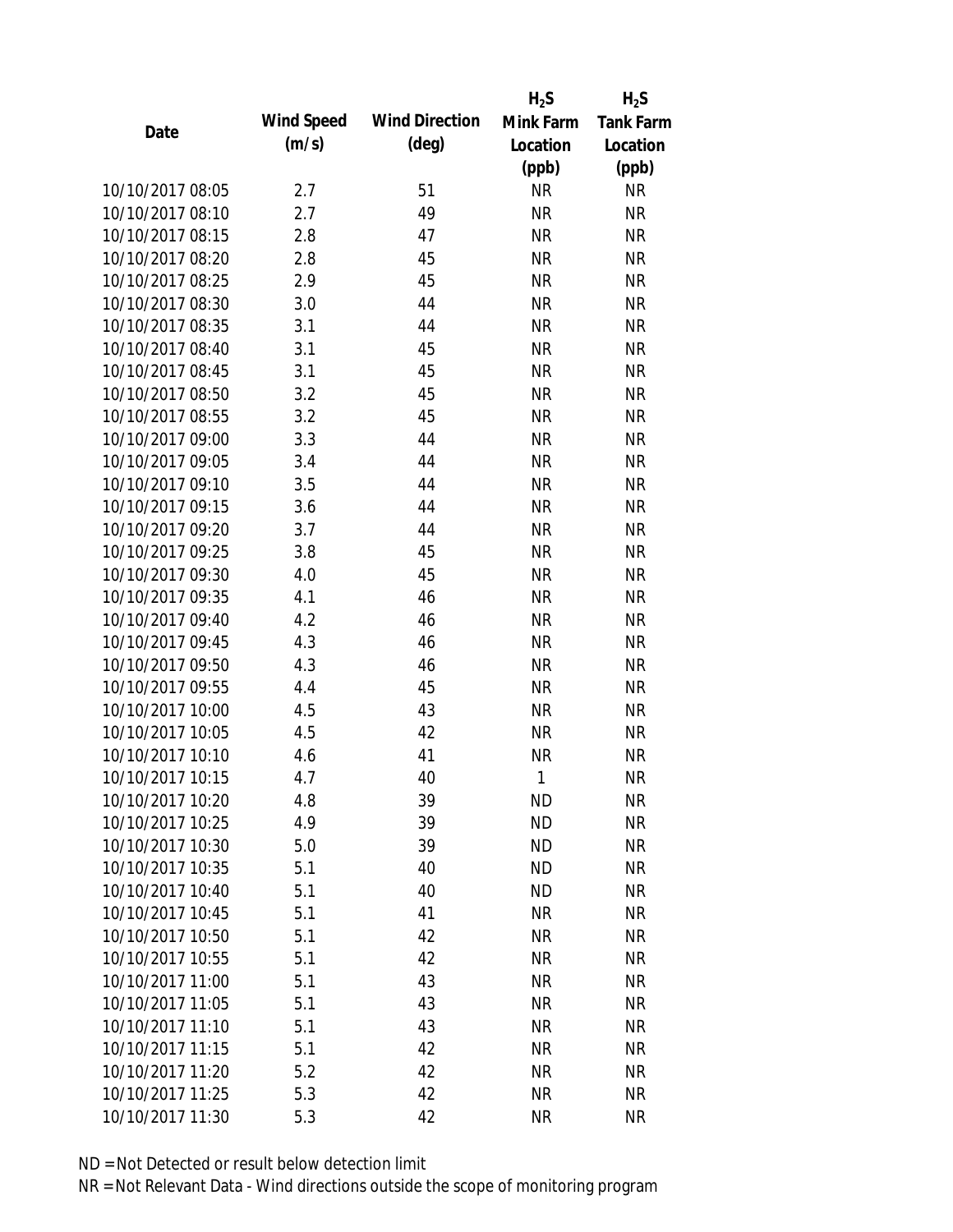|                  |            |                       | $H_2S$       | $H_2S$           |
|------------------|------------|-----------------------|--------------|------------------|
| Date             | Wind Speed | <b>Wind Direction</b> | Mink Farm    | <b>Tank Farm</b> |
|                  | (m/s)      | $(\text{deg})$        | Location     | Location         |
|                  |            |                       | (ppb)        | (ppb)            |
| 10/10/2017 11:35 | 5.3        | 42                    | <b>NR</b>    | <b>NR</b>        |
| 10/10/2017 11:40 | 5.2        | 43                    | <b>NR</b>    | <b>NR</b>        |
| 10/10/2017 11:45 | 5.1        | 44                    | <b>NR</b>    | <b>NR</b>        |
| 10/10/2017 11:50 | 5.1        | 44                    | <b>NR</b>    | <b>NR</b>        |
| 10/10/2017 11:55 | 5.1        | 44                    | <b>NR</b>    | <b>NR</b>        |
| 10/10/2017 12:00 | 5.1        | 42                    | <b>NR</b>    | <b>NR</b>        |
| 10/10/2017 12:05 | 5.2        | 40                    | 1            | <b>NR</b>        |
| 10/10/2017 12:10 | 5.4        | 38                    | 1            | <b>NR</b>        |
| 10/10/2017 12:15 | 5.5        | 37                    | 1            | <b>NR</b>        |
| 10/10/2017 12:20 | 5.5        | 36                    | 1            | <b>NR</b>        |
| 10/10/2017 12:25 | 5.6        | 36                    | 1            | <b>NR</b>        |
| 10/10/2017 12:30 | 5.5        | 36                    | <b>ND</b>    | <b>NR</b>        |
| 10/10/2017 12:35 | 5.4        | 36                    | <b>ND</b>    | <b>NR</b>        |
| 10/10/2017 12:40 | 5.4        | 36                    | <b>ND</b>    | <b>NR</b>        |
| 10/10/2017 12:45 | 5.3        | 36                    | 1            | <b>NR</b>        |
| 10/10/2017 12:50 | 5.3        | 35                    | 1            | <b>NR</b>        |
| 10/10/2017 12:55 | 5.2        | 35                    | 1            | <b>NR</b>        |
| 10/10/2017 13:00 | 5.2        | 35                    | 1            | <b>NR</b>        |
| 10/10/2017 13:05 | 5.3        | 35                    | $\mathbf{1}$ | <b>NR</b>        |
| 10/10/2017 13:10 | 5.2        | 36                    | 1            | <b>NR</b>        |
| 10/10/2017 13:15 | 5.2        | 37                    | 1            | <b>NR</b>        |
| 10/10/2017 13:20 | 5.3        | 38                    | 1            | <b>NR</b>        |
| 10/10/2017 13:25 | 5.3        | 39                    | 1            | <b>NR</b>        |
| 10/10/2017 13:30 | 5.4        | 40                    | 1            | <b>NR</b>        |
| 10/10/2017 13:35 | 5.4        | 40                    | 1            | <b>NR</b>        |
| 10/10/2017 13:40 | 5.4        | 40                    | <b>ND</b>    | <b>NR</b>        |
| 10/10/2017 13:45 | 5.5        | 41                    | <b>NR</b>    | <b>NR</b>        |
| 10/10/2017 13:50 | 5.5        | 41                    | NR           | NR               |
| 10/10/2017 13:55 | 5.5        | 42                    | <b>NR</b>    | <b>NR</b>        |
| 10/10/2017 14:00 | 5.5        | 43                    | <b>NR</b>    | <b>NR</b>        |
| 10/10/2017 14:05 | 5.6        | 43                    | <b>NR</b>    | <b>NR</b>        |
| 10/10/2017 14:10 | 5.6        | 43                    | <b>NR</b>    | <b>NR</b>        |
| 10/10/2017 14:15 | 5.6        | 43                    | <b>NR</b>    | <b>NR</b>        |
| 10/10/2017 14:20 | 5.6        | 42                    | <b>NR</b>    | <b>NR</b>        |
| 10/10/2017 14:25 |            | 41                    |              |                  |
| 10/10/2017 14:30 | 5.7        |                       | <b>NR</b>    | <b>NR</b>        |
| 10/10/2017 14:35 | 5.8        | 39                    | <b>ND</b>    | <b>NR</b>        |
|                  | 5.8        | 38                    | ND           | <b>NR</b>        |
| 10/10/2017 14:40 | 5.9        | 37                    | <b>ND</b>    | <b>NR</b>        |
| 10/10/2017 14:45 | 5.9        | 36                    | <b>ND</b>    | <b>NR</b>        |
| 10/10/2017 14:50 | 5.9        | 35                    | <b>ND</b>    | <b>NR</b>        |
| 10/10/2017 14:55 | 5.9        | 35                    | 1            | <b>NR</b>        |
| 10/10/2017 15:00 | 5.8        | 35                    | 1            | <b>NR</b>        |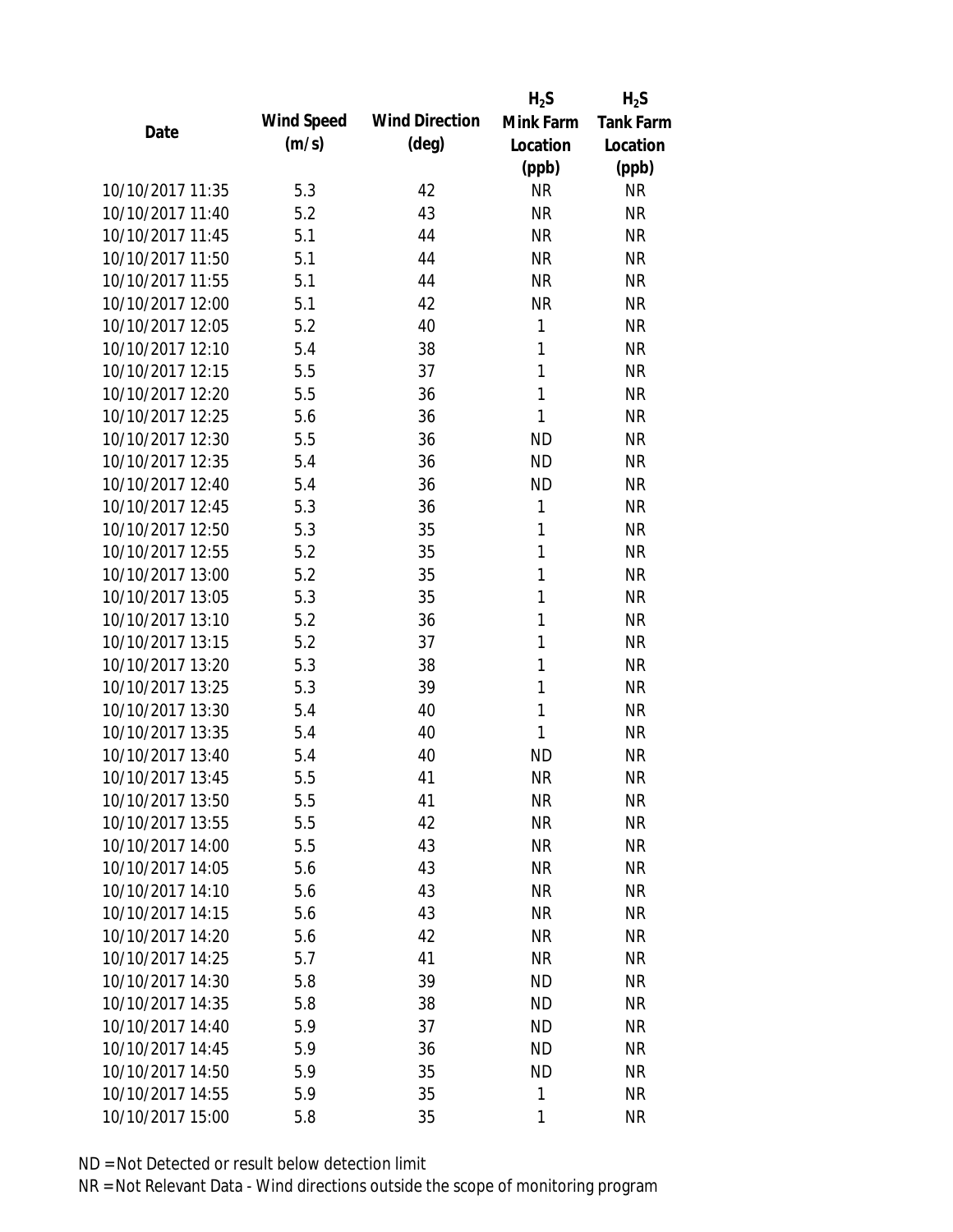|                  |            |                       | $H_2S$       | $H_2S$           |
|------------------|------------|-----------------------|--------------|------------------|
| Date             | Wind Speed | <b>Wind Direction</b> | Mink Farm    | <b>Tank Farm</b> |
|                  | (m/s)      | $(\text{deg})$        | Location     | Location         |
|                  |            |                       | (ppb)        | (ppb)            |
| 10/10/2017 15:05 | 5.6        | 35                    | 1            | <b>NR</b>        |
| 10/10/2017 15:10 | 5.5        | 36                    | 1            | <b>NR</b>        |
| 10/10/2017 15:15 | 5.4        | 37                    | 1            | <b>NR</b>        |
| 10/10/2017 15:20 | 5.3        | 39                    | 1            | <b>NR</b>        |
| 10/10/2017 15:25 | 5.3        | 40                    | 1            | <b>NR</b>        |
| 10/10/2017 15:30 | 5.3        | 41                    | <b>NR</b>    | <b>NR</b>        |
| 10/10/2017 15:35 | 5.3        | 41                    | <b>NR</b>    | <b>NR</b>        |
| 10/10/2017 15:40 | 5.3        | 41                    | <b>NR</b>    | <b>NR</b>        |
| 10/10/2017 15:45 | 5.3        | 41                    | <b>NR</b>    | <b>NR</b>        |
| 10/10/2017 15:50 | 5.3        | 40                    | 1            | <b>NR</b>        |
| 10/10/2017 15:55 | 5.3        | 39                    | 1            | <b>NR</b>        |
| 10/10/2017 16:00 | 5.2        | 39                    | $\mathbf{1}$ | <b>NR</b>        |
| 10/10/2017 16:05 | 5.2        | 39                    | 1            | <b>NR</b>        |
| 10/10/2017 16:10 | 5.3        | 39                    | 1            | <b>NR</b>        |
| 10/10/2017 16:15 | 5.5        | 39                    | 1            | <b>NR</b>        |
| 10/10/2017 16:20 | 5.6        | 39                    | 1            | <b>NR</b>        |
| 10/10/2017 16:25 | 5.7        | 39                    | 1            | <b>NR</b>        |
| 10/10/2017 16:30 | 5.8        | 39                    | 1            | <b>NR</b>        |
| 10/10/2017 16:35 | 5.9        | 39                    | $\mathbf{1}$ | <b>NR</b>        |
| 10/10/2017 16:40 | 5.8        | 39                    | 1            | <b>NR</b>        |
| 10/10/2017 16:45 | 5.6        | 40                    | 1            | <b>NR</b>        |
| 10/10/2017 16:50 | 5.3        | 40                    | 1            | <b>NR</b>        |
| 10/10/2017 16:55 | 5.0        | 41                    | <b>NR</b>    | <b>NR</b>        |
| 10/10/2017 17:00 | 4.7        | 41                    | <b>NR</b>    | <b>NR</b>        |
| 10/10/2017 17:05 | 4.3        | 41                    | <b>NR</b>    | <b>NR</b>        |
| 10/10/2017 17:10 | 4.0        | 42                    | <b>NR</b>    | <b>NR</b>        |
| 10/10/2017 17:15 | 3.7        | 41                    | <b>NR</b>    | <b>NR</b>        |
| 10/10/2017 17:20 | 3.5        | 41                    | <b>NR</b>    | NR               |
| 10/10/2017 17:25 | 3.3        | 41                    | <b>NR</b>    | <b>NR</b>        |
| 10/10/2017 17:30 | 3.3        | 40                    | $\mathbf{1}$ | <b>NR</b>        |
| 10/10/2017 17:35 | 3.3        | 39                    | <b>ND</b>    | <b>NR</b>        |
| 10/10/2017 17:40 | 3.5        | 37                    | <b>ND</b>    | <b>NR</b>        |
| 10/10/2017 17:45 | 3.7        | 36                    | <b>ND</b>    | <b>NR</b>        |
| 10/10/2017 17:50 | 3.9        | 34                    | <b>ND</b>    | <b>NR</b>        |
| 10/10/2017 17:55 | 4.1        | 32                    | 1            | <b>NR</b>        |
| 10/10/2017 18:00 | 4.2        | 31                    | 1            | <b>NR</b>        |
| 10/10/2017 18:05 | 4.4        | 30                    | 1            | <b>NR</b>        |
| 10/10/2017 18:10 | 4.5        | 30                    | 1            | <b>NR</b>        |
| 10/10/2017 18:15 | 4.7        |                       | 1            | <b>NR</b>        |
| 10/10/2017 18:20 | 4.9        | 30<br>30              | 1            | <b>NR</b>        |
|                  |            |                       | 1            |                  |
| 10/10/2017 18:25 | 5.1        | 31                    |              | <b>NR</b>        |
| 10/10/2017 18:30 | 5.4        | 31                    | 1            | <b>NR</b>        |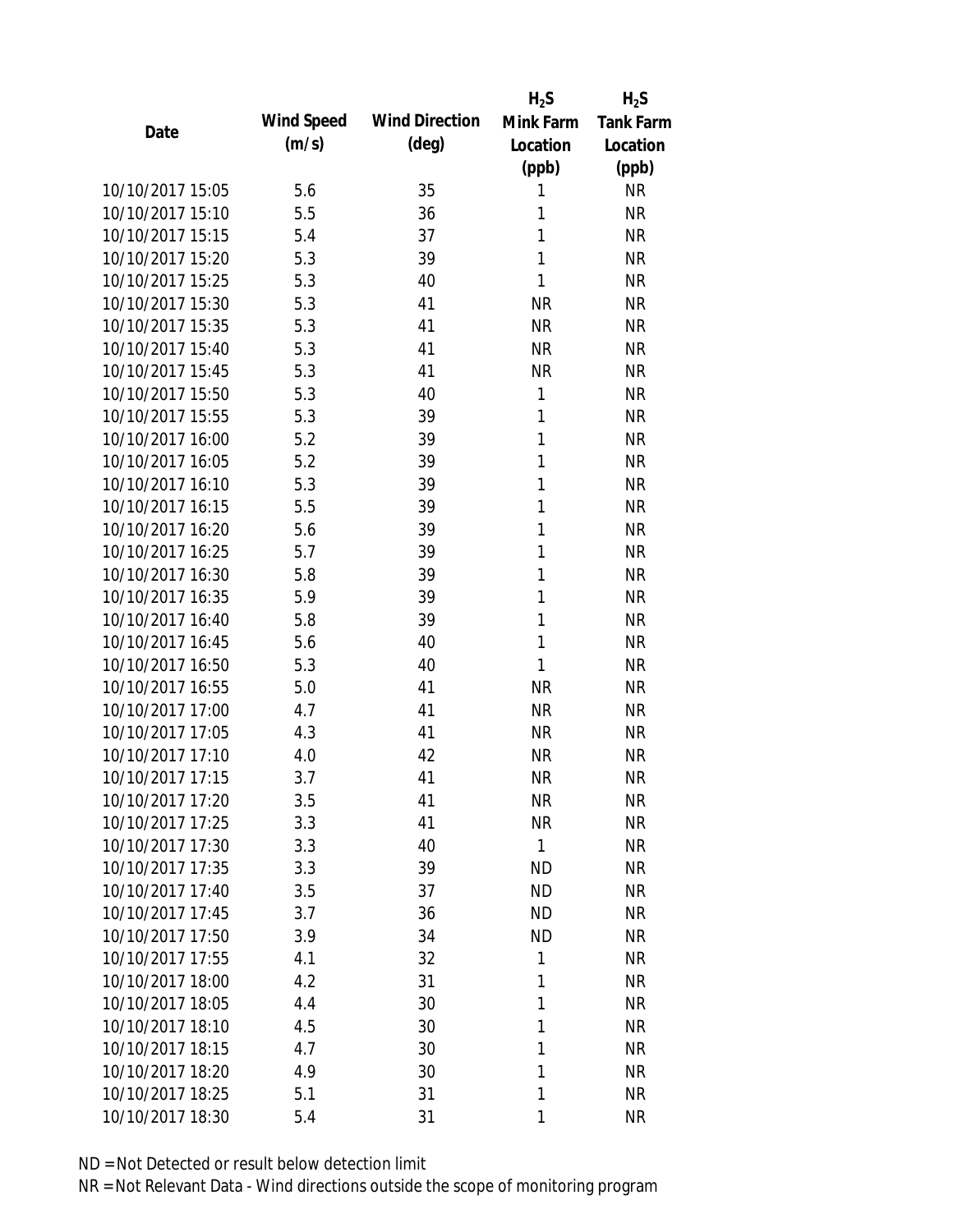|                  |            |                       | $H_2S$       | $H_2S$           |
|------------------|------------|-----------------------|--------------|------------------|
| Date             | Wind Speed | <b>Wind Direction</b> | Mink Farm    | <b>Tank Farm</b> |
|                  | (m/s)      | $(\text{deg})$        | Location     | Location         |
|                  |            |                       | (ppb)        | (ppb)            |
| 10/10/2017 18:35 | 5.6        | 32                    | 1            | <b>NR</b>        |
| 10/10/2017 18:40 | 5.8        | 33                    | <b>ND</b>    | <b>NR</b>        |
| 10/10/2017 18:45 | 5.9        | 34                    | <b>ND</b>    | <b>NR</b>        |
| 10/10/2017 18:50 | 5.9        | 36                    | <b>ND</b>    | <b>NR</b>        |
| 10/10/2017 18:55 | 5.9        | 37                    | <b>ND</b>    | <b>NR</b>        |
| 10/10/2017 19:00 | 5.8        | 38                    | 1            | <b>NR</b>        |
| 10/10/2017 19:05 | 5.8        | 38                    | $\mathbf{1}$ | <b>NR</b>        |
| 10/10/2017 19:10 | 5.8        | 37                    | 1            | <b>NR</b>        |
| 10/10/2017 19:15 | 5.9        | 37                    | 1            | <b>NR</b>        |
| 10/10/2017 19:20 | 5.9        | 36                    | 1            | <b>NR</b>        |
| 10/10/2017 19:25 | 5.9        | 36                    | 1            | <b>NR</b>        |
| 10/10/2017 19:30 | 5.9        | 34                    | 1            | <b>NR</b>        |
| 10/10/2017 19:35 | 5.9        | 34                    | $\mathbf{1}$ | <b>NR</b>        |
| 10/10/2017 19:40 | 5.9        | 34                    | $\mathbf{1}$ | <b>NR</b>        |
| 10/10/2017 19:45 | 5.8        | 34                    | 1            | <b>NR</b>        |
| 10/10/2017 19:50 | 5.8        | 35                    | 1            | <b>NR</b>        |
| 10/10/2017 19:55 | 5.7        | 36                    | 1            | <b>NR</b>        |
| 10/10/2017 20:00 | 5.5        | 37                    | 1            | <b>NR</b>        |
| 10/10/2017 20:05 | 5.4        | 38                    | <b>ND</b>    | <b>NR</b>        |
| 10/10/2017 20:10 | 5.2        | 39                    | <b>ND</b>    | <b>NR</b>        |
| 10/10/2017 20:15 | 5.0        | 40                    | <b>ND</b>    | <b>NR</b>        |
| 10/10/2017 20:20 | 4.8        | 42                    | <b>NR</b>    | <b>NR</b>        |
| 10/10/2017 20:25 | 4.6        | 43                    | <b>NR</b>    | <b>NR</b>        |
| 10/10/2017 20:30 | 4.5        | 45                    | <b>NR</b>    | <b>NR</b>        |
| 10/10/2017 20:35 | 4.5        | 47                    | <b>NR</b>    | <b>NR</b>        |
| 10/10/2017 20:40 | 4.5        | 48                    | <b>NR</b>    | <b>NR</b>        |
| 10/10/2017 20:45 | 4.6        | 48                    | <b>NR</b>    | <b>NR</b>        |
| 10/10/2017 20:50 | 4.7        | 48                    | NR           | <b>NR</b>        |
| 10/10/2017 20:55 | 4.8        | 47                    | <b>NR</b>    | <b>NR</b>        |
| 10/10/2017 21:00 | 4.9        | 46                    | <b>NR</b>    | <b>NR</b>        |
| 10/10/2017 21:05 | 5.0        | 44                    | <b>NR</b>    | <b>NR</b>        |
| 10/10/2017 21:10 | 5.0        | 43                    | <b>NR</b>    | <b>NR</b>        |
| 10/10/2017 21:15 | 5.0        | 41                    | <b>NR</b>    | <b>NR</b>        |
| 10/10/2017 21:20 | 5.1        | 41                    | <b>NR</b>    | <b>NR</b>        |
| 10/10/2017 21:25 | 5.1        |                       | 1            |                  |
| 10/10/2017 21:30 |            | 40                    | 1            | <b>NR</b>        |
| 10/10/2017 21:35 | 5.1        | 40                    | 1            | <b>NR</b>        |
|                  | 4.9        | 40                    |              | <b>NR</b>        |
| 10/10/2017 21:40 | 4.8        | 42                    | <b>NR</b>    | <b>NR</b>        |
| 10/10/2017 21:45 | 4.7        | 44                    | <b>NR</b>    | <b>NR</b>        |
| 10/10/2017 21:50 | 4.6        | 46                    | <b>NR</b>    | <b>NR</b>        |
| 10/10/2017 21:55 | 4.4        | 48                    | <b>NR</b>    | <b>NR</b>        |
| 10/10/2017 22:00 | 4.3        | 49                    | <b>NR</b>    | <b>NR</b>        |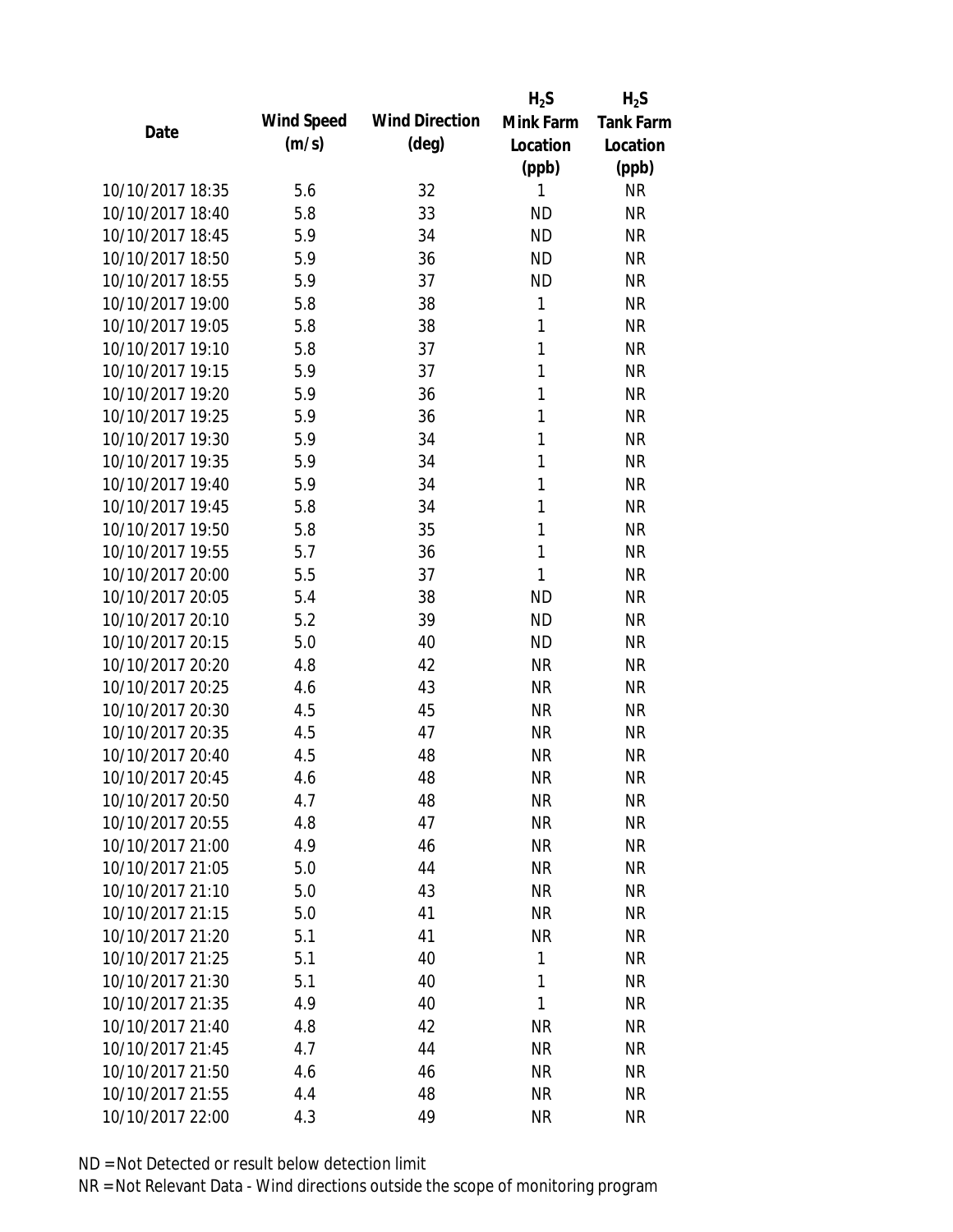|                  |            |                       | $H_2S$    | $H_2S$           |
|------------------|------------|-----------------------|-----------|------------------|
| Date             | Wind Speed | <b>Wind Direction</b> | Mink Farm | <b>Tank Farm</b> |
|                  | (m/s)      | $(\text{deg})$        | Location  | Location         |
|                  |            |                       | (ppb)     | (ppb)            |
| 10/10/2017 22:05 | 4.1        | 50                    | <b>NR</b> | <b>NR</b>        |
| 10/10/2017 22:10 | 4.1        | 50                    | <b>NR</b> | <b>NR</b>        |
| 10/10/2017 22:15 | 4.0        | 50                    | <b>NR</b> | <b>NR</b>        |
| 10/10/2017 22:20 | 3.9        | 50                    | <b>NR</b> | <b>NR</b>        |
| 10/10/2017 22:25 | 3.7        | 49                    | <b>NR</b> | <b>NR</b>        |
| 10/10/2017 22:30 | 3.6        | 50                    | <b>NR</b> | <b>NR</b>        |
| 10/10/2017 22:35 | 3.5        | 51                    | <b>NR</b> | <b>NR</b>        |
| 10/10/2017 22:40 | 3.4        | 52                    | <b>NR</b> | <b>NR</b>        |
| 10/10/2017 22:45 | 3.4        | 54                    | <b>NR</b> | <b>NR</b>        |
| 10/10/2017 22:50 | 3.3        | 55                    | <b>NR</b> | <b>NR</b>        |
| 10/10/2017 22:55 | 3.3        | 57                    | <b>NR</b> | <b>NR</b>        |
| 10/10/2017 23:00 | 3.3        | 58                    | <b>NR</b> | <b>NR</b>        |
| 10/10/2017 23:05 | 3.3        | 59                    | <b>NR</b> | <b>NR</b>        |
| 10/10/2017 23:10 | 3.4        | 60                    | <b>NR</b> | <b>NR</b>        |
| 10/10/2017 23:15 | 3.4        | 61                    | <b>NR</b> | <b>NR</b>        |
| 10/10/2017 23:20 | 3.4        | 61                    | <b>NR</b> | <b>NR</b>        |
| 10/10/2017 23:25 | 3.4        | 60                    | <b>NR</b> | <b>NR</b>        |
| 10/10/2017 23:30 | 3.5        | 61                    | <b>NR</b> | <b>NR</b>        |
| 10/10/2017 23:35 | 3.5        | 61                    | <b>NR</b> | <b>NR</b>        |
| 10/10/2017 23:40 | 3.5        | 62                    | <b>NR</b> | <b>NR</b>        |
| 10/10/2017 23:45 | 3.6        | 64                    | <b>NR</b> | <b>NR</b>        |
| 10/10/2017 23:50 | 3.6        | 66                    | <b>NR</b> | <b>NR</b>        |
| 10/10/2017 23:55 | 3.7        | 68                    | <b>NR</b> | <b>NR</b>        |
| 10/10/2017 24:00 | 3.8        | 70                    | <b>NR</b> | <b>NR</b>        |
| 10/11/2017 00:05 | 3.9        | 71                    | <b>NR</b> | <b>NR</b>        |
| 10/11/2017 00:10 | 4.0        | 72                    | <b>NR</b> | <b>NR</b>        |
| 10/11/2017 00:15 | 4.1        | 73                    | <b>NR</b> | <b>NR</b>        |
| 10/11/2017 00:20 | 4.1        | 72                    | <b>NR</b> | <b>NR</b>        |
| 10/11/2017 00:25 | 4.1        | 72                    | <b>NR</b> | <b>NR</b>        |
| 10/11/2017 00:30 | 4.2        | 72                    | <b>NR</b> | <b>NR</b>        |
| 10/11/2017 00:35 | 4.2        | 73                    | <b>NR</b> | <b>NR</b>        |
| 10/11/2017 00:40 | 4.2        | 74                    | <b>NR</b> | <b>NR</b>        |
| 10/11/2017 00:45 | 4.3        | 76                    | <b>NR</b> | <b>NR</b>        |
| 10/11/2017 00:50 | 4.4        | 78                    | <b>NR</b> | <b>NR</b>        |
| 10/11/2017 00:55 |            |                       |           |                  |
|                  | 4.5        | 79                    | <b>NR</b> | <b>NR</b>        |
| 10/11/2017 01:00 | 4.6        | 81                    | <b>NR</b> | <b>NR</b>        |
| 10/11/2017 01:05 | 4.8        | 83                    | <b>NR</b> | <b>NR</b>        |
| 10/11/2017 01:10 | 4.9        | 85                    | NR        | <b>NR</b>        |
| 10/11/2017 01:15 | 5.1        | 86                    | <b>NR</b> | <b>NR</b>        |
| 10/11/2017 01:20 | 5.3        | 86                    | <b>NR</b> | <b>NR</b>        |
| 10/11/2017 01:25 | 5.4        | 87                    | <b>NR</b> | <b>NR</b>        |
| 10/11/2017 01:30 | 5.4        | 87                    | <b>NR</b> | <b>NR</b>        |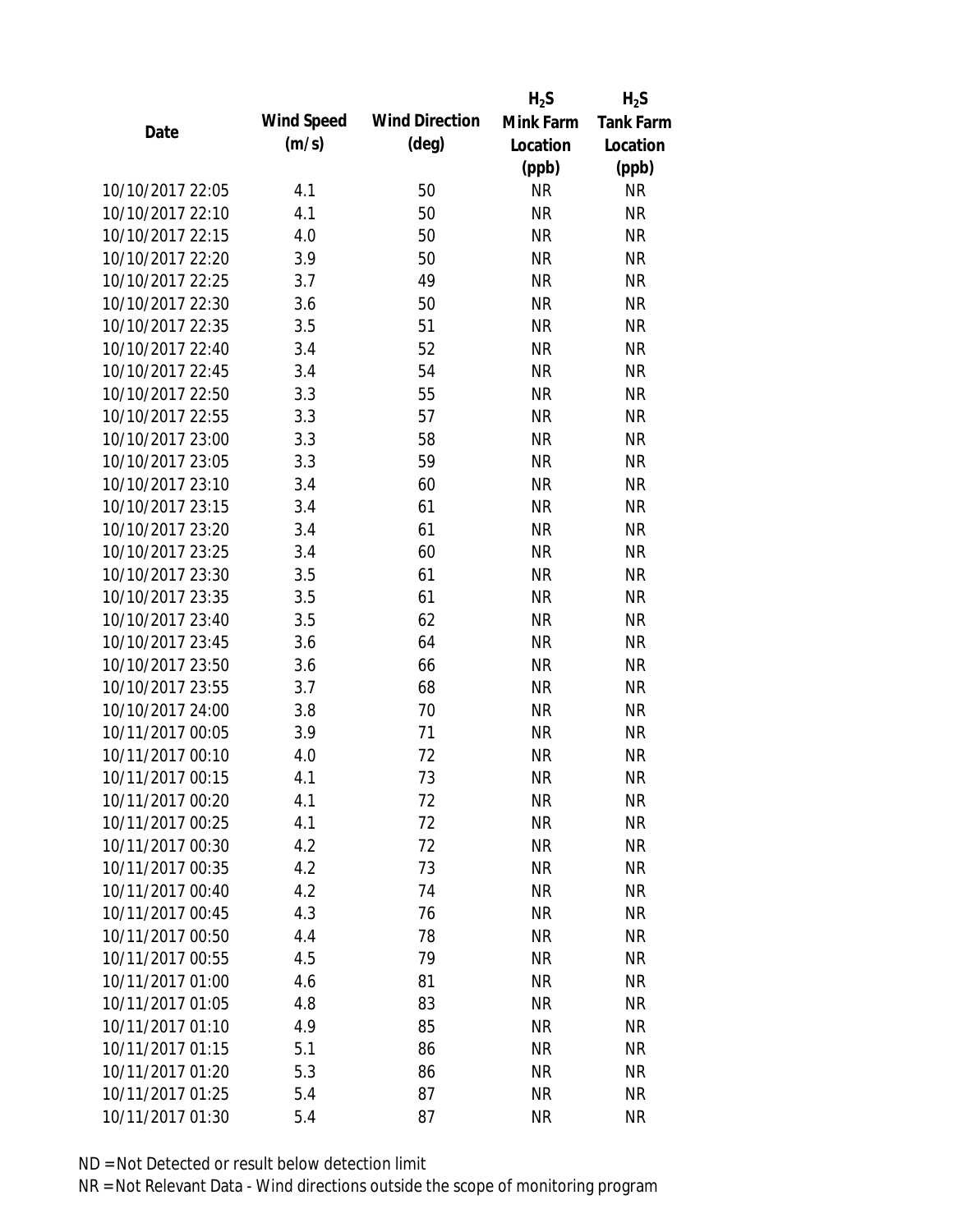|                  |            |                       | $H_2S$    | $H_2S$           |
|------------------|------------|-----------------------|-----------|------------------|
| Date             | Wind Speed | <b>Wind Direction</b> | Mink Farm | <b>Tank Farm</b> |
|                  | (m/s)      | $(\text{deg})$        | Location  | Location         |
|                  |            |                       | (ppb)     | (ppb)            |
| 10/11/2017 01:35 | 5.5        | 87                    | <b>NR</b> | <b>NR</b>        |
| 10/11/2017 01:40 | 5.6        | 87                    | <b>NR</b> | <b>NR</b>        |
| 10/11/2017 01:45 | 5.6        | 86                    | <b>NR</b> | <b>NR</b>        |
| 10/11/2017 01:50 | 5.6        | 86                    | <b>NR</b> | <b>NR</b>        |
| 10/11/2017 01:55 | 5.7        | 87                    | <b>NR</b> | <b>NR</b>        |
| 10/11/2017 02:00 | 5.7        | 87                    | <b>NR</b> | <b>NR</b>        |
| 10/11/2017 02:05 | 5.7        | 87                    | <b>NR</b> | <b>NR</b>        |
| 10/11/2017 02:10 | 5.7        | 88                    | <b>NR</b> | <b>NR</b>        |
| 10/11/2017 02:15 | 5.7        | 88                    | <b>NR</b> | <b>NR</b>        |
| 10/11/2017 02:20 | 5.6        | 88                    | <b>NR</b> | <b>NR</b>        |
| 10/11/2017 02:25 | 5.4        | 89                    | <b>NR</b> | <b>NR</b>        |
| 10/11/2017 02:30 | 5.4        | 88                    | <b>NR</b> | <b>NR</b>        |
| 10/11/2017 02:35 | 5.3        | 88                    | <b>NR</b> | <b>NR</b>        |
| 10/11/2017 02:40 | 5.3        | 87                    | <b>NR</b> | <b>NR</b>        |
| 10/11/2017 02:45 | 5.3        | 86                    | <b>NR</b> | <b>NR</b>        |
| 10/11/2017 02:50 | 5.3        | 85                    | <b>NR</b> | <b>NR</b>        |
| 10/11/2017 02:55 | 5.2        | 83                    | <b>NR</b> | <b>NR</b>        |
| 10/11/2017 03:00 | 5.1        | 81                    | <b>NR</b> | <b>NR</b>        |
| 10/11/2017 03:05 | 4.9        | 79                    | <b>NR</b> | <b>NR</b>        |
| 10/11/2017 03:10 | 4.6        | 77                    | <b>NR</b> | <b>NR</b>        |
| 10/11/2017 03:15 | 4.5        | 75                    | <b>NR</b> | <b>NR</b>        |
| 10/11/2017 03:20 | 4.3        | 73                    | <b>NR</b> | <b>NR</b>        |
| 10/11/2017 03:25 | 4.2        | 72                    | <b>NR</b> | <b>NR</b>        |
| 10/11/2017 03:30 | 4.1        | 71                    | <b>NR</b> | <b>NR</b>        |
| 10/11/2017 03:35 | 4.0        | 70                    | <b>NR</b> | <b>NR</b>        |
| 10/11/2017 03:40 | 3.9        | 69                    | <b>NR</b> | <b>NR</b>        |
| 10/11/2017 03:45 | 3.9        | 69                    | <b>NR</b> | <b>NR</b>        |
| 10/11/2017 03:50 | 3.9        | 68                    | NR        | <b>NR</b>        |
| 10/11/2017 03:55 | 3.9        | 66                    | <b>NR</b> | <b>NR</b>        |
| 10/11/2017 04:00 | 3.9        | 65                    | <b>NR</b> | <b>NR</b>        |
| 10/11/2017 04:05 | 3.9        | 63                    | <b>NR</b> | <b>NR</b>        |
| 10/11/2017 04:10 | 3.9        | 62                    | <b>NR</b> | <b>NR</b>        |
| 10/11/2017 04:15 | 4.0        | 60                    | <b>NR</b> | <b>NR</b>        |
| 10/11/2017 04:20 | 3.9        | 59                    | <b>NR</b> | <b>NR</b>        |
| 10/11/2017 04:25 | 3.9        | 59                    | <b>NR</b> | <b>NR</b>        |
| 10/11/2017 04:30 | 4.0        | 58                    | <b>NR</b> | <b>NR</b>        |
| 10/11/2017 04:35 | 4.1        | 58                    | <b>NR</b> | <b>NR</b>        |
| 10/11/2017 04:40 | 4.1        | 59                    | <b>NR</b> | <b>NR</b>        |
| 10/11/2017 04:45 | 4.2        | 60                    | <b>NR</b> | <b>NR</b>        |
| 10/11/2017 04:50 | 4.3        | 60                    | <b>NR</b> | <b>NR</b>        |
| 10/11/2017 04:55 | 4.3        | 61                    | <b>NR</b> | <b>NR</b>        |
| 10/11/2017 05:00 | 4.3        | 62                    | <b>NR</b> | <b>NR</b>        |
|                  |            |                       |           |                  |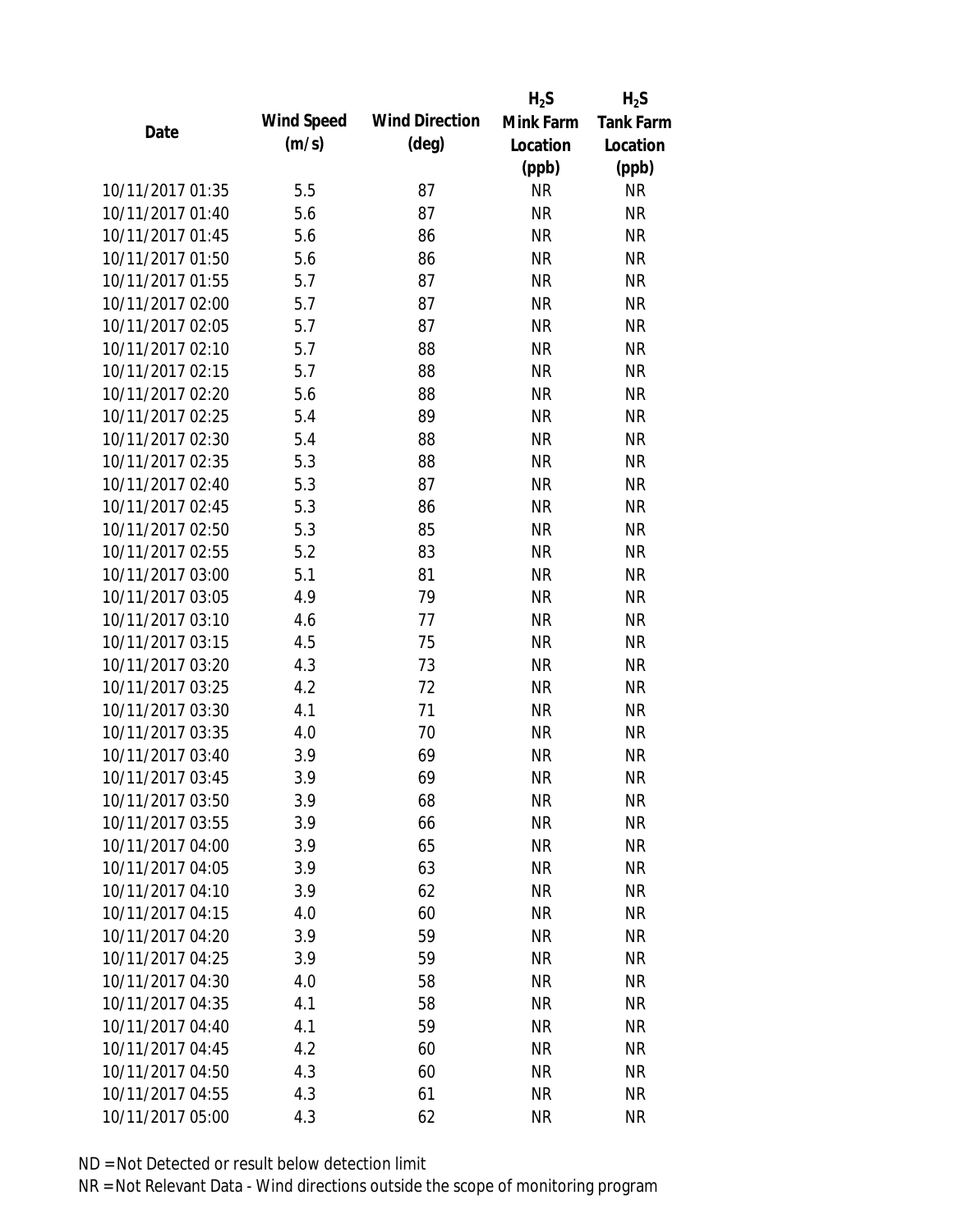|                  |            |                       | $H_2S$      | $H_2S$           |
|------------------|------------|-----------------------|-------------|------------------|
| Date             | Wind Speed | <b>Wind Direction</b> | Mink Farm   | <b>Tank Farm</b> |
|                  | (m/s)      | $(\text{deg})$        | Location    | Location         |
|                  |            |                       | (ppb)       | (ppb)            |
| 10/11/2017 05:05 | 4.3        | 62                    | <b>NR</b>   | <b>NR</b>        |
| 10/11/2017 05:10 | 4.3        | 62                    | <b>NR</b>   | <b>NR</b>        |
| 10/11/2017 05:15 | 4.4        | 61                    | <b>NR</b>   | <b>NR</b>        |
| 10/11/2017 05:20 | 4.5        | 60                    | <b>NR</b>   | <b>NR</b>        |
| 10/11/2017 05:25 | 4.6        | 59                    | <b>NR</b>   | <b>NR</b>        |
| 10/11/2017 05:30 | 4.6        | 58                    | <b>NR</b>   | <b>NR</b>        |
| 10/11/2017 05:35 | 4.7        | 57                    | <b>NR</b>   | <b>NR</b>        |
| 10/11/2017 05:40 | 4.6        | 57                    | <b>NR</b>   | <b>NR</b>        |
| 10/11/2017 05:45 | 4.6        | 56                    | <b>NR</b>   | <b>NR</b>        |
| 10/11/2017 05:50 | 4.5        | 55                    | <b>NR</b>   | <b>NR</b>        |
| 10/11/2017 05:55 | 4.5        | 54                    | <b>NR</b>   | <b>NR</b>        |
| 10/11/2017 06:00 | 4.4        | 53                    | <b>NR</b>   | <b>NR</b>        |
| 10/11/2017 06:05 | 4.4        | 51                    | <b>NR</b>   | <b>NR</b>        |
| 10/11/2017 06:10 | 4.4        | 50                    | <b>NR</b>   | <b>NR</b>        |
| 10/11/2017 06:15 | 4.4        | 48                    | <b>NR</b>   | <b>NR</b>        |
| 10/11/2017 06:20 | 4.4        | 48                    | <b>NR</b>   | <b>NR</b>        |
| 10/11/2017 06:25 | 4.4        | 48                    | <b>NR</b>   | <b>NR</b>        |
| 10/11/2017 06:30 | 4.3        | 50                    | <b>NR</b>   | <b>NR</b>        |
| 10/11/2017 06:35 | 4.2        | 51                    | <b>NR</b>   | <b>NR</b>        |
| 10/11/2017 06:40 | 4.1        | 53                    | <b>NR</b>   | <b>NR</b>        |
| 10/11/2017 06:45 | 4.0        | 55                    | <b>NR</b>   | <b>NR</b>        |
| 10/11/2017 06:50 | 3.9        | 56                    | <b>NR</b>   | <b>NR</b>        |
| 10/11/2017 06:55 | 3.8        | 56                    | <b>NR</b>   | <b>NR</b>        |
| 10/11/2017 07:00 | 3.6        | 57                    | <b>NR</b>   | <b>NR</b>        |
| 10/11/2017 07:05 | 3.5        | 57                    | <b>NR</b>   | <b>NR</b>        |
| 10/11/2017 07:10 | 3.5        | 57                    | <b>NR</b>   | <b>NR</b>        |
| 10/11/2017 07:15 | 3.4        | 57                    | <b>NR</b>   | <b>NR</b>        |
| 10/11/2017 07:20 | 3.5        | 56                    | NR          | NR               |
| 10/11/2017 07:25 | 3.5        | 55                    | <b>NR</b>   | <b>NR</b>        |
| 10/11/2017 07:30 | 3.6        | 53                    | <b>NR</b>   | <b>NR</b>        |
| 10/11/2017 07:35 | 3.8        | 50                    | <b>NR</b>   | <b>NR</b>        |
| 10/11/2017 07:40 | 4.0        | 47                    | <b>NR</b>   | <b>NR</b>        |
| 10/11/2017 07:45 | 4.1        | 45                    | NR          | <b>NR</b>        |
| 10/11/2017 07:50 | 4.1        | 43                    | <b>NR</b>   | <b>NR</b>        |
| 10/11/2017 07:55 |            |                       |             |                  |
|                  | 4.2        | 42                    | <b>NR</b>   | <b>NR</b>        |
| 10/11/2017 08:00 | 4.2        | 41                    | <b>NR</b>   | <b>NR</b>        |
| 10/11/2017 08:05 | 4.1        | 41                    | <b>NR</b>   | <b>NR</b>        |
| 10/11/2017 08:10 | 4.0        | 40                    | <b>ND</b>   | <b>NR</b>        |
| 10/11/2017 08:15 | 4.0        | 39                    | 1           | <b>NR</b>        |
| 10/11/2017 08:20 | 4.0        | 38                    | 1           | <b>NR</b>        |
| 10/11/2017 08:25 | 4.0        | 37                    | 1           | <b>NR</b>        |
| 10/11/2017 08:30 | 4.1        | 36                    | $\mathbf 1$ | <b>NR</b>        |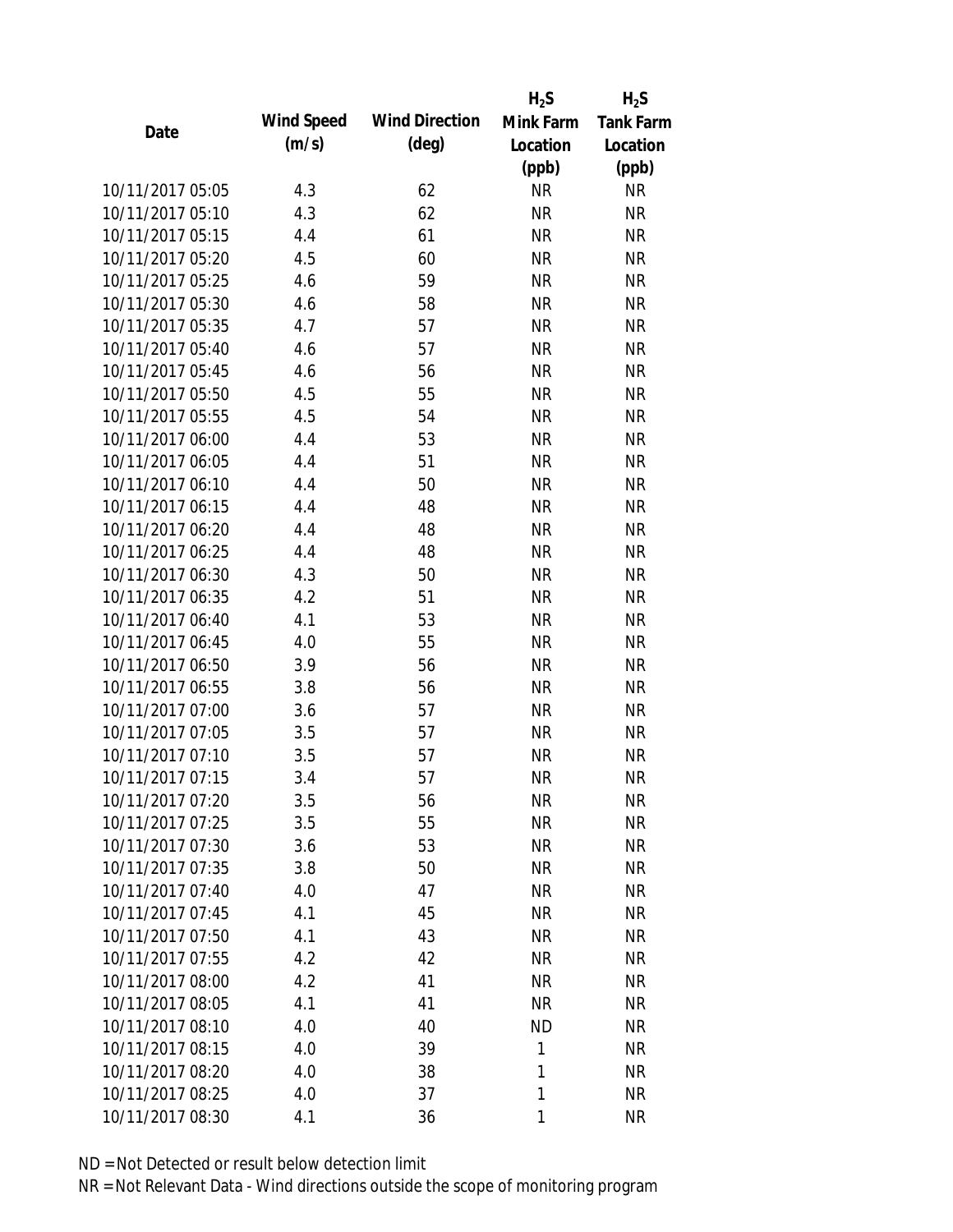|                                      |            |                       | $H_2S$    | $H_2S$           |
|--------------------------------------|------------|-----------------------|-----------|------------------|
| Date                                 | Wind Speed | <b>Wind Direction</b> | Mink Farm | <b>Tank Farm</b> |
|                                      | (m/s)      | $(\text{deg})$        | Location  | Location         |
|                                      |            |                       | (ppb)     | (ppb)            |
| 10/11/2017 08:35                     | 4.3        | 34                    | 1         | <b>NR</b>        |
| 10/11/2017 08:40                     | 4.4        | 33                    | 1         | <b>NR</b>        |
| 10/11/2017 08:45                     | 4.6        | 33                    | 1         | <b>NR</b>        |
| 10/11/2017 08:50                     | 4.6        | 32                    | 1         | <b>NR</b>        |
| 10/11/2017 08:55                     | 4.6        | 32                    | 1         | <b>NR</b>        |
| 10/11/2017 09:00                     | 4.6        | 32                    | 1         | <b>NR</b>        |
| 10/11/2017 09:05                     | 4.6        | 32                    | 1         | <b>NR</b>        |
| 10/11/2017 09:10                     | 4.5        | 31                    | 1         | <b>NR</b>        |
| 10/11/2017 09:15                     | 4.4        | 31                    | 1         | <b>NR</b>        |
| 10/11/2017 09:20                     | 4.4        | 31                    | 1         | <b>NR</b>        |
| 10/11/2017 09:25                     | 4.4        | 31                    | 1         | <b>NR</b>        |
| 10/11/2017 09:30                     | 4.4        | 31                    | 1         | <b>NR</b>        |
| 10/11/2017 09:35                     | 4.4        | 31                    | 1         | <b>NR</b>        |
| 10/11/2017 09:40                     | 4.5        | 31                    | 1         | <b>NR</b>        |
| 10/11/2017 09:45                     | 4.5        | 30                    | 1         | <b>NR</b>        |
| 10/11/2017 09:50                     | 4.6        | 29                    | 1         | <b>NR</b>        |
| 10/11/2017 09:55                     | 4.7        | 29                    | 1         | <b>NR</b>        |
| 10/11/2017 10:00                     | 4.8        | 28                    | 1         | <b>NR</b>        |
| 10/11/2017 10:05                     | 4.8        | 28                    | 1         | <b>NR</b>        |
| 10/11/2017 10:10                     | 4.8        | 27                    | 1         | <b>NR</b>        |
| 10/11/2017 10:15                     | 4.8        | 27                    | 1         | <b>NR</b>        |
| 10/11/2017 10:20                     | 4.8        | 27                    | 1         | <b>NR</b>        |
| 10/11/2017 10:25                     | 4.8        | 26                    | 1         | <b>NR</b>        |
| 10/11/2017 10:30                     | 4.8        | 25                    | 1         | <b>NR</b>        |
| 10/11/2017 10:35                     | 4.9        | 24                    | 1         | <b>NR</b>        |
| 10/11/2017 10:40                     | 4.9        | 24                    | <b>ND</b> | <b>NR</b>        |
| 10/11/2017 10:45                     | 5.0        | 24                    | <b>ND</b> | <b>NR</b>        |
| 10/11/2017 10:50                     | 5.0        | 23                    | <b>ND</b> | <b>NR</b>        |
| 10/11/2017 10:55                     | 5.0        | 24                    | <b>ND</b> | <b>NR</b>        |
| 10/11/2017 11:00                     | 5.0        | 24                    | <b>ND</b> | <b>NR</b>        |
| 10/11/2017 11:05                     | 5.0        | 25                    | <b>ND</b> | <b>NR</b>        |
| 10/11/2017 11:10                     | 5.0        | 25                    | <b>ND</b> | <b>NR</b>        |
| 10/11/2017 11:15                     | 5.0        | 27                    | <b>ND</b> | <b>NR</b>        |
| 10/11/2017 11:20                     | 5.0        | 28                    | <b>ND</b> | <b>NR</b>        |
| 10/11/2017 11:25                     |            |                       |           |                  |
|                                      | 5.0        | 29                    | <b>ND</b> | <b>NR</b>        |
| 10/11/2017 11:30<br>10/11/2017 11:35 | 4.9        | 30                    | <b>ND</b> | <b>NR</b>        |
|                                      | 4.9        | 32                    | ND        | <b>NR</b>        |
| 10/11/2017 11:40                     | 4.9        | 33                    | <b>ND</b> | <b>NR</b>        |
| 10/11/2017 11:45                     | 4.8        | 34                    | <b>ND</b> | <b>NR</b>        |
| 10/11/2017 11:50                     | 4.7        | 35                    | <b>ND</b> | <b>NR</b>        |
| 10/11/2017 11:55                     | 4.7        | 35                    | <b>ND</b> | <b>NR</b>        |
| 10/11/2017 12:00                     | 4.8        | 35                    | <b>ND</b> | <b>NR</b>        |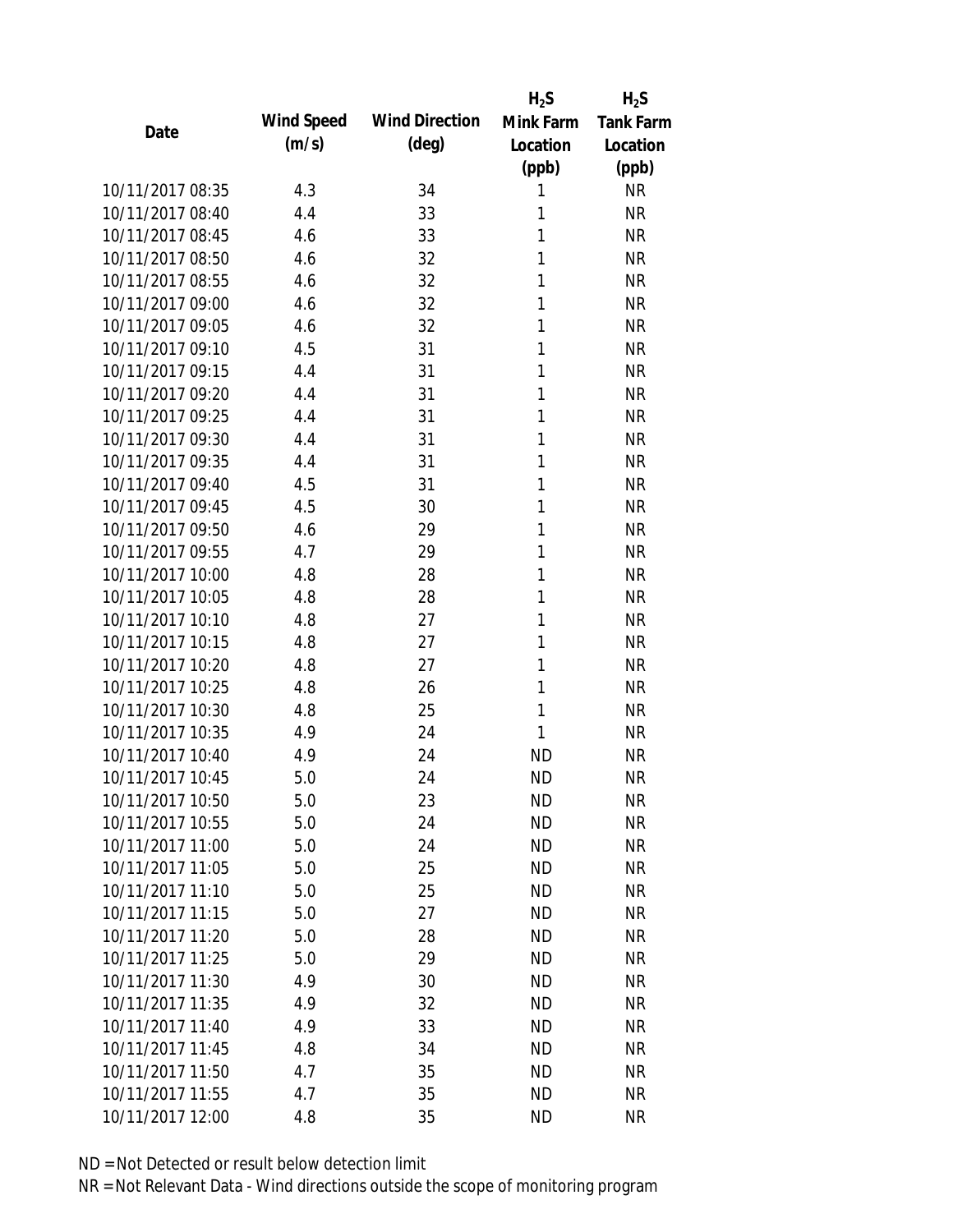|                  |            |                       | $H_2S$       | $H_2S$           |
|------------------|------------|-----------------------|--------------|------------------|
| Date             | Wind Speed | <b>Wind Direction</b> | Mink Farm    | <b>Tank Farm</b> |
|                  | (m/s)      | $(\text{deg})$        | Location     | Location         |
|                  |            |                       | (ppb)        | (ppb)            |
| 10/11/2017 12:05 | 4.8        | 34                    | <b>ND</b>    | <b>NR</b>        |
| 10/11/2017 12:10 | 4.9        | 33                    | <b>ND</b>    | <b>NR</b>        |
| 10/11/2017 12:15 | 5.0        | 32                    | <b>ND</b>    | <b>NR</b>        |
| 10/11/2017 12:20 | 5.1        | 31                    | <b>ND</b>    | <b>NR</b>        |
| 10/11/2017 12:25 | 5.1        | 31                    | 1            | <b>NR</b>        |
| 10/11/2017 12:30 | 5.0        | 31                    | 1            | <b>NR</b>        |
| 10/11/2017 12:35 | 4.9        | 30                    | $\mathbf{1}$ | <b>NR</b>        |
| 10/11/2017 12:40 | 4.8        | 30                    | <b>ND</b>    | <b>NR</b>        |
| 10/11/2017 12:45 | 4.6        | 30                    | <b>ND</b>    | <b>NR</b>        |
| 10/11/2017 12:50 | 4.4        | 30                    | <b>ND</b>    | <b>NR</b>        |
| 10/11/2017 12:55 | 4.3        | 30                    | <b>ND</b>    | <b>NR</b>        |
| 10/11/2017 13:00 | 4.2        | 29                    | <b>ND</b>    | <b>NR</b>        |
| 10/11/2017 13:05 | 4.1        | 29                    | <b>ND</b>    | <b>NR</b>        |
| 10/11/2017 13:10 | 4.0        | 29                    | <b>ND</b>    | <b>NR</b>        |
| 10/11/2017 13:15 | 4.0        | 29                    | <b>ND</b>    | <b>NR</b>        |
| 10/11/2017 13:20 | 4.0        | 29                    | <b>ND</b>    | <b>NR</b>        |
| 10/11/2017 13:25 | 4.1        | 30                    | <b>ND</b>    | <b>NR</b>        |
| 10/11/2017 13:30 | 4.1        | 30                    | 1            | <b>NR</b>        |
| 10/11/2017 13:35 | 4.1        | 30                    | $\mathbf{1}$ | <b>NR</b>        |
| 10/11/2017 13:40 | 4.1        | 31                    | 1            | <b>NR</b>        |
| 10/11/2017 13:45 | 4.2        | 31                    | 1            | <b>NR</b>        |
| 10/11/2017 13:50 | 4.1        | 32                    | $\mathbf{1}$ | <b>NR</b>        |
| 10/11/2017 13:55 | 4.1        | 33                    | 1            | <b>NR</b>        |
| 10/11/2017 14:00 | 4.0        | 34                    | <b>ND</b>    | <b>NR</b>        |
| 10/11/2017 14:05 | 3.9        | 35                    | <b>ND</b>    | <b>NR</b>        |
| 10/11/2017 14:10 | 3.8        | 36                    | <b>ND</b>    | <b>NR</b>        |
| 10/11/2017 14:15 | 3.7        | 38                    | <b>ND</b>    | <b>NR</b>        |
| 10/11/2017 14:20 | 3.6        | 38                    | ND           | <b>NR</b>        |
| 10/11/2017 14:25 | 3.6        | 38                    | 1            | <b>NR</b>        |
| 10/11/2017 14:30 |            |                       | 1            | <b>NR</b>        |
| 10/11/2017 14:35 | 3.6        | 38                    | 1            |                  |
| 10/11/2017 14:40 | 3.6        | 39                    |              | <b>NR</b>        |
|                  | 3.6        | 39                    | 1            | <b>NR</b>        |
| 10/11/2017 14:45 | 3.7        | 40                    | 1            | <b>NR</b>        |
| 10/11/2017 14:50 | 3.6        | 40                    | 1            | <b>NR</b>        |
| 10/11/2017 14:55 | 3.6        | 40                    | 1            | <b>NR</b>        |
| 10/11/2017 15:00 | 3.6        | 40                    | 1            | <b>NR</b>        |
| 10/11/2017 15:05 | 3.5        | 39                    | 1            | <b>NR</b>        |
| 10/11/2017 15:10 | 3.5        | 38                    | 1            | <b>NR</b>        |
| 10/11/2017 15:15 | 3.4        | 37                    | 1            | <b>NR</b>        |
| 10/11/2017 15:20 | 3.3        | 36                    | 1            | <b>NR</b>        |
| 10/11/2017 15:25 | 3.3        | 35                    | 1            | <b>NR</b>        |
| 10/11/2017 15:30 | 3.4        | 35                    | 1            | <b>NR</b>        |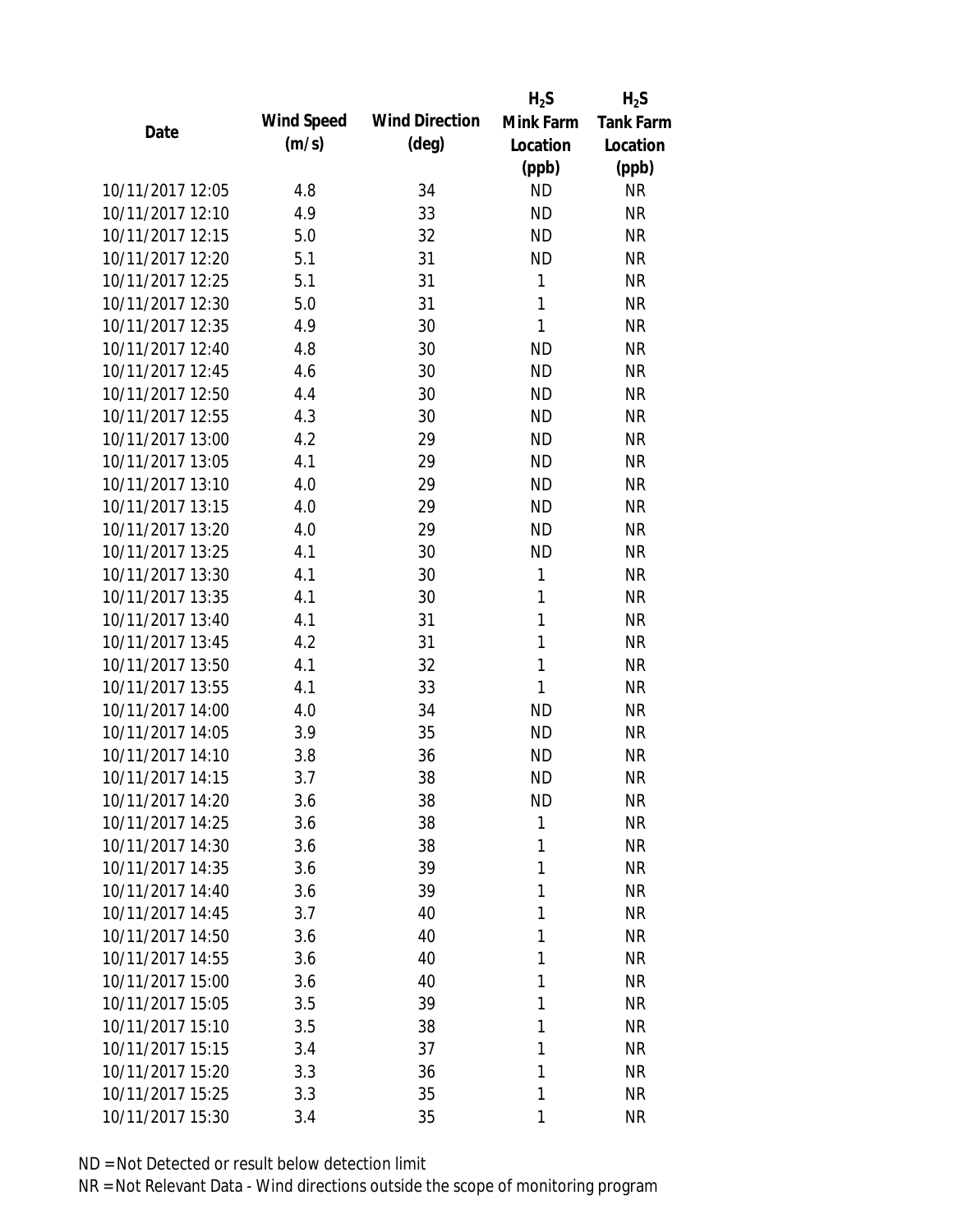|                  |            |                       | $H_2S$    | $H_2S$           |
|------------------|------------|-----------------------|-----------|------------------|
| Date             | Wind Speed | <b>Wind Direction</b> | Mink Farm | <b>Tank Farm</b> |
|                  | (m/s)      | $(\text{deg})$        | Location  | Location         |
|                  |            |                       | (ppb)     | (ppb)            |
| 10/11/2017 15:35 | 3.4        | 34                    | 1         | <b>NR</b>        |
| 10/11/2017 15:40 | 3.5        | 33                    | 1         | <b>NR</b>        |
| 10/11/2017 15:45 | 3.6        | 33                    | 1         | <b>NR</b>        |
| 10/11/2017 15:50 | 3.6        | 33                    | 1         | <b>NR</b>        |
| 10/11/2017 15:55 | 3.7        | 34                    | 1         | <b>NR</b>        |
| 10/11/2017 16:00 | 3.6        | 34                    | 1         | <b>NR</b>        |
| 10/11/2017 16:05 | 3.5        | 36                    | 1         | <b>NR</b>        |
| 10/11/2017 16:10 | 3.3        | 38                    | 1         | <b>NR</b>        |
| 10/11/2017 16:15 | 3.1        | 40                    | 1         | <b>NR</b>        |
| 10/11/2017 16:20 | 2.9        | 42                    | <b>NR</b> | <b>NR</b>        |
| 10/11/2017 16:25 | 2.8        | 44                    | <b>NR</b> | <b>NR</b>        |
| 10/11/2017 16:30 | 2.7        | 45                    | <b>NR</b> | <b>NR</b>        |
| 10/11/2017 16:35 | 2.7        | 46                    | <b>NR</b> | <b>NR</b>        |
| 10/11/2017 16:40 | 2.8        | 46                    | <b>NR</b> | <b>NR</b>        |
| 10/11/2017 16:45 | 2.8        | 45                    | <b>NR</b> | <b>NR</b>        |
| 10/11/2017 16:50 | 2.9        | 45                    | <b>NR</b> | <b>NR</b>        |
| 10/11/2017 16:55 | 3.0        | 45                    | <b>NR</b> | <b>NR</b>        |
| 10/11/2017 17:00 | 3.1        | 44                    | <b>NR</b> | <b>NR</b>        |
| 10/11/2017 17:05 | 3.2        | 43                    | <b>NR</b> | <b>NR</b>        |
| 10/11/2017 17:10 | 3.3        | 42                    | <b>NR</b> | <b>NR</b>        |
| 10/11/2017 17:15 | 3.4        | 41                    | <b>NR</b> | <b>NR</b>        |
| 10/11/2017 17:20 | 3.5        | 40                    | 1         | <b>NR</b>        |
| 10/11/2017 17:25 | 3.6        | 39                    | 1         | <b>NR</b>        |
| 10/11/2017 17:30 | 3.6        | 39                    | 1         | <b>NR</b>        |
| 10/11/2017 17:35 | 3.6        | 38                    | <b>ND</b> | <b>NR</b>        |
| 10/11/2017 17:40 | 3.5        | 38                    | <b>ND</b> | <b>NR</b>        |
| 10/11/2017 17:45 | 3.4        | 38                    | <b>ND</b> | <b>NR</b>        |
| 10/11/2017 17:50 | 3.4        | 38                    | <b>ND</b> | NR               |
| 10/11/2017 17:55 | 3.3        | 38                    | 1         | <b>NR</b>        |
| 10/11/2017 18:00 | 3.2        | 39                    | 1         | <b>NR</b>        |
| 10/11/2017 18:05 | 3.2        | 39                    | 1         | <b>NR</b>        |
| 10/11/2017 18:10 |            |                       | 1         |                  |
| 10/11/2017 18:15 | 3.2        | 40                    |           | <b>NR</b>        |
|                  | 3.2        | 41                    | <b>NR</b> | <b>NR</b>        |
| 10/11/2017 18:20 | 3.1        | 42                    | <b>NR</b> | <b>NR</b>        |
| 10/11/2017 18:25 | 3.0        | 44                    | <b>NR</b> | <b>NR</b>        |
| 10/11/2017 18:30 | 2.9        | 45                    | <b>NR</b> | <b>NR</b>        |
| 10/11/2017 18:35 | 2.8        | 47                    | <b>NR</b> | <b>NR</b>        |
| 10/11/2017 18:40 | 2.7        | 48                    | <b>NR</b> | <b>NR</b>        |
| 10/11/2017 18:45 | 2.5        | 50                    | <b>NR</b> | <b>NR</b>        |
| 10/11/2017 18:50 | 2.4        | 51                    | NR        | <b>NR</b>        |
| 10/11/2017 18:55 | 2.3        | 52                    | <b>NR</b> | <b>NR</b>        |
| 10/11/2017 19:00 | 2.3        | 52                    | <b>NR</b> | <b>NR</b>        |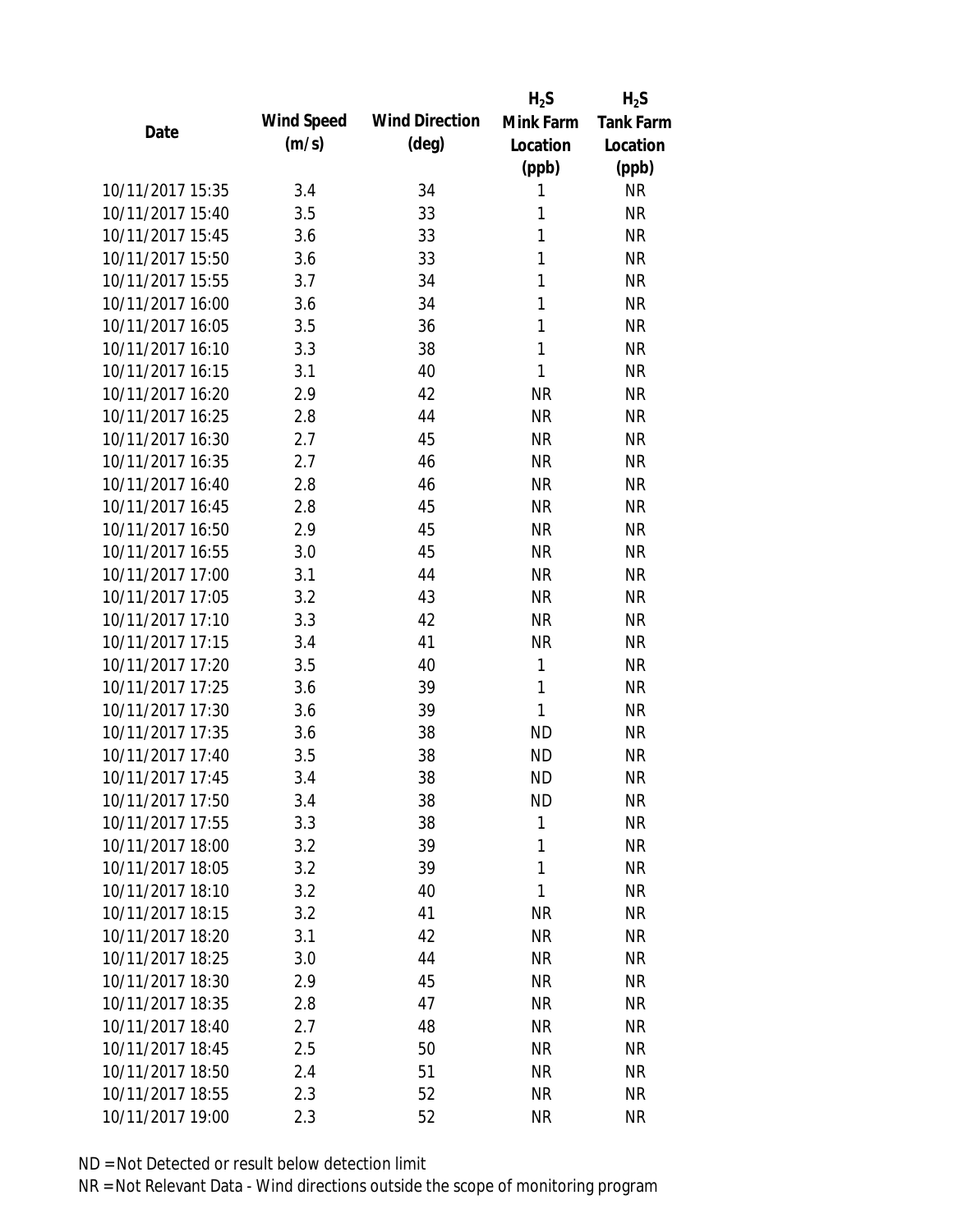|                  |            |                       | $H_2S$    | $H_2S$           |
|------------------|------------|-----------------------|-----------|------------------|
| Date             | Wind Speed | <b>Wind Direction</b> | Mink Farm | <b>Tank Farm</b> |
|                  | (m/s)      | $(\text{deg})$        | Location  | Location         |
|                  |            |                       | (ppb)     | (ppb)            |
| 10/11/2017 19:05 | 2.3        | 53                    | <b>NR</b> | <b>NR</b>        |
| 10/11/2017 19:10 | 2.4        | 54                    | <b>NR</b> | <b>NR</b>        |
| 10/11/2017 19:15 | 2.4        | 56                    | <b>NR</b> | <b>NR</b>        |
| 10/11/2017 19:20 | 2.6        | 57                    | <b>NR</b> | <b>NR</b>        |
| 10/11/2017 19:25 | 2.7        | 59                    | <b>NR</b> | <b>NR</b>        |
| 10/11/2017 19:30 | 2.8        | 62                    | <b>NR</b> | <b>NR</b>        |
| 10/11/2017 19:35 | 2.8        | 63                    | <b>NR</b> | <b>NR</b>        |
| 10/11/2017 19:40 | 2.9        | 64                    | <b>NR</b> | <b>NR</b>        |
| 10/11/2017 19:45 | 2.9        | 65                    | <b>NR</b> | <b>NR</b>        |
| 10/11/2017 19:50 | 2.9        | 65                    | <b>NR</b> | <b>NR</b>        |
| 10/11/2017 19:55 | 2.9        | 66                    | <b>NR</b> | <b>NR</b>        |
| 10/11/2017 20:00 | 2.9        | 67                    | <b>NR</b> | <b>NR</b>        |
| 10/11/2017 20:05 | 2.8        | 68                    | <b>NR</b> | <b>NR</b>        |
| 10/11/2017 20:10 | 2.7        | 69                    | <b>NR</b> | <b>NR</b>        |
| 10/11/2017 20:15 | 2.6        | 70                    | <b>NR</b> | <b>NR</b>        |
| 10/11/2017 20:20 | 2.5        | 70                    | <b>NR</b> | <b>NR</b>        |
| 10/11/2017 20:25 | 2.4        | 69                    | <b>NR</b> | <b>NR</b>        |
| 10/11/2017 20:30 | 2.4        | 68                    | <b>NR</b> | <b>NR</b>        |
| 10/11/2017 20:35 | 2.3        | 66                    | <b>NR</b> | <b>NR</b>        |
| 10/11/2017 20:40 | 2.3        | 64                    | <b>NR</b> | <b>NR</b>        |
| 10/11/2017 20:45 | 2.2        | 62                    | <b>NR</b> | <b>NR</b>        |
| 10/11/2017 20:50 | 2.1        | 60                    | <b>NR</b> | <b>NR</b>        |
| 10/11/2017 20:55 | 2.0        | 59                    | <b>NR</b> | <b>NR</b>        |
| 10/11/2017 21:00 | 1.9        | 58                    | <b>NR</b> | <b>NR</b>        |
| 10/11/2017 21:05 | 1.9        | 59                    | <b>NR</b> | <b>NR</b>        |
| 10/11/2017 21:10 | 1.8        | 60                    | <b>NR</b> | <b>NR</b>        |
| 10/11/2017 21:15 | 1.8        | 61                    | <b>NR</b> | <b>NR</b>        |
| 10/11/2017 21:20 | 1.7        | 63                    | NR        | <b>NR</b>        |
| 10/11/2017 21:25 | 1.7        | 65                    | <b>NR</b> | <b>NR</b>        |
| 10/11/2017 21:30 | 1.6        | 67                    | <b>NR</b> | <b>NR</b>        |
| 10/11/2017 21:35 | 1.6        | 70                    | <b>NR</b> | <b>NR</b>        |
| 10/11/2017 21:40 | 1.5        | 72                    | <b>NR</b> | <b>NR</b>        |
| 10/11/2017 21:45 | 1.5        | 75                    | <b>NR</b> | <b>NR</b>        |
| 10/11/2017 21:50 | 1.5        | 77                    | <b>NR</b> | <b>NR</b>        |
| 10/11/2017 21:55 | 1.6        | 80                    | <b>NR</b> | <b>NR</b>        |
| 10/11/2017 22:00 | 1.7        | 83                    | <b>NR</b> | <b>NR</b>        |
| 10/11/2017 22:05 | 1.8        | 85                    | NR        | <b>NR</b>        |
| 10/11/2017 22:10 | 1.9        | 87                    | NR        | <b>NR</b>        |
| 10/11/2017 22:15 | 1.9        | 89                    | <b>NR</b> | <b>NR</b>        |
| 10/11/2017 22:20 | 2.0        | 90                    | <b>NR</b> | <b>NR</b>        |
| 10/11/2017 22:25 | 2.1        | 91                    | <b>NR</b> | <b>NR</b>        |
| 10/11/2017 22:30 | 2.1        | 91                    | <b>NR</b> | <b>NR</b>        |
|                  |            |                       |           |                  |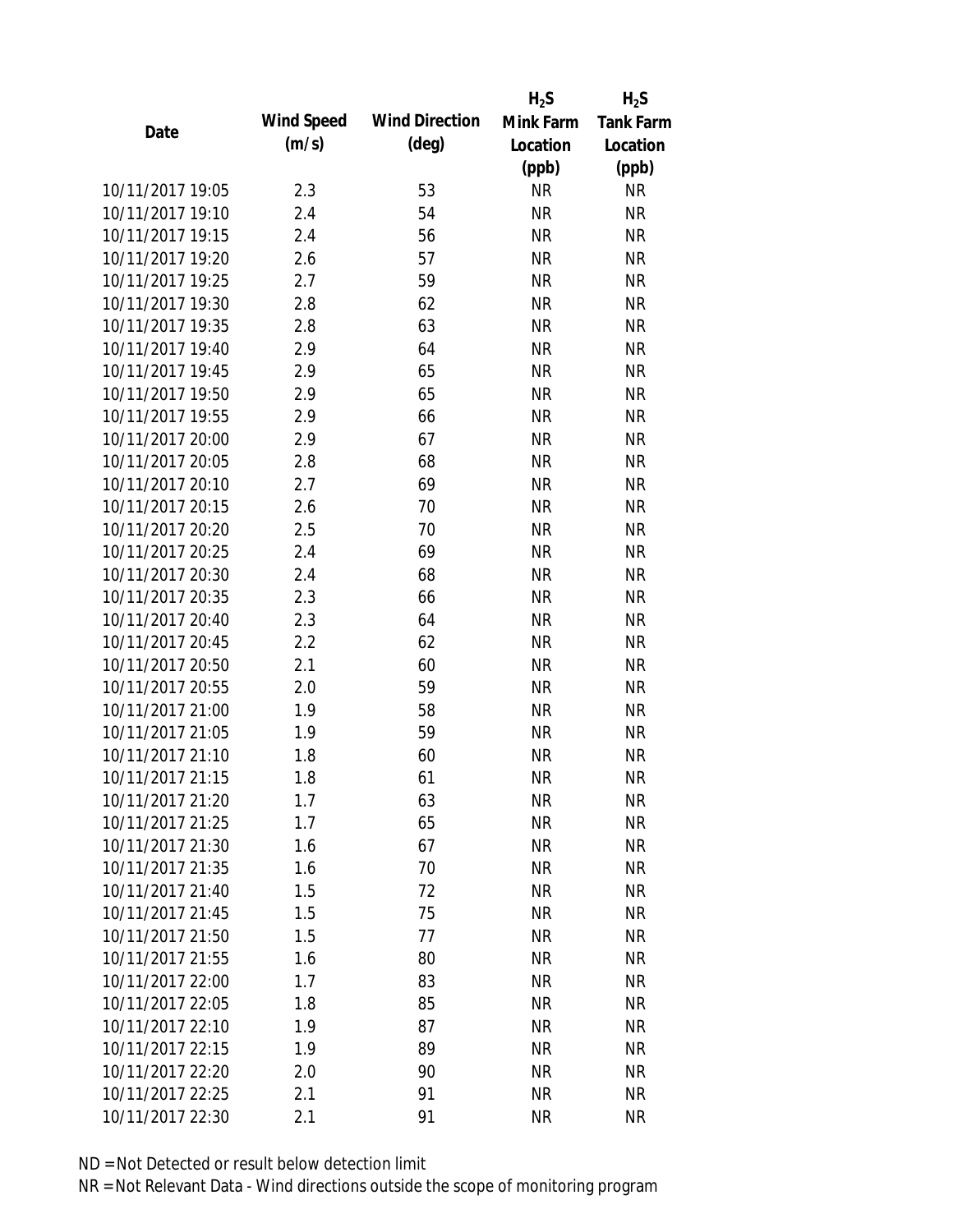|                  |            |                       | $H_2S$    | $H_2S$           |
|------------------|------------|-----------------------|-----------|------------------|
| Date             | Wind Speed | <b>Wind Direction</b> | Mink Farm | <b>Tank Farm</b> |
|                  | (m/s)      | $(\text{deg})$        | Location  | Location         |
|                  |            |                       | (ppb)     | (ppb)            |
| 10/11/2017 22:35 | 2.2        | 91                    | <b>NR</b> | <b>NR</b>        |
| 10/11/2017 22:40 | 2.2        | 90                    | <b>NR</b> | <b>NR</b>        |
| 10/11/2017 22:45 | 2.2        | 90                    | <b>NR</b> | <b>NR</b>        |
| 10/11/2017 22:50 | 2.2        | 89                    | <b>NR</b> | <b>NR</b>        |
| 10/11/2017 22:55 | 2.2        | 88                    | <b>NR</b> | <b>NR</b>        |
| 10/11/2017 23:00 | 2.2        | 88                    | <b>NR</b> | <b>NR</b>        |
| 10/11/2017 23:05 | 2.2        | 87                    | <b>NR</b> | <b>NR</b>        |
| 10/11/2017 23:10 | 2.3        | 87                    | <b>NR</b> | <b>NR</b>        |
| 10/11/2017 23:15 | 2.3        | 88                    | <b>NR</b> | <b>NR</b>        |
| 10/11/2017 23:20 | 2.4        | 88                    | <b>NR</b> | <b>NR</b>        |
| 10/11/2017 23:25 | 2.4        | 88                    | <b>NR</b> | <b>NR</b>        |
| 10/11/2017 23:30 | 2.3        | 87                    | <b>NR</b> | <b>NR</b>        |
| 10/11/2017 23:35 | 2.2        | 85                    | <b>NR</b> | <b>NR</b>        |
| 10/11/2017 23:40 | 2.1        | 83                    | <b>NR</b> | <b>NR</b>        |
| 10/11/2017 23:45 | 2.0        | 81                    | <b>NR</b> | <b>NR</b>        |
| 10/11/2017 23:50 | 1.8        | 79                    | <b>NR</b> | <b>NR</b>        |
| 10/11/2017 23:55 | 1.8        | 77                    | <b>NR</b> | <b>NR</b>        |
| 10/11/2017 24:00 | 1.7        | 77                    | <b>NR</b> | <b>NR</b>        |
| 10/12/2017 00:05 | 1.7        | 77                    | <b>NR</b> | <b>NR</b>        |
| 10/12/2017 00:10 | 1.7        | 76                    | <b>NR</b> | <b>NR</b>        |
| 10/12/2017 00:15 | 1.7        | 74                    | <b>NR</b> | <b>NR</b>        |
| 10/12/2017 00:20 | 1.8        | 73                    | <b>NR</b> | <b>NR</b>        |
| 10/12/2017 00:25 | 1.8        | 73                    | <b>NR</b> | <b>NR</b>        |
| 10/12/2017 00:30 | 1.9        | 72                    | <b>NR</b> | <b>NR</b>        |
| 10/12/2017 00:35 | 2.0        | 71                    | <b>NR</b> | <b>NR</b>        |
| 10/12/2017 00:40 | 2.0        | 71                    | <b>NR</b> | <b>NR</b>        |
| 10/12/2017 00:45 | 2.1        | 72                    | <b>NR</b> | <b>NR</b>        |
| 10/12/2017 00:50 | 2.0        | 72                    | NR        | <b>NR</b>        |
| 10/12/2017 00:55 | 2.0        | 71                    | <b>NR</b> | <b>NR</b>        |
| 10/12/2017 01:00 | 2.0        | 70                    | <b>NR</b> | <b>NR</b>        |
| 10/12/2017 01:05 | 1.9        | 69                    | <b>NR</b> | <b>NR</b>        |
| 10/12/2017 01:10 | 1.8        | 68                    | <b>NR</b> | <b>NR</b>        |
| 10/12/2017 01:15 | 1.7        | 67                    | <b>NR</b> | <b>NR</b>        |
| 10/12/2017 01:20 | 1.6        | 67                    | <b>NR</b> | <b>NR</b>        |
| 10/12/2017 01:25 | 1.6        | 67                    | <b>NR</b> | <b>NR</b>        |
| 10/12/2017 01:30 | 1.5        | 69                    | <b>NR</b> | <b>NR</b>        |
| 10/12/2017 01:35 | 1.5        | 71                    | <b>NR</b> | <b>NR</b>        |
| 10/12/2017 01:40 | 1.4        | 73                    | NR        | <b>NR</b>        |
| 10/12/2017 01:45 | 1.4        | 76                    | <b>NR</b> | <b>NR</b>        |
| 10/12/2017 01:50 | 1.4        | 79                    | <b>NR</b> | <b>NR</b>        |
| 10/12/2017 01:55 | 1.5        | 82                    | <b>NR</b> | <b>NR</b>        |
| 10/12/2017 02:00 | 1.5        | 85                    | <b>NR</b> | <b>NR</b>        |
|                  |            |                       |           |                  |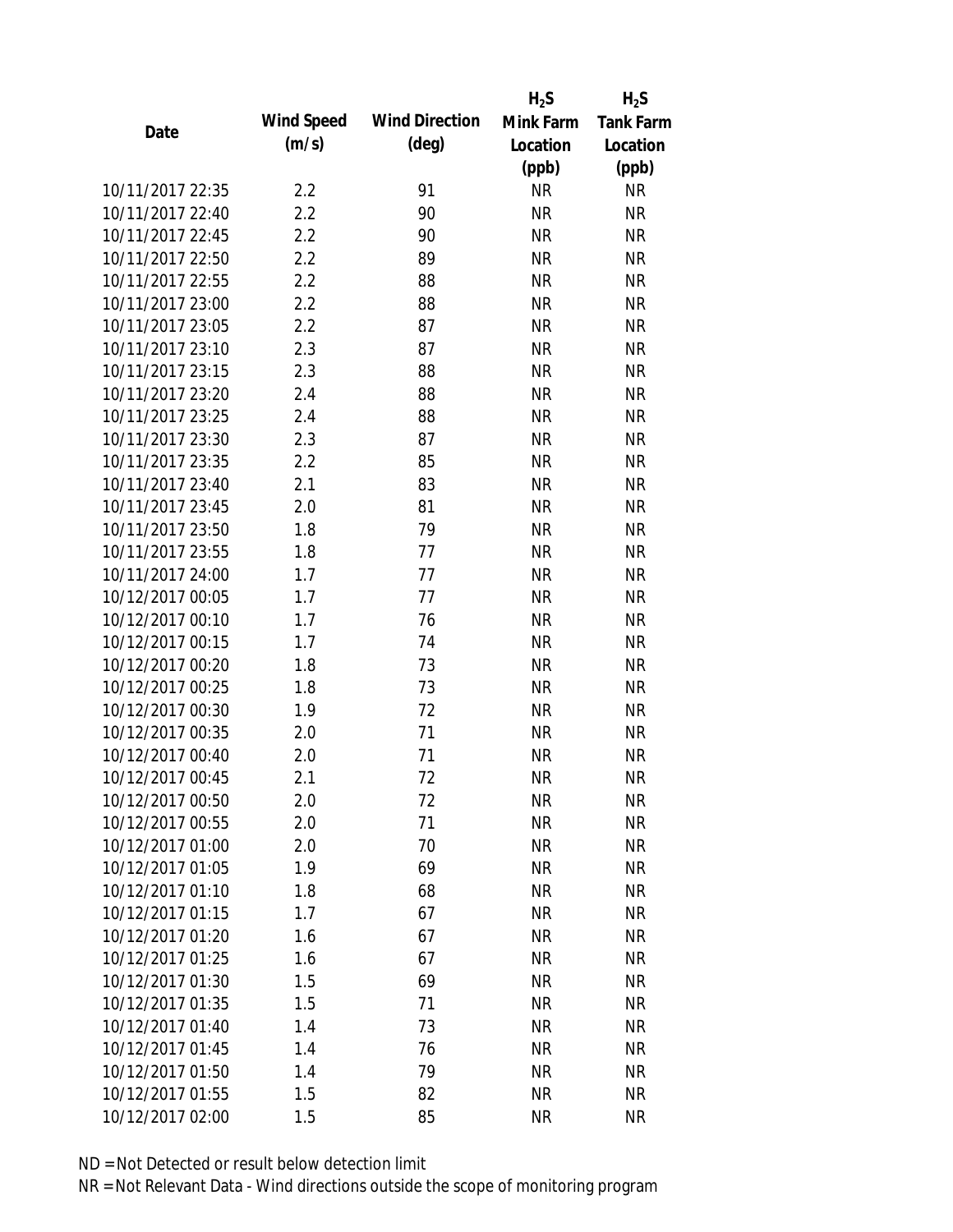|                  |            |                       | $H_2S$    | $H_2S$           |
|------------------|------------|-----------------------|-----------|------------------|
| Date             | Wind Speed | <b>Wind Direction</b> | Mink Farm | <b>Tank Farm</b> |
|                  | (m/s)      | $(\text{deg})$        | Location  | Location         |
|                  |            |                       | (ppb)     | (ppb)            |
| 10/12/2017 02:05 | 1.6        | 86                    | <b>NR</b> | <b>NR</b>        |
| 10/12/2017 02:10 | 1.6        | 88                    | <b>NR</b> | <b>NR</b>        |
| 10/12/2017 02:15 | 1.7        | 89                    | <b>NR</b> | <b>NR</b>        |
| 10/12/2017 02:20 | 1.7        | 90                    | <b>NR</b> | <b>NR</b>        |
| 10/12/2017 02:25 | 1.7        | 90                    | <b>NR</b> | <b>NR</b>        |
| 10/12/2017 02:30 | 1.6        | 89                    | <b>NR</b> | <b>NR</b>        |
| 10/12/2017 02:35 | 1.4        | 88                    | <b>NR</b> | <b>NR</b>        |
| 10/12/2017 02:40 | 1.3        | 85                    | <b>NR</b> | <b>NR</b>        |
| 10/12/2017 02:45 | 1.1        | 82                    | <b>NR</b> | <b>NR</b>        |
| 10/12/2017 02:50 | 0.9        | 78                    | <b>NR</b> | <b>NR</b>        |
| 10/12/2017 02:55 | 0.8        | 76                    | <b>NR</b> | <b>NR</b>        |
| 10/12/2017 03:00 | 0.7        | 74                    | <b>NR</b> | <b>NR</b>        |
| 10/12/2017 03:05 | 0.6        | 73                    | <b>NR</b> | <b>NR</b>        |
| 10/12/2017 03:10 | 0.6        | 73                    | <b>NR</b> | <b>NR</b>        |
| 10/12/2017 03:15 | 0.7        | 73                    | <b>NR</b> | <b>NR</b>        |
| 10/12/2017 03:20 | 0.8        | 73                    | <b>NR</b> | <b>NR</b>        |
| 10/12/2017 03:25 | 0.9        | 72                    | <b>NR</b> | <b>NR</b>        |
| 10/12/2017 03:30 | 0.9        | 70                    | <b>NR</b> | <b>NR</b>        |
| 10/12/2017 03:35 | 1.0        | 68                    | <b>NR</b> | <b>NR</b>        |
| 10/12/2017 03:40 | 1.1        | 66                    | <b>NR</b> | <b>NR</b>        |
| 10/12/2017 03:45 | 1.1        | 64                    | <b>NR</b> | <b>NR</b>        |
| 10/12/2017 03:50 | 1.2        | 64                    | <b>NR</b> | <b>NR</b>        |
| 10/12/2017 03:55 | 1.1        | 65                    | <b>NR</b> | <b>NR</b>        |
| 10/12/2017 04:00 | 1.1        | 67                    | <b>NR</b> | <b>NR</b>        |
| 10/12/2017 04:05 | 1.1        | 70                    | <b>NR</b> | <b>NR</b>        |
| 10/12/2017 04:10 | 1.2        | 73                    | <b>NR</b> | <b>NR</b>        |
| 10/12/2017 04:15 | 1.2        | 75                    | <b>NR</b> | <b>NR</b>        |
| 10/12/2017 04:20 | 1.2        | 78                    | NR        | <b>NR</b>        |
| 10/12/2017 04:25 | 1.3        | 80                    | <b>NR</b> | <b>NR</b>        |
| 10/12/2017 04:30 | 1.5        | 82                    | <b>NR</b> | <b>NR</b>        |
| 10/12/2017 04:35 | 1.6        | 83                    | <b>NR</b> | <b>NR</b>        |
| 10/12/2017 04:40 | 1.7        | 84                    | <b>NR</b> | <b>NR</b>        |
| 10/12/2017 04:45 | 1.7        | 86                    | <b>NR</b> | <b>NR</b>        |
| 10/12/2017 04:50 | 1.7        | 88                    | <b>NR</b> | <b>NR</b>        |
| 10/12/2017 04:55 | 1.7        |                       |           |                  |
| 10/12/2017 05:00 |            | 90<br>92              | <b>NR</b> | <b>NR</b>        |
|                  | 1.7        |                       | <b>NR</b> | <b>NR</b>        |
| 10/12/2017 05:05 | 1.6        | 93                    | <b>NR</b> | <b>NR</b>        |
| 10/12/2017 05:10 | 1.5        | 93                    | <b>NR</b> | <b>NR</b>        |
| 10/12/2017 05:15 | 1.5        | 92                    | <b>NR</b> | <b>NR</b>        |
| 10/12/2017 05:20 | 1.4        | 92                    | <b>NR</b> | <b>NR</b>        |
| 10/12/2017 05:25 | 1.4        | 91                    | <b>NR</b> | <b>NR</b>        |
| 10/12/2017 05:30 | 1.3        | 90                    | <b>NR</b> | <b>NR</b>        |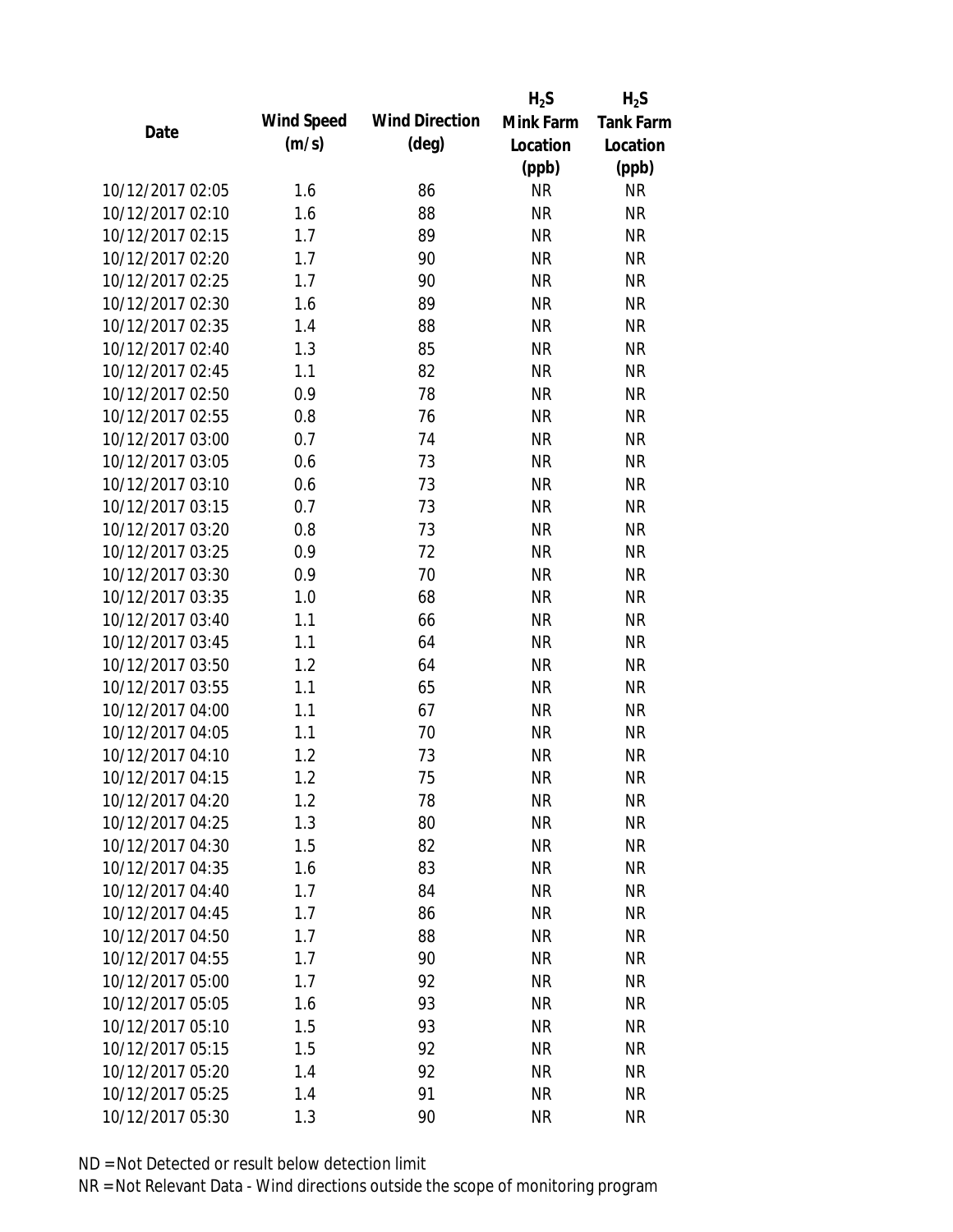|                  |            |                       | $H_2S$    | $H_2S$           |
|------------------|------------|-----------------------|-----------|------------------|
| Date             | Wind Speed | <b>Wind Direction</b> | Mink Farm | <b>Tank Farm</b> |
|                  | (m/s)      | $(\text{deg})$        | Location  | Location         |
|                  |            |                       | (ppb)     | (ppb)            |
| 10/12/2017 05:35 | 1.3        | 90                    | <b>NR</b> | <b>NR</b>        |
| 10/12/2017 05:40 | 1.3        | 90                    | <b>NR</b> | <b>NR</b>        |
| 10/12/2017 05:45 | 1.2        | 90                    | <b>NR</b> | <b>NR</b>        |
| 10/12/2017 05:50 | 1.2        | 91                    | <b>NR</b> | <b>NR</b>        |
| 10/12/2017 05:55 | 1.1        | 91                    | <b>NR</b> | <b>NR</b>        |
| 10/12/2017 06:00 | 1.1        | 91                    | <b>NR</b> | <b>NR</b>        |
| 10/12/2017 06:05 | 1.1        | 90                    | <b>NR</b> | <b>NR</b>        |
| 10/12/2017 06:10 | 1.1        | 91                    | <b>NR</b> | <b>NR</b>        |
| 10/12/2017 06:15 | 1.1        | 92                    | <b>NR</b> | <b>NR</b>        |
| 10/12/2017 06:20 | 1.2        | 93                    | <b>NR</b> | <b>NR</b>        |
| 10/12/2017 06:25 | 1.2        | 95                    | <b>NR</b> | <b>NR</b>        |
| 10/12/2017 06:30 | 1.2        | 97                    | <b>NR</b> | <b>NR</b>        |
| 10/12/2017 06:35 | 1.3        | 99                    | <b>NR</b> | <b>NR</b>        |
| 10/12/2017 06:40 | 1.3        | 101                   | <b>NR</b> | <b>NR</b>        |
| 10/12/2017 06:45 | 1.3        | 101                   | <b>NR</b> | <b>NR</b>        |
| 10/12/2017 06:50 | 1.4        | 100                   | <b>NR</b> | <b>NR</b>        |
| 10/12/2017 06:55 | 1.4        | 99                    | <b>NR</b> | <b>NR</b>        |
| 10/12/2017 07:00 | 1.5        | 96                    | <b>NR</b> | <b>NR</b>        |
| 10/12/2017 07:05 | 1.5        | 93                    | <b>NR</b> | <b>NR</b>        |
| 10/12/2017 07:10 | 1.6        | 91                    | <b>NR</b> | <b>NR</b>        |
| 10/12/2017 07:15 | 1.6        | 89                    | <b>NR</b> | <b>NR</b>        |
| 10/12/2017 07:20 | 1.6        | 89                    | <b>NR</b> | <b>NR</b>        |
| 10/12/2017 07:25 | 1.6        | 89                    | <b>NR</b> | <b>NR</b>        |
| 10/12/2017 07:30 | 1.6        | 90                    | <b>NR</b> | <b>NR</b>        |
| 10/12/2017 07:35 | 1.7        | 90                    | <b>NR</b> | <b>NR</b>        |
| 10/12/2017 07:40 | 1.7        | 91                    | <b>NR</b> | <b>NR</b>        |
| 10/12/2017 07:45 | 1.7        | 91                    | <b>NR</b> | <b>NR</b>        |
| 10/12/2017 07:50 | 1.7        | 90                    | NR        | NR               |
| 10/12/2017 07:55 | 1.6        | 88                    | <b>NR</b> | <b>NR</b>        |
| 10/12/2017 08:00 | 1.6        | 87                    | <b>NR</b> | <b>NR</b>        |
| 10/12/2017 08:05 | 1.6        | 86                    | <b>NR</b> | <b>NR</b>        |
| 10/12/2017 08:10 | 1.5        | 85                    | <b>NR</b> | <b>NR</b>        |
| 10/12/2017 08:15 | 1.5        | 85                    | <b>NR</b> | <b>NR</b>        |
| 10/12/2017 08:20 | 1.6        | 86                    | <b>NR</b> | <b>NR</b>        |
| 10/12/2017 08:25 | 1.7        | 88                    | <b>NR</b> | <b>NR</b>        |
| 10/12/2017 08:30 | 1.8        | 89                    | <b>NR</b> | <b>NR</b>        |
|                  |            |                       |           |                  |
| 10/12/2017 08:35 | 1.9        | 91<br>94              | <b>NR</b> | <b>NR</b>        |
| 10/12/2017 08:40 | 2.0        |                       | <b>NR</b> | <b>NR</b>        |
| 10/12/2017 08:45 | 2.1        | 96                    | <b>NR</b> | <b>NR</b>        |
| 10/12/2017 08:50 | 2.2        | 98                    | <b>NR</b> | <b>NR</b>        |
| 10/12/2017 08:55 | 2.2        | 100                   | <b>NR</b> | <b>NR</b>        |
| 10/12/2017 09:00 | 2.3        | 102                   | <b>NR</b> | <b>NR</b>        |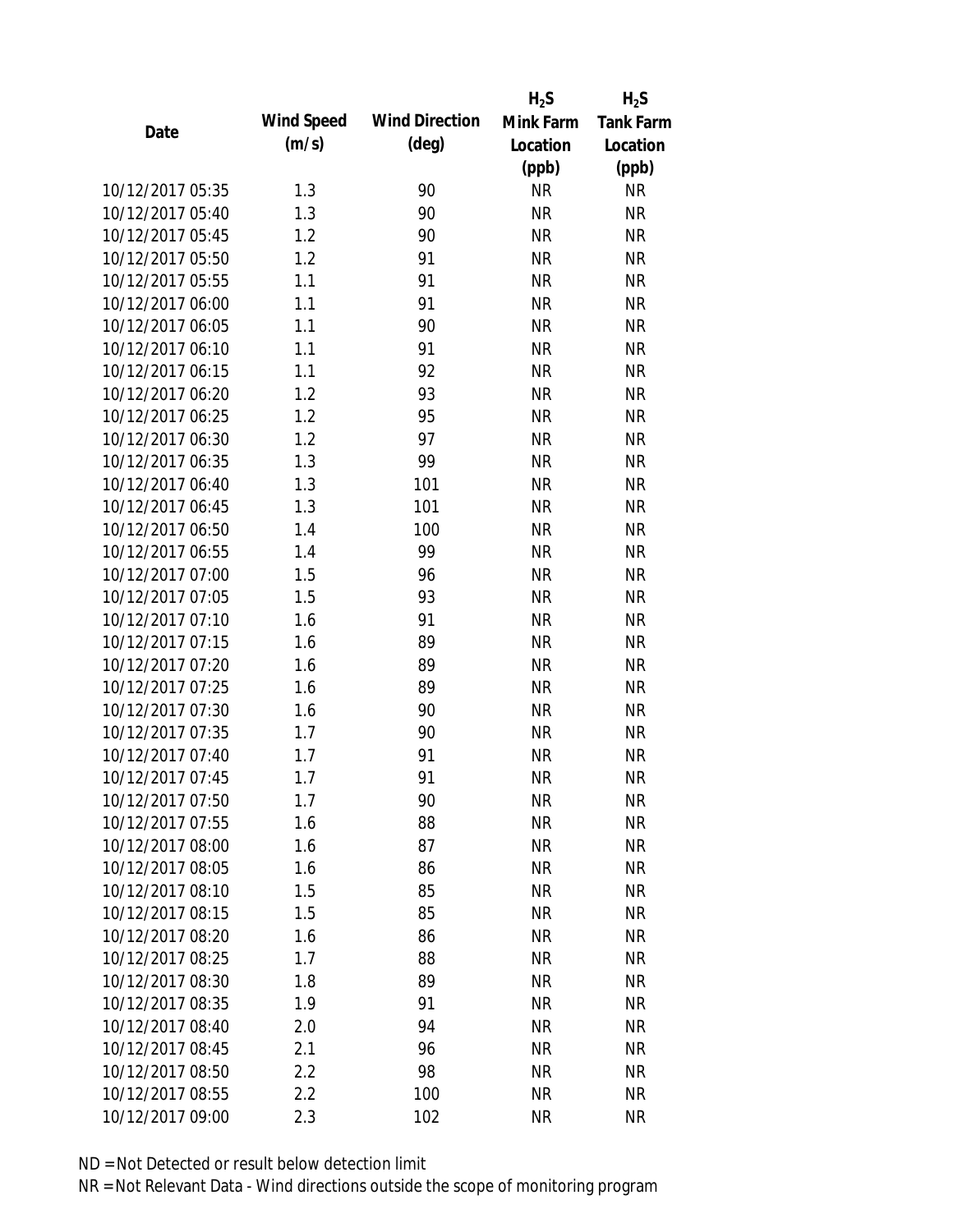|                  |            |                       | $H_2S$    | $H_2S$           |
|------------------|------------|-----------------------|-----------|------------------|
| Date             | Wind Speed | <b>Wind Direction</b> | Mink Farm | <b>Tank Farm</b> |
|                  | (m/s)      | $(\text{deg})$        | Location  | Location         |
|                  |            |                       | (ppb)     | (ppb)            |
| 10/12/2017 09:05 | 2.3        | 103                   | <b>NR</b> | <b>NR</b>        |
| 10/12/2017 09:10 | 2.3        | 104                   | <b>NR</b> | <b>NR</b>        |
| 10/12/2017 09:15 | 2.3        | 105                   | <b>NR</b> | <b>NR</b>        |
| 10/12/2017 09:20 | 2.3        | 106                   | <b>NR</b> | <b>NR</b>        |
| 10/12/2017 09:25 | 2.3        | 107                   | <b>NR</b> | <b>NR</b>        |
| 10/12/2017 09:30 | 2.3        | 108                   | <b>NR</b> | <b>NR</b>        |
| 10/12/2017 09:35 | 2.3        | 108                   | <b>NR</b> | <b>NR</b>        |
| 10/12/2017 09:40 | 2.3        | 109                   | <b>NR</b> | <b>NR</b>        |
| 10/12/2017 09:45 | 2.4        | 108                   | <b>NR</b> | <b>NR</b>        |
| 10/12/2017 09:50 | 2.5        | 108                   | <b>NR</b> | <b>NR</b>        |
| 10/12/2017 09:55 | 2.5        | 107                   | <b>NR</b> | <b>NR</b>        |
| 10/12/2017 10:00 | 2.6        | 106                   | <b>NR</b> | <b>NR</b>        |
| 10/12/2017 10:05 | 2.6        | 105                   | <b>NR</b> | <b>NR</b>        |
| 10/12/2017 10:10 | 2.6        | 105                   | <b>NR</b> | <b>NR</b>        |
| 10/12/2017 10:15 | 2.6        | 105                   | <b>NR</b> | <b>NR</b>        |
| 10/12/2017 10:20 | 2.6        | 106                   | <b>NR</b> | <b>NR</b>        |
| 10/12/2017 10:25 | 2.6        | 107                   | <b>NR</b> | <b>NR</b>        |
| 10/12/2017 10:30 | 2.6        | 108                   | <b>NR</b> | <b>NR</b>        |
| 10/12/2017 10:35 | 2.6        | 110                   | <b>NR</b> | <b>NR</b>        |
| 10/12/2017 10:40 | 2.7        | 112                   | <b>NR</b> | <b>NR</b>        |
| 10/12/2017 10:45 | 2.7        | 114                   | <b>NR</b> | <b>NR</b>        |
| 10/12/2017 10:50 | 2.8        | 116                   | <b>NR</b> | <b>NR</b>        |
| 10/12/2017 10:55 | 2.8        | 117                   | <b>NR</b> | <b>NR</b>        |
| 10/12/2017 11:00 | 2.8        | 117                   | <b>NR</b> | <b>NR</b>        |
| 10/12/2017 11:05 | 2.8        | 117                   | <b>NR</b> | <b>NR</b>        |
| 10/12/2017 11:10 | 2.8        | 116                   | <b>NR</b> | <b>NR</b>        |
| 10/12/2017 11:15 | 2.7        | 115                   | <b>NR</b> | <b>NR</b>        |
| 10/12/2017 11:20 | 2.7        | 114                   | <b>NR</b> | NR               |
| 10/12/2017 11:25 | 2.7        | 114                   | <b>NR</b> | <b>NR</b>        |
| 10/12/2017 11:30 | 2.7        | 114                   | <b>NR</b> | <b>NR</b>        |
| 10/12/2017 11:35 | 2.6        | 115                   | <b>NR</b> | <b>NR</b>        |
| 10/12/2017 11:40 | 2.6        | 116                   | <b>NR</b> | <b>NR</b>        |
| 10/12/2017 11:45 | 2.5        | 116                   | <b>NR</b> | <b>NR</b>        |
| 10/12/2017 11:50 | 2.4        | 115                   | <b>NR</b> | <b>NR</b>        |
| 10/12/2017 11:55 | 2.4        | 115                   | <b>NR</b> | <b>NR</b>        |
| 10/12/2017 12:00 | 2.4        | 115                   | <b>NR</b> | <b>NR</b>        |
| 10/12/2017 12:05 | 2.4        | 115                   | NR        | <b>NR</b>        |
| 10/12/2017 12:10 | 2.4        | 115                   | NR        | <b>NR</b>        |
| 10/12/2017 12:15 | 2.4        | 116                   | <b>NR</b> | <b>NR</b>        |
| 10/12/2017 12:20 | 2.5        | 117                   | <b>NR</b> | <b>NR</b>        |
| 10/12/2017 12:25 | 2.5        | 118                   | <b>NR</b> | <b>NR</b>        |
| 10/12/2017 12:30 | 2.5        | 119                   | <b>NR</b> | <b>NR</b>        |
|                  |            |                       |           |                  |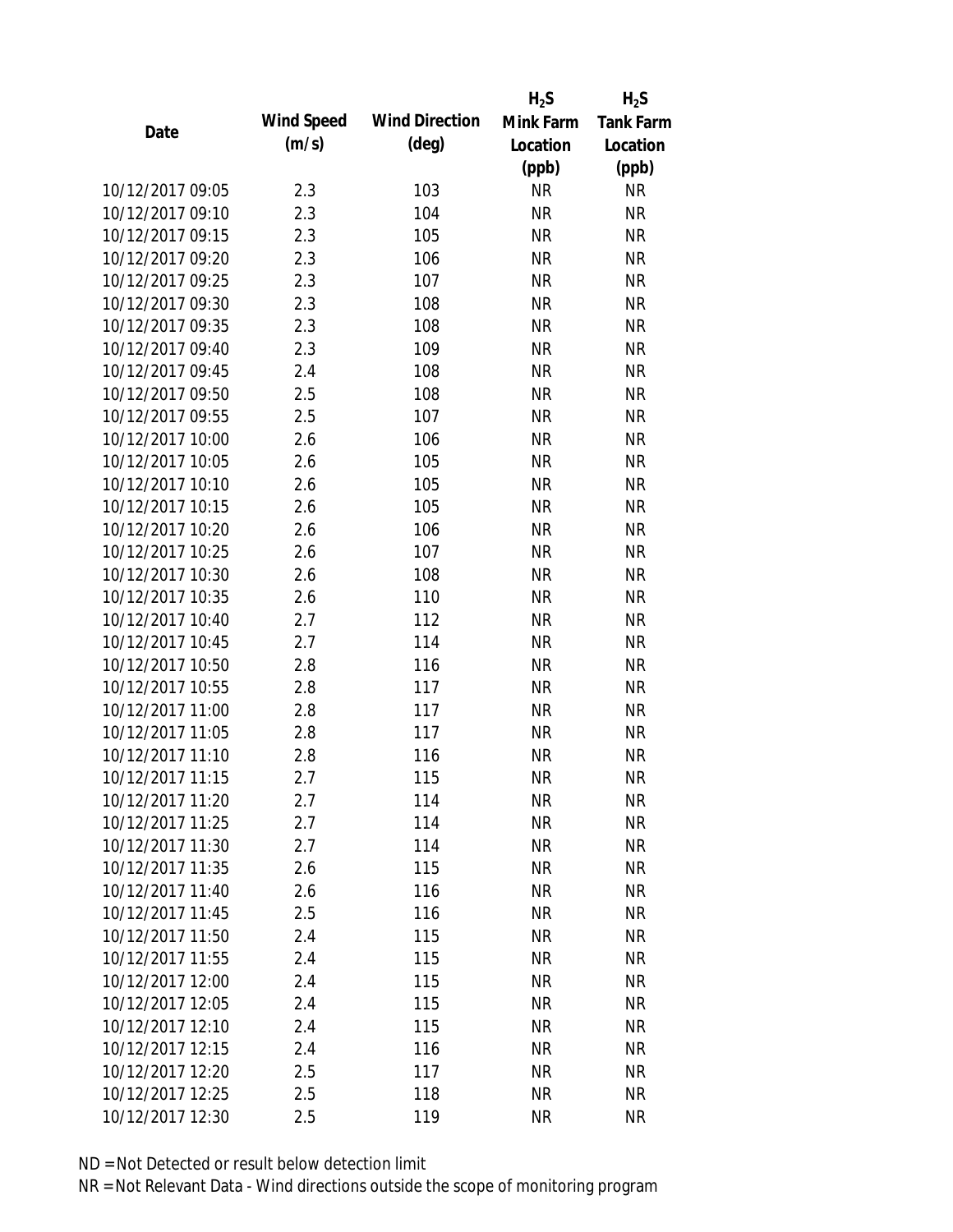|                  |                   |                       | $H_2S$    | $H_2S$           |
|------------------|-------------------|-----------------------|-----------|------------------|
| Date             | <b>Wind Speed</b> | <b>Wind Direction</b> | Mink Farm | <b>Tank Farm</b> |
|                  | (m/s)             | $(\text{deg})$        | Location  | Location         |
|                  |                   |                       | (ppb)     | (ppb)            |
| 10/12/2017 12:35 | 2.5               | 119                   | <b>NR</b> | <b>NR</b>        |
| 10/12/2017 12:40 | 2.4               | 119                   | <b>NR</b> | <b>NR</b>        |
| 10/12/2017 12:45 | 2.4               | 119                   | <b>NR</b> | <b>NR</b>        |
| 10/12/2017 12:50 | 2.4               | 118                   | <b>NR</b> | <b>NR</b>        |
| 10/12/2017 12:55 | 2.4               | 117                   | <b>NR</b> | <b>NR</b>        |
| 10/12/2017 13:00 | 2.4               | 117                   | <b>NR</b> | <b>NR</b>        |
| 10/12/2017 13:05 | 2.4               | 118                   | <b>NR</b> | <b>NR</b>        |
| 10/12/2017 13:10 | 2.4               | 119                   | <b>NR</b> | <b>NR</b>        |
| 10/12/2017 13:15 | 2.4               | 121                   | <b>NR</b> | <b>NR</b>        |
| 10/12/2017 13:20 | 2.3               | 124                   | <b>NR</b> | <b>NR</b>        |
| 10/12/2017 13:25 | 2.3               | 127                   | <b>NR</b> | <b>NR</b>        |
| 10/12/2017 13:30 | 2.2               | 130                   | <b>NR</b> | <b>NR</b>        |
| 10/12/2017 13:35 | 2.2               | 134                   | <b>NR</b> | <b>NR</b>        |
| 10/12/2017 13:40 | 2.1               | 137                   | <b>NR</b> | <b>NR</b>        |
| 10/12/2017 13:45 | 2.0               | 139                   | <b>NR</b> | <b>NR</b>        |
| 10/12/2017 13:50 | 2.0               | 141                   | <b>NR</b> | <b>NR</b>        |
| 10/12/2017 13:55 | 2.0               | 143                   | <b>NR</b> | <b>NR</b>        |
| 10/12/2017 14:00 | 2.0               | 145                   | <b>NR</b> | <b>NR</b>        |
| 10/12/2017 14:05 | 2.0               | 146                   | <b>NR</b> | <b>NR</b>        |
| 10/12/2017 14:10 | 2.1               | 147                   | <b>NR</b> | <b>NR</b>        |
| 10/12/2017 14:15 | 2.2               | 148                   | <b>NR</b> | <b>NR</b>        |
| 10/12/2017 14:20 | 2.2               | 150                   | <b>NR</b> | <b>NR</b>        |
| 10/12/2017 14:25 | 2.3               | 151                   | <b>NR</b> | <b>NR</b>        |
| 10/12/2017 14:30 | 2.3               | 153                   | <b>NR</b> | <b>NR</b>        |
| 10/12/2017 14:35 | 2.3               | 155                   | <b>NR</b> | <b>NR</b>        |
| 10/12/2017 14:40 | 2.3               | 158                   | <b>NR</b> | <b>NR</b>        |
| 10/12/2017 14:45 | 2.2               | 162                   | <b>NR</b> | <b>NR</b>        |
| 10/12/2017 14:50 | 2.1               | 165                   | NR        | <b>NR</b>        |
| 10/12/2017 14:55 | 2.0               | 168                   | <b>NR</b> | <b>NR</b>        |
| 10/12/2017 15:00 | 1.8               | 172                   | <b>NR</b> | 1                |
| 10/12/2017 15:05 | 1.6               | 175                   | <b>NR</b> | 1                |
| 10/12/2017 15:10 | 1.4               | 176                   | NR        | 1                |
| 10/12/2017 15:15 | 1.3               | 177                   | NR        | 1                |
| 10/12/2017 15:20 | 1.1               | 180                   | <b>NR</b> | 1                |
| 10/12/2017 15:25 | 1.0               | 182                   | NR        | 1                |
| 10/12/2017 15:30 | 0.9               | 181                   | <b>NR</b> | 1                |
| 10/12/2017 15:35 | 0.9               | 181                   | NR        | 1                |
| 10/12/2017 15:40 | 0.9               | 181                   | NR        | 1                |
| 10/12/2017 15:45 | 1.0               | 181                   | NR        | 1                |
| 10/12/2017 15:50 | 1.1               | 178                   | NR        | 1                |
| 10/12/2017 15:55 | 1.2               | 175                   | <b>NR</b> | 1                |
| 10/12/2017 16:00 | 1.3               | 173                   | <b>NR</b> | 1                |
|                  |                   |                       |           |                  |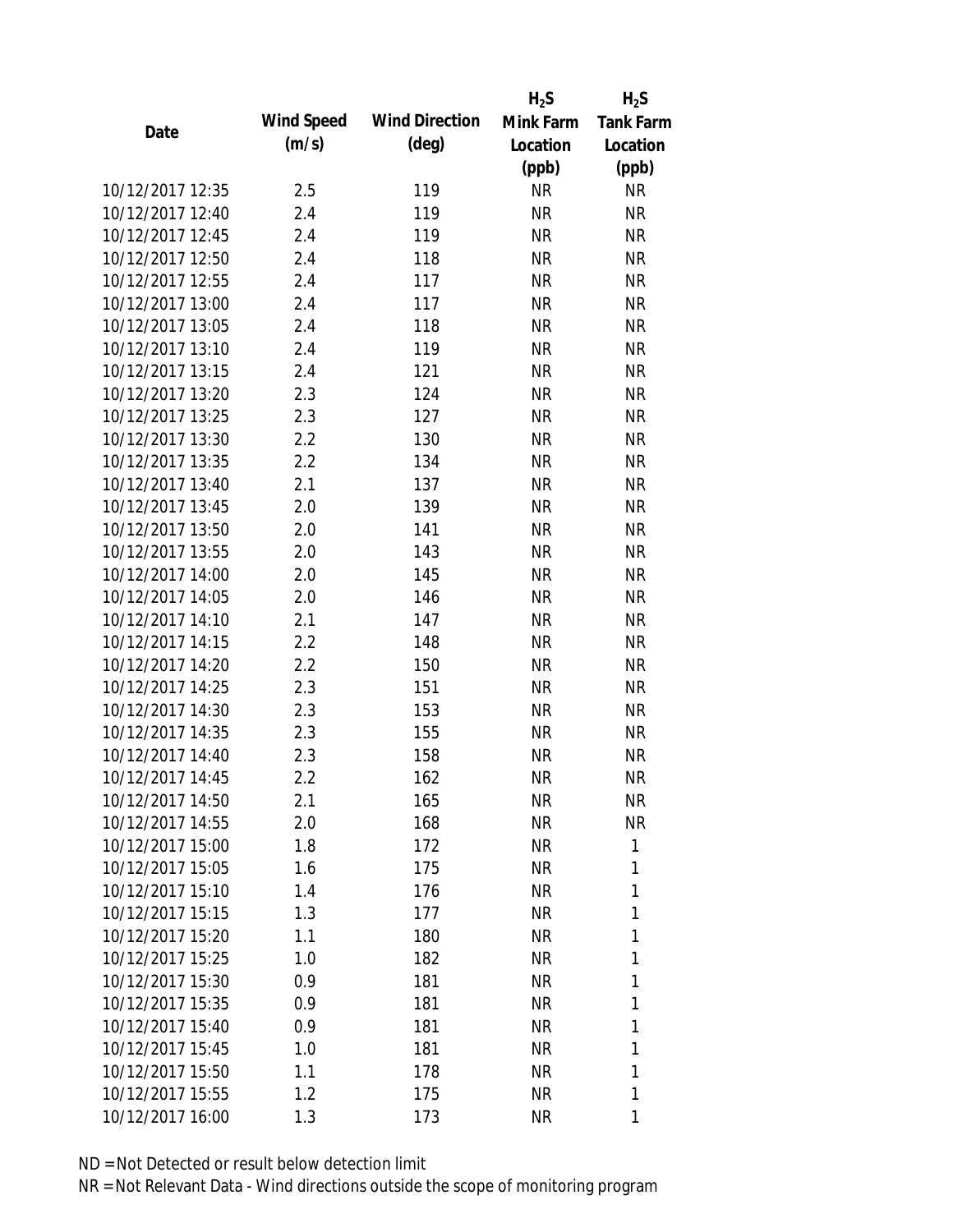|                                      |            |                       | $H_2S$                 | $H_2S$                 |
|--------------------------------------|------------|-----------------------|------------------------|------------------------|
| Date                                 | Wind Speed | <b>Wind Direction</b> | Mink Farm              | <b>Tank Farm</b>       |
|                                      | (m/s)      | $(\text{deg})$        | Location               | Location               |
|                                      |            |                       | (ppb)                  | (ppb)                  |
| 10/12/2017 16:05                     | 1.4        | 172                   | <b>NR</b>              | 1                      |
| 10/12/2017 16:10                     | 1.4        | 170                   | <b>NR</b>              | 1                      |
| 10/12/2017 16:15                     | 1.3        | 167                   | <b>NR</b>              | <b>NR</b>              |
| 10/12/2017 16:20                     | 1.3        | 166                   | <b>NR</b>              | <b>NR</b>              |
| 10/12/2017 16:25                     | 1.2        | 165                   | <b>NR</b>              | <b>NR</b>              |
| 10/12/2017 16:30                     | 1.2        | 162                   | <b>NR</b>              | <b>NR</b>              |
| 10/12/2017 16:35                     | 1.1        | 160                   | <b>NR</b>              | <b>NR</b>              |
| 10/12/2017 16:40                     | 1.1        | 159                   | <b>NR</b>              | <b>NR</b>              |
| 10/12/2017 16:45                     | 1.1        | 159                   | <b>NR</b>              | <b>NR</b>              |
| 10/12/2017 16:50                     | 1.1        | 158                   | <b>NR</b>              | <b>NR</b>              |
| 10/12/2017 16:55                     | 1.1        | 159                   | <b>NR</b>              | <b>NR</b>              |
| 10/12/2017 17:00                     | 1.1        | 160                   | <b>NR</b>              | <b>NR</b>              |
| 10/12/2017 17:05                     | 1.1        | 160                   | <b>NR</b>              | <b>NR</b>              |
| 10/12/2017 17:10                     | 1.1        | 157                   | <b>NR</b>              | <b>NR</b>              |
| 10/12/2017 17:15                     | 1.1        | 153                   | <b>NR</b>              | <b>NR</b>              |
| 10/12/2017 17:20                     | 1.1        | 148                   | <b>NR</b>              | <b>NR</b>              |
| 10/12/2017 17:25                     | 1.2        | 141                   | <b>NR</b>              | <b>NR</b>              |
| 10/12/2017 17:30                     | 1.3        | 136                   | <b>NR</b>              | <b>NR</b>              |
| 10/12/2017 17:35                     | 1.3        | 132                   | <b>NR</b>              | <b>NR</b>              |
| 10/12/2017 17:40                     | 1.4        | 130                   | <b>NR</b>              | <b>NR</b>              |
| 10/12/2017 17:45                     | 1.4        | 130                   | <b>NR</b>              | <b>NR</b>              |
| 10/12/2017 17:50                     | 1.5        | 133                   | <b>NR</b>              | <b>NR</b>              |
| 10/12/2017 17:55                     | 1.5        | 136                   | <b>NR</b>              | <b>NR</b>              |
| 10/12/2017 18:00                     | 1.6        | 140                   | <b>NR</b>              | <b>NR</b>              |
| 10/12/2017 18:05                     | 1.8        | 143                   | <b>NR</b>              | <b>NR</b>              |
| 10/12/2017 18:10                     | 2.0        | 145                   | <b>NR</b>              | <b>NR</b>              |
| 10/12/2017 18:15                     | 2.1        | 146                   | <b>NR</b>              | <b>NR</b>              |
| 10/12/2017 18:20                     | 2.2        | 147                   | <b>NR</b>              | NR                     |
| 10/12/2017 18:25                     | 2.3        | 146                   | <b>NR</b>              | <b>NR</b>              |
| 10/12/2017 18:30                     | 2.3        | 145                   | <b>NR</b>              | <b>NR</b>              |
| 10/12/2017 18:35                     | 2.3        | 144                   | <b>NR</b>              | <b>NR</b>              |
| 10/12/2017 18:40                     | 2.2        | 143                   | <b>NR</b>              | <b>NR</b>              |
| 10/12/2017 18:45                     | 2.1        | 142                   | <b>NR</b>              | <b>NR</b>              |
| 10/12/2017 18:50                     | 2.0        | 142                   | <b>NR</b>              | <b>NR</b>              |
| 10/12/2017 18:55                     | 1.9        | 143                   | <b>NR</b>              | <b>NR</b>              |
|                                      |            |                       |                        |                        |
| 10/12/2017 19:00<br>10/12/2017 19:05 | 1.8<br>1.8 | 143                   | <b>NR</b><br><b>NR</b> | <b>NR</b><br><b>NR</b> |
|                                      |            | 143                   |                        |                        |
| 10/12/2017 19:10                     | 1.8        | 143                   | <b>NR</b>              | <b>NR</b>              |
| 10/12/2017 19:15                     | 1.8        | 142                   | <b>NR</b>              | <b>NR</b>              |
| 10/12/2017 19:20                     | 1.8        | 141                   | <b>NR</b>              | <b>NR</b>              |
| 10/12/2017 19:25                     | 1.8        | 139                   | <b>NR</b>              | <b>NR</b>              |
| 10/12/2017 19:30                     | 1.8        | 138                   | <b>NR</b>              | <b>NR</b>              |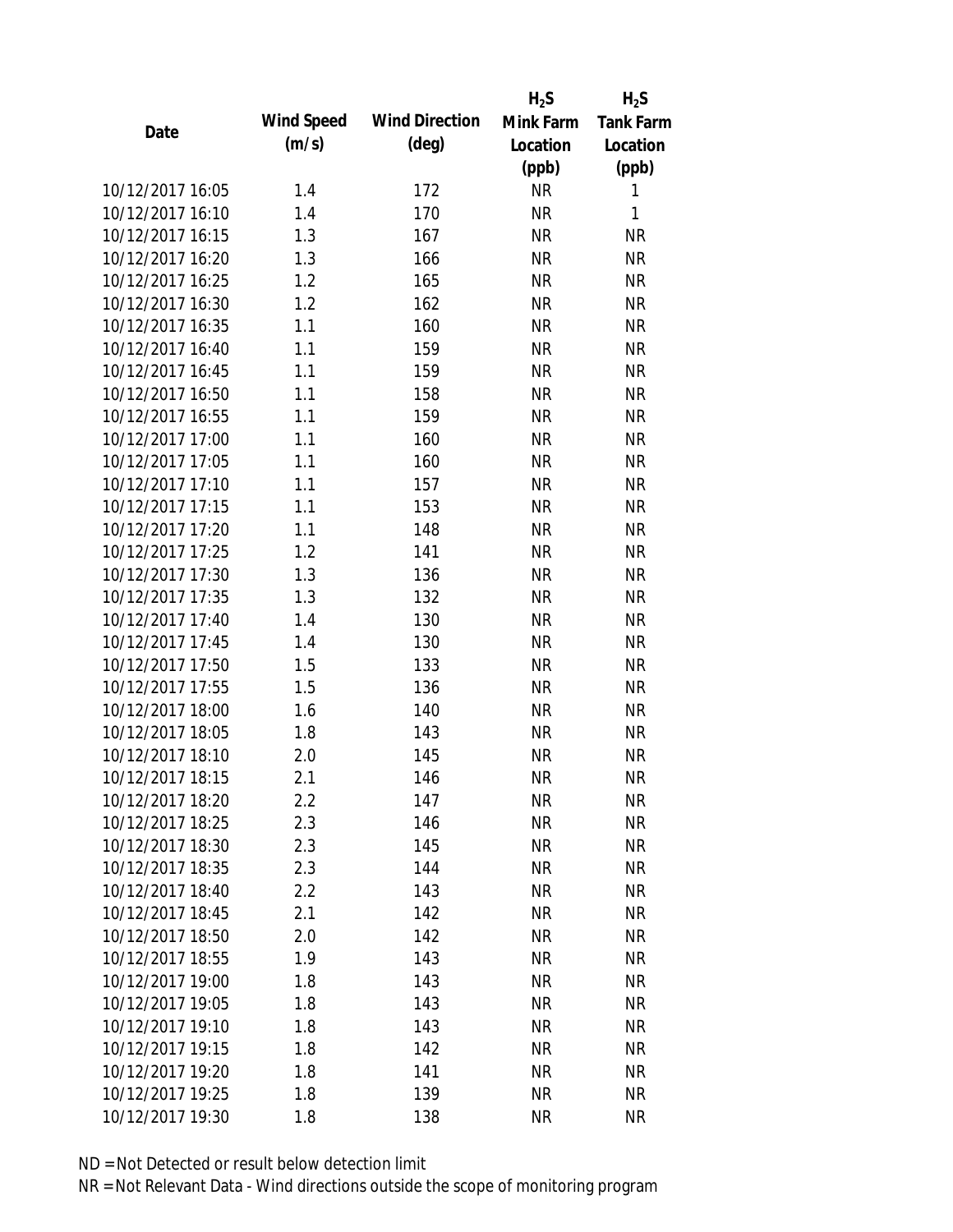|                  |            |                       | $H_2S$    | $H_2S$           |
|------------------|------------|-----------------------|-----------|------------------|
| Date             | Wind Speed | <b>Wind Direction</b> | Mink Farm | <b>Tank Farm</b> |
|                  | (m/s)      | $(\text{deg})$        | Location  | Location         |
|                  |            |                       | (ppb)     | (ppb)            |
| 10/12/2017 19:35 | 1.9        | 136                   | <b>NR</b> | <b>NR</b>        |
| 10/12/2017 19:40 | 2.0        | 135                   | <b>NR</b> | <b>NR</b>        |
| 10/12/2017 19:45 | 2.0        | 134                   | <b>NR</b> | <b>NR</b>        |
| 10/12/2017 19:50 | 2.1        | 134                   | <b>NR</b> | <b>NR</b>        |
| 10/12/2017 19:55 | 2.2        | 133                   | <b>NR</b> | <b>NR</b>        |
| 10/12/2017 20:00 | 2.3        | 133                   | <b>NR</b> | <b>NR</b>        |
| 10/12/2017 20:05 | 2.4        | 133                   | <b>NR</b> | <b>NR</b>        |
| 10/12/2017 20:10 | 2.4        | 133                   | <b>NR</b> | <b>NR</b>        |
| 10/12/2017 20:15 | 2.5        | 133                   | <b>NR</b> | <b>NR</b>        |
| 10/12/2017 20:20 | 2.5        | 133                   | <b>NR</b> | <b>NR</b>        |
| 10/12/2017 20:25 | 2.5        | 134                   | <b>NR</b> | <b>NR</b>        |
| 10/12/2017 20:30 | 2.5        | 134                   | <b>NR</b> | <b>NR</b>        |
| 10/12/2017 20:35 | 2.5        | 135                   | <b>NR</b> | <b>NR</b>        |
| 10/12/2017 20:40 | 2.5        | 135                   | <b>NR</b> | <b>NR</b>        |
| 10/12/2017 20:45 | 2.5        | 136                   | <b>NR</b> | <b>NR</b>        |
| 10/12/2017 20:50 | 2.4        | 137                   | <b>NR</b> | <b>NR</b>        |
| 10/12/2017 20:55 | 2.4        | 138                   | <b>NR</b> | <b>NR</b>        |
| 10/12/2017 21:00 | 2.3        | 139                   | <b>NR</b> | <b>NR</b>        |
| 10/12/2017 21:05 | 2.3        | 140                   | <b>NR</b> | <b>NR</b>        |
| 10/12/2017 21:10 | 2.3        | 142                   | <b>NR</b> | <b>NR</b>        |
| 10/12/2017 21:15 | 2.2        | 143                   | <b>NR</b> | <b>NR</b>        |
| 10/12/2017 21:20 | 2.3        | 143                   | <b>NR</b> | <b>NR</b>        |
| 10/12/2017 21:25 | 2.3        | 144                   | <b>NR</b> | <b>NR</b>        |
| 10/12/2017 21:30 | 2.4        | 144                   | <b>NR</b> | <b>NR</b>        |
| 10/12/2017 21:35 | 2.5        | 145                   | <b>NR</b> | <b>NR</b>        |
| 10/12/2017 21:40 | 2.6        | 145                   | <b>NR</b> | <b>NR</b>        |
| 10/12/2017 21:45 | 2.6        | 145                   | <b>NR</b> | <b>NR</b>        |
| 10/12/2017 21:50 | 2.6        | 146                   | NR        | <b>NR</b>        |
| 10/12/2017 21:55 | 2.6        | 147                   | <b>NR</b> | <b>NR</b>        |
| 10/12/2017 22:00 | 2.6        | 148                   | NR        | <b>NR</b>        |
| 10/12/2017 22:05 | 2.6        | 148                   | <b>NR</b> | <b>NR</b>        |
| 10/12/2017 22:10 | 2.6        | 149                   | <b>NR</b> | <b>NR</b>        |
| 10/12/2017 22:15 | 2.6        | 150                   | NR        | <b>NR</b>        |
| 10/12/2017 22:20 | 2.6        | 150                   | <b>NR</b> | <b>NR</b>        |
| 10/12/2017 22:25 |            |                       | <b>NR</b> | <b>NR</b>        |
|                  | 2.6        | 149                   |           |                  |
| 10/12/2017 22:30 | 2.6        | 148                   | <b>NR</b> | <b>NR</b>        |
| 10/12/2017 22:35 | 2.6        | 148                   | NR        | <b>NR</b>        |
| 10/12/2017 22:40 | 2.6        | 148                   | NR        | <b>NR</b>        |
| 10/12/2017 22:45 | 2.7        | 148                   | <b>NR</b> | NR               |
| 10/12/2017 22:50 | 2.8        | 150                   | <b>NR</b> | <b>NR</b>        |
| 10/12/2017 22:55 | 2.8        | 152                   | <b>NR</b> | <b>NR</b>        |
| 10/12/2017 23:00 | 2.9        | 154                   | <b>NR</b> | <b>NR</b>        |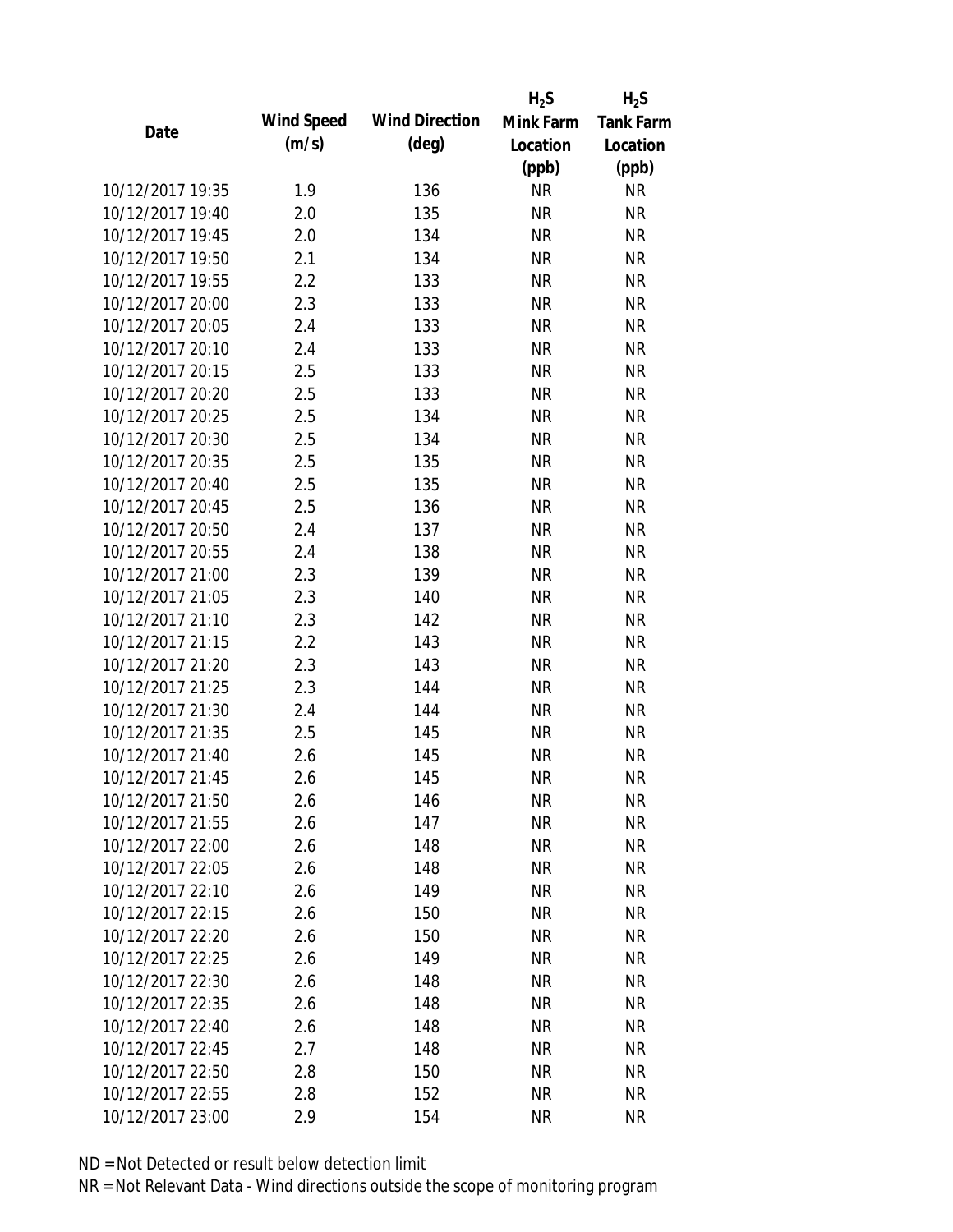|                  |            |                       | $H_2S$    | $H_2S$           |
|------------------|------------|-----------------------|-----------|------------------|
| Date             | Wind Speed | <b>Wind Direction</b> | Mink Farm | <b>Tank Farm</b> |
|                  | (m/s)      | $(\text{deg})$        | Location  | Location         |
|                  |            |                       | (ppb)     | (ppb)            |
| 10/12/2017 23:05 | 3.0        | 156                   | <b>NR</b> | <b>NR</b>        |
| 10/12/2017 23:10 | 3.0        | 159                   | <b>NR</b> | <b>NR</b>        |
| 10/12/2017 23:15 | 3.1        | 162                   | <b>NR</b> | <b>NR</b>        |
| 10/12/2017 23:20 | 3.1        | 164                   | <b>NR</b> | <b>NR</b>        |
| 10/12/2017 23:25 | 3.2        | 166                   | <b>NR</b> | <b>NR</b>        |
| 10/12/2017 23:30 | 3.2        | 167                   | <b>NR</b> | <b>NR</b>        |
| 10/12/2017 23:35 | 3.2        | 169                   | <b>NR</b> | <b>NR</b>        |
| 10/12/2017 23:40 | 3.1        | 171                   | <b>NR</b> | 1                |
| 10/12/2017 23:45 | 3.1        | 172                   | <b>NR</b> | 1                |
| 10/12/2017 23:50 | 2.9        | 174                   | <b>NR</b> | 1                |
| 10/12/2017 23:55 | 2.9        | 176                   | <b>NR</b> | 1                |
| 10/12/2017 24:00 | 2.8        | 178                   | <b>NR</b> | 1                |
| 10/13/2017 00:05 | 2.8        | 180                   | <b>NR</b> | 1                |
| 10/13/2017 00:10 | 2.7        | 182                   | <b>NR</b> | 1                |
| 10/13/2017 00:15 | 2.7        | 184                   | <b>NR</b> | 1                |
| 10/13/2017 00:20 | 2.7        | 185                   | <b>NR</b> | 1                |
| 10/13/2017 00:25 | 2.7        | 187                   | <b>NR</b> | 1                |
| 10/13/2017 00:30 | 2.6        | 188                   | <b>NR</b> | 1                |
| 10/13/2017 00:35 | 2.6        | 189                   | <b>NR</b> | $\mathbf{1}$     |
| 10/13/2017 00:40 | 2.6        | 190                   | <b>NR</b> | 1                |
| 10/13/2017 00:45 | 2.5        | 190                   | <b>NR</b> | 1                |
| 10/13/2017 00:50 | 2.5        | 190                   | <b>NR</b> | 1                |
| 10/13/2017 00:55 | 2.5        | 189                   | <b>NR</b> | 1                |
| 10/13/2017 01:00 | 2.6        | 188                   | <b>NR</b> | 1                |
| 10/13/2017 01:05 | 2.6        | 187                   | <b>NR</b> | 1                |
| 10/13/2017 01:10 | 2.6        | 186                   | <b>NR</b> | 1                |
| 10/13/2017 01:15 | 2.7        | 185                   | <b>NR</b> | 1                |
| 10/13/2017 01:20 | 2.7        | 186                   | NR        | 1                |
| 10/13/2017 01:25 | 2.7        | 186                   | <b>NR</b> | 1                |
| 10/13/2017 01:30 | 2.6        | 187                   | NR        | 1                |
| 10/13/2017 01:35 | 2.6        | 189                   | NR        | 1                |
| 10/13/2017 01:40 | 2.6        | 190                   | <b>NR</b> | 1                |
| 10/13/2017 01:45 | 2.5        | 191                   | NR        | 1                |
| 10/13/2017 01:50 | 2.5        | 192                   | <b>NR</b> | 1                |
| 10/13/2017 01:55 | 2.5        | 192                   | NR        | 1                |
| 10/13/2017 02:00 | 2.5        | 192                   | NR        | 1                |
| 10/13/2017 02:05 | 2.5        | 192                   | NR        | 1                |
| 10/13/2017 02:10 | 2.4        | 192                   | NR        | 1                |
| 10/13/2017 02:15 | 2.5        | 191                   | NR        | 1                |
| 10/13/2017 02:20 | 2.5        | 190                   | NR        | 1                |
| 10/13/2017 02:25 | 2.5        | 189                   | <b>NR</b> | 1                |
| 10/13/2017 02:30 | 2.5        | 189                   | <b>NR</b> | 1                |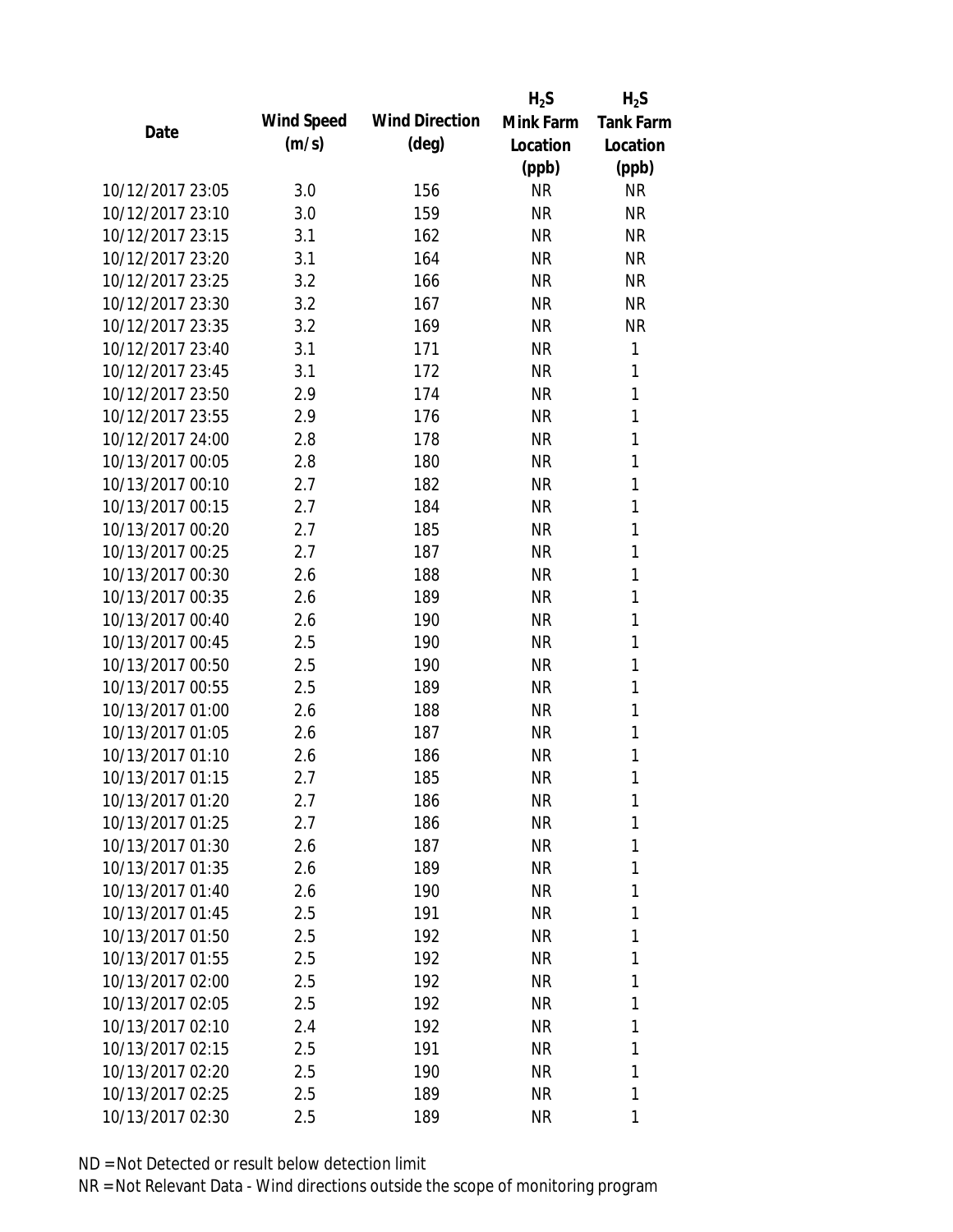|                  |            |                       | $H_2S$    | $H_2S$           |
|------------------|------------|-----------------------|-----------|------------------|
| Date             | Wind Speed | <b>Wind Direction</b> | Mink Farm | <b>Tank Farm</b> |
|                  | (m/s)      | $(\text{deg})$        | Location  | Location         |
|                  |            |                       | (ppb)     | (ppb)            |
| 10/13/2017 02:35 | 2.5        | 188                   | <b>NR</b> | 1                |
| 10/13/2017 02:40 | 2.5        | 188                   | <b>NR</b> | 1                |
| 10/13/2017 02:45 | 2.5        | 189                   | <b>NR</b> | $\overline{2}$   |
| 10/13/2017 02:50 | 2.5        | 190                   | <b>NR</b> | $\overline{2}$   |
| 10/13/2017 02:55 | 2.5        | 192                   | <b>NR</b> | $\overline{2}$   |
| 10/13/2017 03:00 | 2.5        | 194                   | <b>NR</b> | $\overline{2}$   |
| 10/13/2017 03:05 | 2.5        | 197                   | <b>NR</b> | 1                |
| 10/13/2017 03:10 | 2.5        | 199                   | <b>NR</b> | 1                |
| 10/13/2017 03:15 | 2.5        | 201                   | <b>NR</b> | $\mathbf{1}$     |
| 10/13/2017 03:20 | 2.5        | 202                   | <b>NR</b> | $\mathbf{1}$     |
| 10/13/2017 03:25 | 2.6        | 202                   | <b>NR</b> | 1                |
| 10/13/2017 03:30 | 2.6        | 202                   | <b>NR</b> | 1                |
| 10/13/2017 03:35 | 2.6        | 200                   | <b>NR</b> | 1                |
| 10/13/2017 03:40 | 2.6        | 198                   | <b>NR</b> | 1                |
| 10/13/2017 03:45 | 2.7        | 196                   | <b>NR</b> | 1                |
| 10/13/2017 03:50 | 2.8        | 194                   | <b>NR</b> | 1                |
| 10/13/2017 03:55 | 2.8        | 192                   | <b>NR</b> | 1                |
| 10/13/2017 04:00 | 2.9        | 191                   | <b>NR</b> | 1                |
| 10/13/2017 04:05 | 2.9        | 190                   | <b>NR</b> | 1                |
| 10/13/2017 04:10 | 2.9        | 190                   | <b>NR</b> | $\overline{2}$   |
| 10/13/2017 04:15 | 2.9        | 190                   | <b>NR</b> | $\overline{2}$   |
| 10/13/2017 04:20 | 2.8        | 191                   | <b>NR</b> | $\overline{2}$   |
| 10/13/2017 04:25 | 2.7        | 192                   | <b>NR</b> | $\overline{2}$   |
| 10/13/2017 04:30 | 2.7        | 193                   | <b>NR</b> | $\overline{2}$   |
| 10/13/2017 04:35 | 2.6        | 193                   | <b>NR</b> | $\overline{2}$   |
| 10/13/2017 04:40 | 2.6        | 194                   | <b>NR</b> | $\overline{2}$   |
| 10/13/2017 04:45 | 2.6        | 194                   | <b>NR</b> | $\overline{2}$   |
| 10/13/2017 04:50 | 2.6        | 194                   | NR        | 2                |
| 10/13/2017 04:55 | 2.6        | 194                   | <b>NR</b> | $\overline{2}$   |
| 10/13/2017 05:00 | 2.6        | 193                   | <b>NR</b> | $\overline{2}$   |
| 10/13/2017 05:05 | 2.6        | 193                   | <b>NR</b> | $\overline{2}$   |
| 10/13/2017 05:10 | 2.7        | 192                   | <b>NR</b> | $\overline{2}$   |
| 10/13/2017 05:15 | 2.7        | 190                   | NR        | $\overline{2}$   |
| 10/13/2017 05:20 | 2.7        | 189                   | <b>NR</b> | $\overline{2}$   |
| 10/13/2017 05:25 | 2.8        | 188                   | <b>NR</b> | $\overline{2}$   |
| 10/13/2017 05:30 | 2.8        | 188                   | <b>NR</b> | 1                |
| 10/13/2017 05:35 | 2.8        | 187                   | NR        | 1                |
| 10/13/2017 05:40 |            |                       |           | 1                |
|                  | 2.8        | 188                   | NR        |                  |
| 10/13/2017 05:45 | 2.8        | 188                   | <b>NR</b> | 1                |
| 10/13/2017 05:50 | 2.8        | 188                   | NR        | $\overline{2}$   |
| 10/13/2017 05:55 | 2.8        | 189                   | <b>NR</b> | $\overline{2}$   |
| 10/13/2017 06:00 | 2.9        | 189                   | <b>NR</b> | 2                |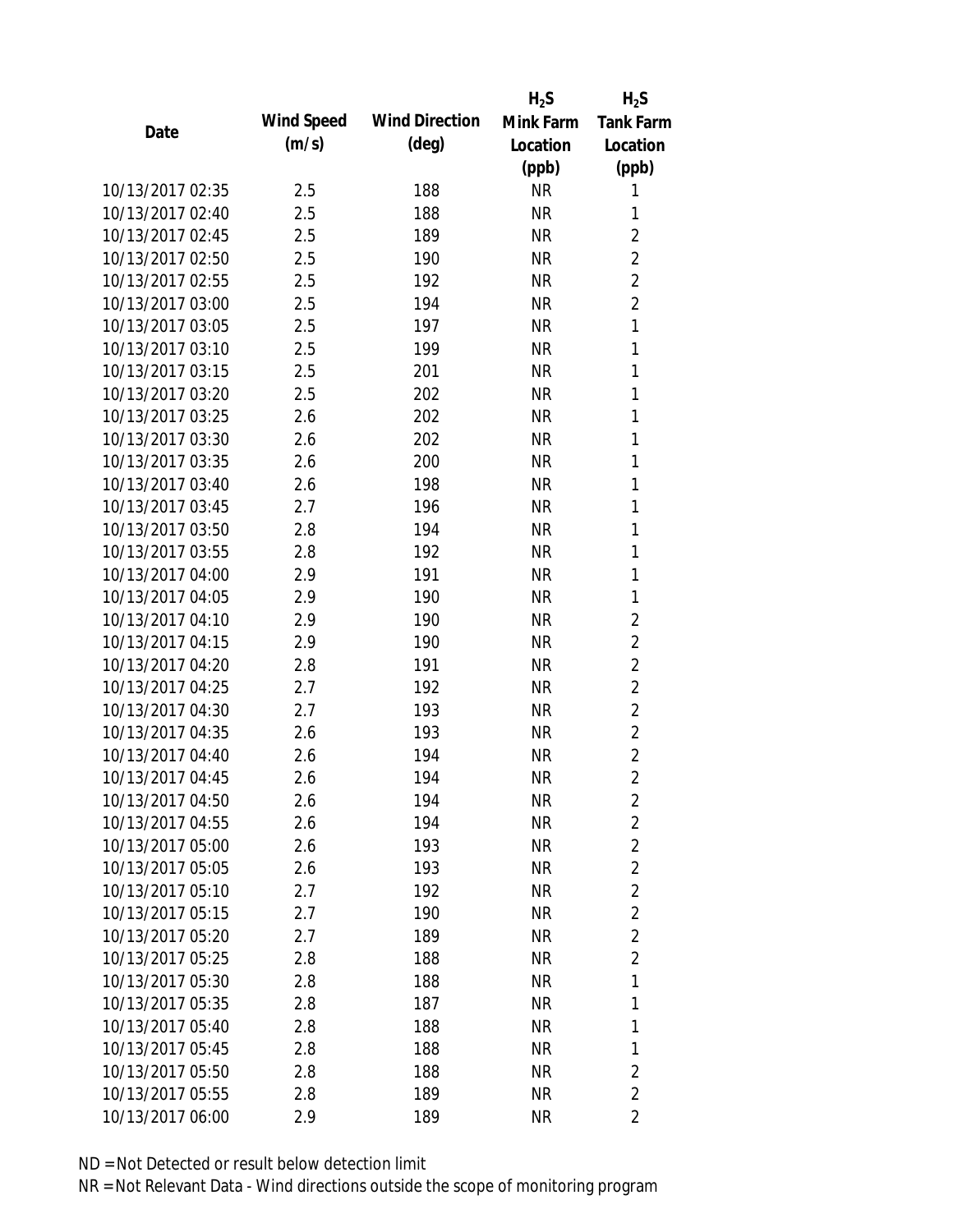|                  |            |                       | $H_2S$    | $H_2S$           |
|------------------|------------|-----------------------|-----------|------------------|
| Date             | Wind Speed | <b>Wind Direction</b> | Mink Farm | <b>Tank Farm</b> |
|                  | (m/s)      | $(\text{deg})$        | Location  | Location         |
|                  |            |                       | (ppb)     | (ppb)            |
| 10/13/2017 06:05 | 2.9        | 189                   | <b>NR</b> | 2                |
| 10/13/2017 06:10 | 2.9        | 188                   | <b>NR</b> | $\overline{2}$   |
| 10/13/2017 06:15 | 2.9        | 188                   | <b>NR</b> | $\overline{2}$   |
| 10/13/2017 06:20 | 2.9        | 187                   | <b>NR</b> | $\overline{2}$   |
| 10/13/2017 06:25 | 2.9        | 187                   | <b>NR</b> | $\mathbf{1}$     |
| 10/13/2017 06:30 | 2.9        | 187                   | <b>NR</b> | 1                |
| 10/13/2017 06:35 | 2.9        | 186                   | <b>NR</b> | 1                |
| 10/13/2017 06:40 | 2.9        | 185                   | <b>NR</b> | 1                |
| 10/13/2017 06:45 | 2.8        | 185                   | <b>NR</b> | $\mathbf{1}$     |
| 10/13/2017 06:50 | 2.8        | 184                   | <b>NR</b> | $\mathbf{1}$     |
| 10/13/2017 06:55 | 2.7        | 183                   | <b>NR</b> | 1                |
| 10/13/2017 07:00 | 2.7        | 182                   | <b>NR</b> | 1                |
| 10/13/2017 07:05 | 2.7        | 182                   | <b>NR</b> | 1                |
| 10/13/2017 07:10 | 2.7        | 181                   | <b>NR</b> | 1                |
| 10/13/2017 07:15 | 2.7        | 180                   | <b>NR</b> | 1                |
| 10/13/2017 07:20 | 2.7        | 180                   | <b>NR</b> | 1                |
| 10/13/2017 07:25 | 2.7        | 179                   | <b>NR</b> | 1                |
| 10/13/2017 07:30 | 2.7        | 178                   | <b>NR</b> | 1                |
| 10/13/2017 07:35 | 2.7        | 178                   | <b>NR</b> | 1                |
| 10/13/2017 07:40 | 2.7        | 177                   | <b>NR</b> | 1                |
| 10/13/2017 07:45 | 2.7        | 175                   | <b>NR</b> | 1                |
| 10/13/2017 07:50 | 2.7        | 173                   | <b>NR</b> | 1                |
| 10/13/2017 07:55 | 2.7        | 171                   | <b>NR</b> | 1                |
| 10/13/2017 08:00 | 2.6        | 169                   | <b>NR</b> | <b>NR</b>        |
| 10/13/2017 08:05 | 2.6        | 167                   | <b>NR</b> | <b>NR</b>        |
| 10/13/2017 08:10 | 2.6        | 166                   | <b>NR</b> | <b>NR</b>        |
| 10/13/2017 08:15 | 2.6        | 165                   | <b>NR</b> | <b>NR</b>        |
| 10/13/2017 08:20 | 2.6        | 165                   | NR        | NR               |
| 10/13/2017 08:25 | 2.6        | 165                   | <b>NR</b> | <b>NR</b>        |
| 10/13/2017 08:30 | 2.6        | 166                   | NR        | NR               |
| 10/13/2017 08:35 | 2.6        | 166                   | <b>NR</b> | <b>NR</b>        |
| 10/13/2017 08:40 | 2.6        | 167                   | NR        | <b>NR</b>        |
| 10/13/2017 08:45 | 2.7        | 167                   | NR        | <b>NR</b>        |
| 10/13/2017 08:50 | 2.7        | 167                   | <b>NR</b> | <b>NR</b>        |
| 10/13/2017 08:55 | 2.8        | 168                   | <b>NR</b> | <b>NR</b>        |
| 10/13/2017 09:00 | 2.8        | 168                   | <b>NR</b> | <b>NR</b>        |
| 10/13/2017 09:05 | 2.8        | 169                   | NR        | <b>NR</b>        |
| 10/13/2017 09:10 | 2.8        | 171                   | NR        | 1                |
| 10/13/2017 09:15 | 2.8        | 173                   | <b>NR</b> | 1                |
| 10/13/2017 09:20 | 2.8        | 177                   | NR        | 1                |
| 10/13/2017 09:25 | 2.8        | 180                   | <b>NR</b> | 1                |
| 10/13/2017 09:30 | 2.8        | 184                   | <b>NR</b> | 1                |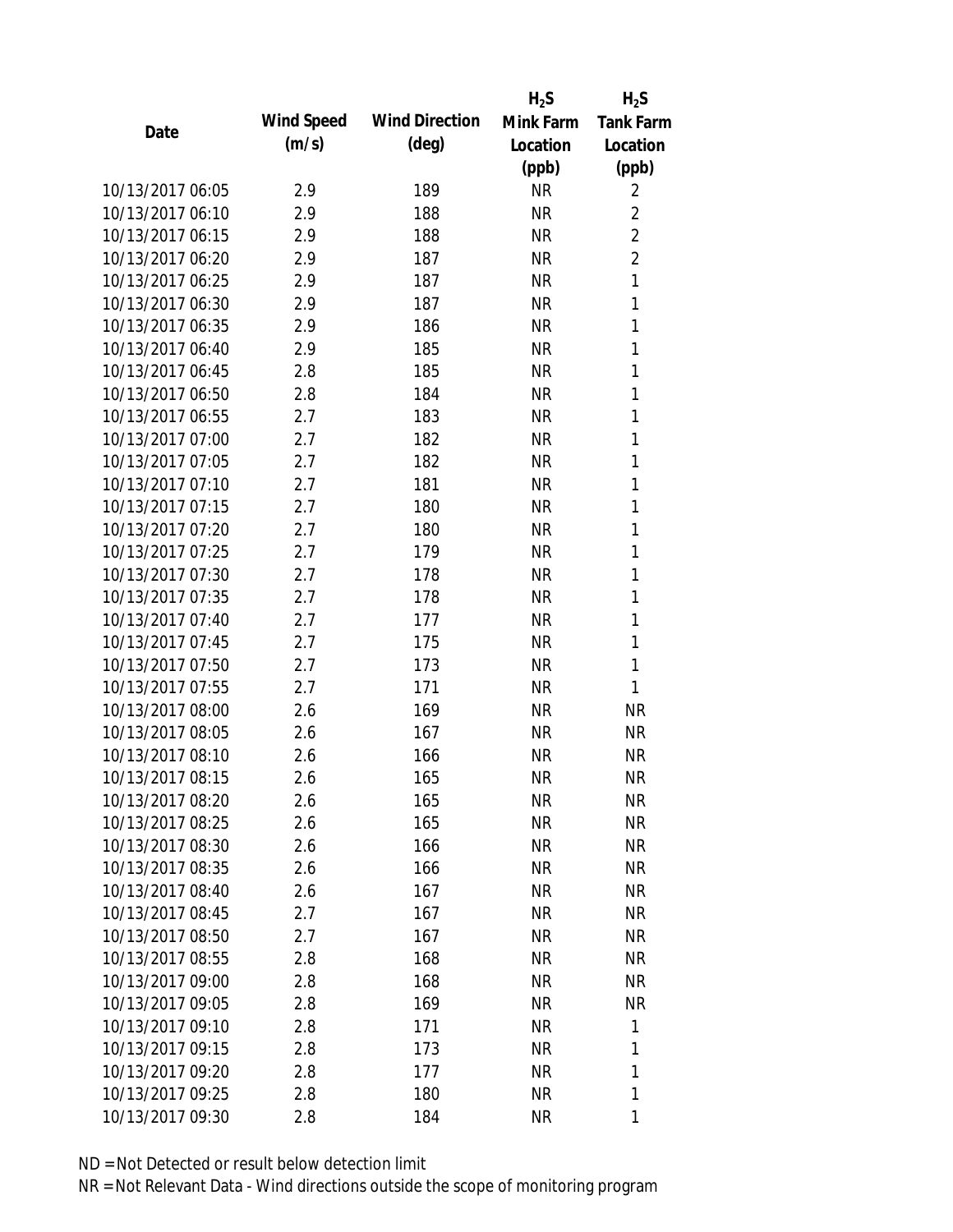|                  |            |                       | $H_2S$    | $H_2S$           |
|------------------|------------|-----------------------|-----------|------------------|
| Date             | Wind Speed | <b>Wind Direction</b> | Mink Farm | <b>Tank Farm</b> |
|                  | (m/s)      | $(\text{deg})$        | Location  | Location         |
|                  |            |                       | (ppb)     | (ppb)            |
| 10/13/2017 09:35 | 2.8        | 188                   | <b>NR</b> | 1                |
| 10/13/2017 09:40 | 2.9        | 192                   | <b>NR</b> | 1                |
| 10/13/2017 09:45 | 3.0        | 195                   | <b>NR</b> | 1                |
| 10/13/2017 09:50 | 3.2        | 198                   | <b>NR</b> | 1                |
| 10/13/2017 09:55 | 3.3        | 200                   | <b>NR</b> | 1                |
| 10/13/2017 10:00 | 3.4        | 202                   | <b>NR</b> | 1                |
| 10/13/2017 10:05 | 3.4        | 203                   | <b>NR</b> | 1                |
| 10/13/2017 10:10 | 3.4        | 202                   | <b>NR</b> | 1                |
| 10/13/2017 10:15 | 3.4        | 200                   | <b>NR</b> | 1                |
| 10/13/2017 10:20 | 3.4        | 198                   | <b>NR</b> | 1                |
| 10/13/2017 10:25 | 3.3        | 195                   | <b>NR</b> | 1                |
| 10/13/2017 10:30 | 3.3        | 192                   | <b>NR</b> | 1                |
| 10/13/2017 10:35 | 3.3        | 189                   | <b>NR</b> | 1                |
| 10/13/2017 10:40 | 3.3        | 187                   | <b>NR</b> | 1                |
| 10/13/2017 10:45 | 3.3        | 186                   | <b>NR</b> | 1                |
| 10/13/2017 10:50 | 3.3        | 186                   | <b>NR</b> | 1                |
| 10/13/2017 10:55 | 3.3        | 186                   | <b>NR</b> | 1                |
| 10/13/2017 11:00 | 3.4        | 186                   | <b>NR</b> | 1                |
| 10/13/2017 11:05 | 3.4        | 186                   | <b>NR</b> | 1                |
| 10/13/2017 11:10 | 3.5        | 186                   | <b>NR</b> | 1                |
| 10/13/2017 11:15 | 3.5        | 185                   | <b>NR</b> | 1                |
| 10/13/2017 11:20 | 3.6        | 184                   | <b>NR</b> | 1                |
| 10/13/2017 11:25 | 3.6        | 181                   | <b>NR</b> | 1                |
| 10/13/2017 11:30 | 3.7        | 179                   | <b>NR</b> | 1                |
| 10/13/2017 11:35 | 3.8        | 177                   | <b>NR</b> | 1                |
| 10/13/2017 11:40 | 3.9        | 176                   | <b>NR</b> | 1                |
| 10/13/2017 11:45 | 3.9        | 175                   | <b>NR</b> | 1                |
| 10/13/2017 11:50 | 4.0        | 175                   | NR        | 1                |
| 10/13/2017 11:55 | 4.1        | 176                   | <b>NR</b> | 1                |
| 10/13/2017 12:00 | 4.1        | 176                   | NR        | 1                |
| 10/13/2017 12:05 | 4.1        | 176                   | <b>NR</b> | 1                |
| 10/13/2017 12:10 | 4.2        | 174                   | NR        | 1                |
| 10/13/2017 12:15 | 4.3        | 172                   | NR        | 1                |
| 10/13/2017 12:20 | 4.4        | 169                   | <b>NR</b> | <b>NR</b>        |
| 10/13/2017 12:25 | 4.5        | 168                   | NR        | <b>NR</b>        |
| 10/13/2017 12:30 | 4.5        | 166                   | <b>NR</b> | <b>NR</b>        |
| 10/13/2017 12:35 | 4.6        | 164                   | NR        | NR               |
| 10/13/2017 12:40 | 4.7        | 165                   | NR        | NR               |
| 10/13/2017 12:45 | 4.7        | 167                   | NR        | <b>NR</b>        |
| 10/13/2017 12:50 | 4.6        | 170                   | NR        | 1                |
| 10/13/2017 12:55 | 4.6        | 174                   | <b>NR</b> | 1                |
| 10/13/2017 13:00 | 4.5        | 178                   | <b>NR</b> | 1                |
|                  |            |                       |           |                  |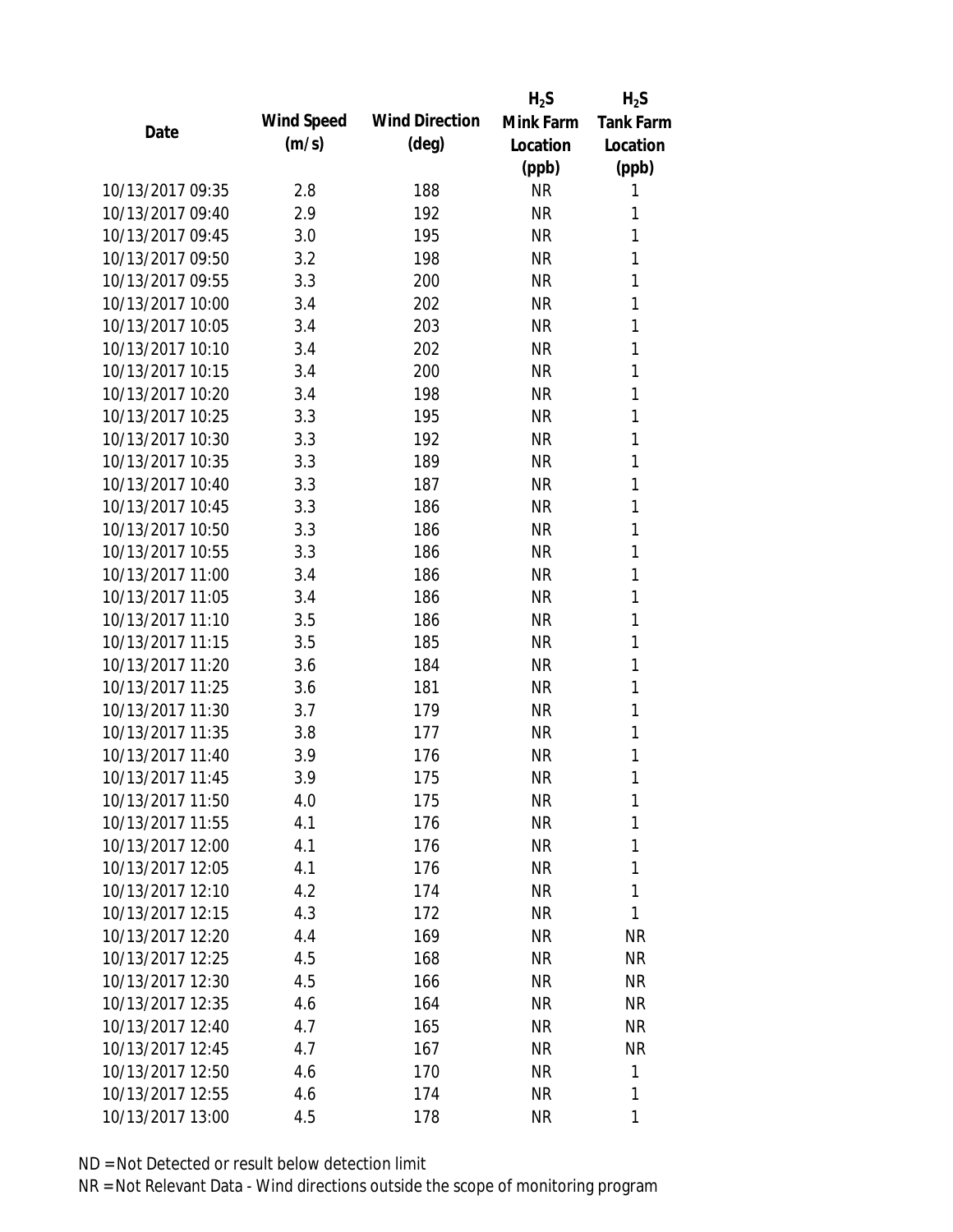|                  |            |                       | $H_2S$    | $H_2S$           |
|------------------|------------|-----------------------|-----------|------------------|
| Date             | Wind Speed | <b>Wind Direction</b> | Mink Farm | <b>Tank Farm</b> |
|                  | (m/s)      | $(\text{deg})$        | Location  | Location         |
|                  |            |                       | (ppb)     | (ppb)            |
| 10/13/2017 13:05 | 4.3        | 183                   | <b>NR</b> | 1                |
| 10/13/2017 13:10 | 4.1        | 188                   | <b>NR</b> | 1                |
| 10/13/2017 13:15 | 4.0        | 191                   | <b>NR</b> | 1                |
| 10/13/2017 13:20 | 3.8        | 194                   | <b>NR</b> | 1                |
| 10/13/2017 13:25 | 3.7        | 196                   | <b>NR</b> | 1                |
| 10/13/2017 13:30 | 3.7        | 198                   | <b>NR</b> | 1                |
| 10/13/2017 13:35 | 3.7        | 197                   | <b>NR</b> | 1                |
| 10/13/2017 13:40 | 3.7        | 197                   | <b>NR</b> | 1                |
| 10/13/2017 13:45 | 3.7        | 196                   | <b>NR</b> | 1                |
| 10/13/2017 13:50 | 3.8        | 194                   | <b>NR</b> | 1                |
| 10/13/2017 13:55 | 3.7        | 192                   | <b>NR</b> | 1                |
| 10/13/2017 14:00 | 3.7        | 190                   | <b>NR</b> | 1                |
| 10/13/2017 14:05 | 3.7        | 189                   | <b>NR</b> | 1                |
| 10/13/2017 14:10 | 3.7        | 187                   | <b>NR</b> | 1                |
| 10/13/2017 14:15 | 3.7        | 188                   | <b>NR</b> | 1                |
| 10/13/2017 14:20 | 3.7        | 189                   | <b>NR</b> | 1                |
| 10/13/2017 14:25 | 3.7        | 189                   | <b>NR</b> | 1                |
| 10/13/2017 14:30 | 3.8        | 191                   | <b>NR</b> | 1                |
| 10/13/2017 14:35 | 3.8        | 192                   | <b>NR</b> | 1                |
| 10/13/2017 14:40 | 3.8        | 194                   | <b>NR</b> | 1                |
| 10/13/2017 14:45 | 3.8        | 193                   | <b>NR</b> | 1                |
| 10/13/2017 14:50 | 3.7        | 193                   | <b>NR</b> | 1                |
| 10/13/2017 14:55 | 3.6        | 195                   | <b>NR</b> | 1                |
| 10/13/2017 15:00 | 3.5        | 196                   | <b>NR</b> | 1                |
| 10/13/2017 15:05 | 3.4        | 198                   | <b>NR</b> | 1                |
| 10/13/2017 15:10 | 3.3        | 198                   | <b>NR</b> | 1                |
| 10/13/2017 15:15 | 3.2        | 201                   | <b>NR</b> | 1                |
| 10/13/2017 15:20 | 3.1        | 203                   | NR        | 1                |
| 10/13/2017 15:25 | 3.1        | 204                   | <b>NR</b> | 1                |
| 10/13/2017 15:30 | 3.2        | 204                   | NR        | 1                |
| 10/13/2017 15:35 | 3.2        | 206                   | <b>NR</b> | 1                |
| 10/13/2017 15:40 | 3.3        | 208                   | NR        | 1                |
| 10/13/2017 15:45 | 3.4        | 209                   | NR        | 1                |
| 10/13/2017 15:50 | 3.4        | 210                   | <b>NR</b> | 1                |
| 10/13/2017 15:55 | 3.4        | 211                   | NR        | 1                |
| 10/13/2017 16:00 | 3.3        | 210                   | <b>NR</b> | 1                |
| 10/13/2017 16:05 | 3.2        | 207                   | NR        | 1                |
| 10/13/2017 16:10 | 3.1        | 204                   | NR        | 1                |
| 10/13/2017 16:15 | 3.0        | 200                   | NR        | 1                |
| 10/13/2017 16:20 | 2.9        | 197                   | NR        | 1                |
| 10/13/2017 16:25 | 2.9        | 194                   | <b>NR</b> | 1                |
| 10/13/2017 16:30 | 2.8        | 192                   | <b>NR</b> | 1                |
|                  |            |                       |           |                  |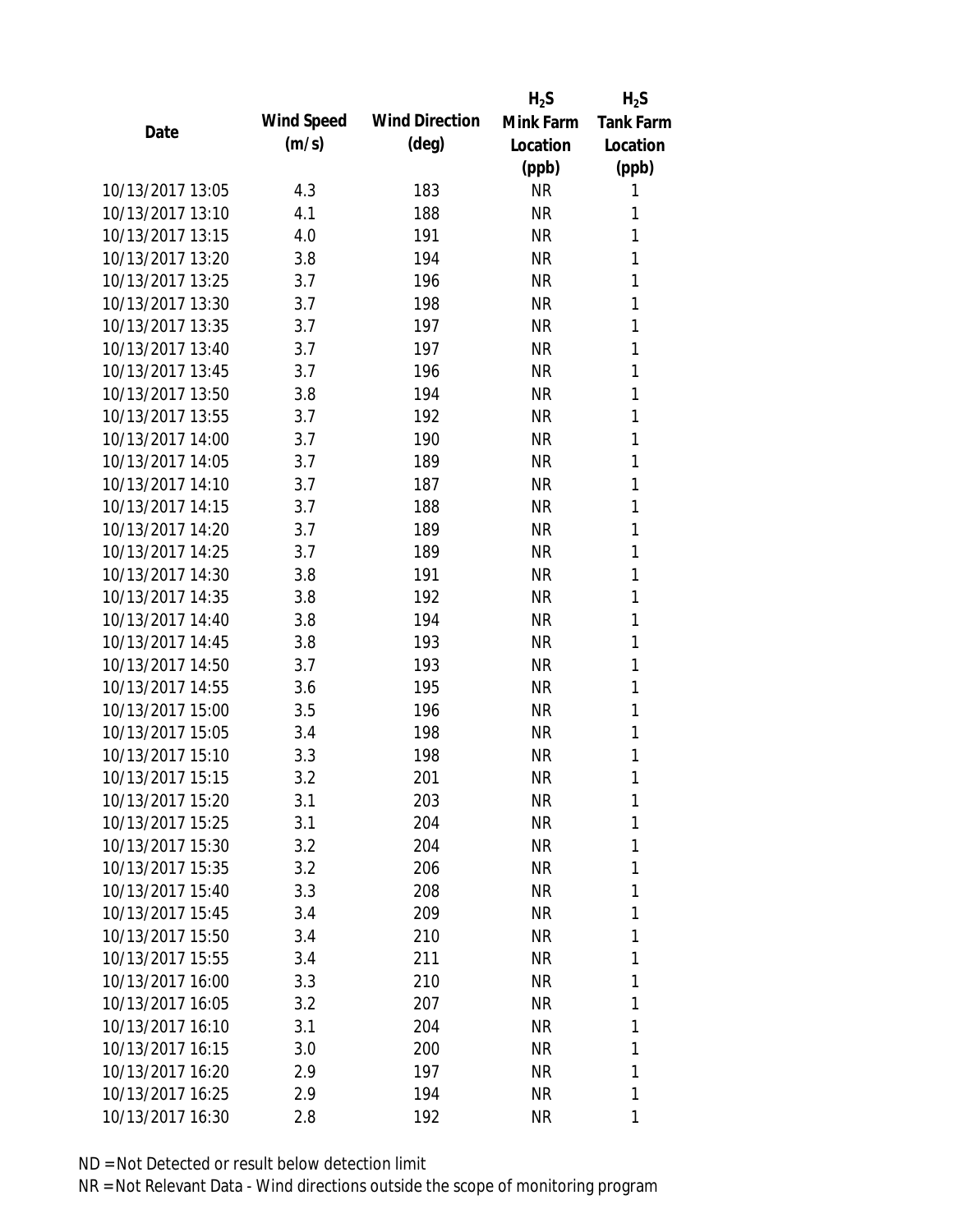|                  |            |                       | $H_2S$    | $H_2S$           |
|------------------|------------|-----------------------|-----------|------------------|
| Date             | Wind Speed | <b>Wind Direction</b> | Mink Farm | <b>Tank Farm</b> |
|                  | (m/s)      | $(\text{deg})$        | Location  | Location         |
|                  |            |                       | (ppb)     | (ppb)            |
| 10/13/2017 16:35 | 2.7        | 192                   | <b>NR</b> | 1                |
| 10/13/2017 16:40 | 2.6        | 192                   | <b>NR</b> | 1                |
| 10/13/2017 16:45 | 2.5        | 193                   | <b>NR</b> | 1                |
| 10/13/2017 16:50 | 2.4        | 195                   | <b>NR</b> | 1                |
| 10/13/2017 16:55 | 2.4        | 196                   | <b>NR</b> | 1                |
| 10/13/2017 17:00 | 2.3        | 196                   | <b>NR</b> | 1                |
| 10/13/2017 17:05 | 2.3        | 195                   | <b>NR</b> | 1                |
| 10/13/2017 17:10 | 2.3        | 193                   | <b>NR</b> | 1                |
| 10/13/2017 17:15 | 2.3        | 189                   | <b>NR</b> | 1                |
| 10/13/2017 17:20 | 2.3        | 184                   | <b>NR</b> | 1                |
| 10/13/2017 17:25 | 2.3        | 178                   | <b>NR</b> | 1                |
| 10/13/2017 17:30 | 2.3        | 172                   | <b>NR</b> | 1                |
| 10/13/2017 17:35 | 2.3        | 167                   | <b>NR</b> | <b>NR</b>        |
| 10/13/2017 17:40 | 2.2        | 163                   | <b>NR</b> | <b>NR</b>        |
| 10/13/2017 17:45 | 2.1        | 159                   | <b>NR</b> | <b>NR</b>        |
| 10/13/2017 17:50 | 2.0        | 157                   | <b>NR</b> | <b>NR</b>        |
| 10/13/2017 17:55 | 1.9        | 154                   | <b>NR</b> | <b>NR</b>        |
| 10/13/2017 18:00 | 1.8        | 150                   | <b>NR</b> | <b>NR</b>        |
| 10/13/2017 18:05 | 1.7        | 146                   | <b>NR</b> | <b>NR</b>        |
| 10/13/2017 18:10 | 1.7        | 142                   | <b>NR</b> | <b>NR</b>        |
| 10/13/2017 18:15 | 1.7        | 138                   | <b>NR</b> | <b>NR</b>        |
| 10/13/2017 18:20 | 1.8        | 135                   | <b>NR</b> | <b>NR</b>        |
| 10/13/2017 18:25 | 1.9        | 133                   | <b>NR</b> | <b>NR</b>        |
| 10/13/2017 18:30 | 1.9        | 132                   | <b>NR</b> | <b>NR</b>        |
| 10/13/2017 18:35 | 2.0        | 131                   | <b>NR</b> | <b>NR</b>        |
| 10/13/2017 18:40 | 2.0        | 131                   | <b>NR</b> | <b>NR</b>        |
| 10/13/2017 18:45 | 2.1        | 132                   | <b>NR</b> | <b>NR</b>        |
| 10/13/2017 18:50 | 2.1        | 131                   | <b>NR</b> | NR               |
| 10/13/2017 18:55 | 2.1        | 130                   | <b>NR</b> | <b>NR</b>        |
| 10/13/2017 19:00 | 2.2        | 129                   | <b>NR</b> | <b>NR</b>        |
| 10/13/2017 19:05 | 2.2        | 127                   | <b>NR</b> | <b>NR</b>        |
| 10/13/2017 19:10 | 2.2        | 124                   | <b>NR</b> | <b>NR</b>        |
| 10/13/2017 19:15 | 2.3        | 121                   | <b>NR</b> | <b>NR</b>        |
| 10/13/2017 19:20 | 2.3        | 118                   | <b>NR</b> | <b>NR</b>        |
| 10/13/2017 19:25 |            | 116                   |           |                  |
| 10/13/2017 19:30 | 2.3        |                       | <b>NR</b> | <b>NR</b>        |
|                  | 2.4        | 115                   | <b>NR</b> | <b>NR</b>        |
| 10/13/2017 19:35 | 2.5        | 114                   | <b>NR</b> | <b>NR</b>        |
| 10/13/2017 19:40 | 2.6        | 115                   | <b>NR</b> | <b>NR</b>        |
| 10/13/2017 19:45 | 2.7        | 115                   | <b>NR</b> | <b>NR</b>        |
| 10/13/2017 19:50 | 2.7        | 115                   | <b>NR</b> | <b>NR</b>        |
| 10/13/2017 19:55 | 2.7        | 115                   | <b>NR</b> | <b>NR</b>        |
| 10/13/2017 20:00 | 2.7        | 114                   | <b>NR</b> | <b>NR</b>        |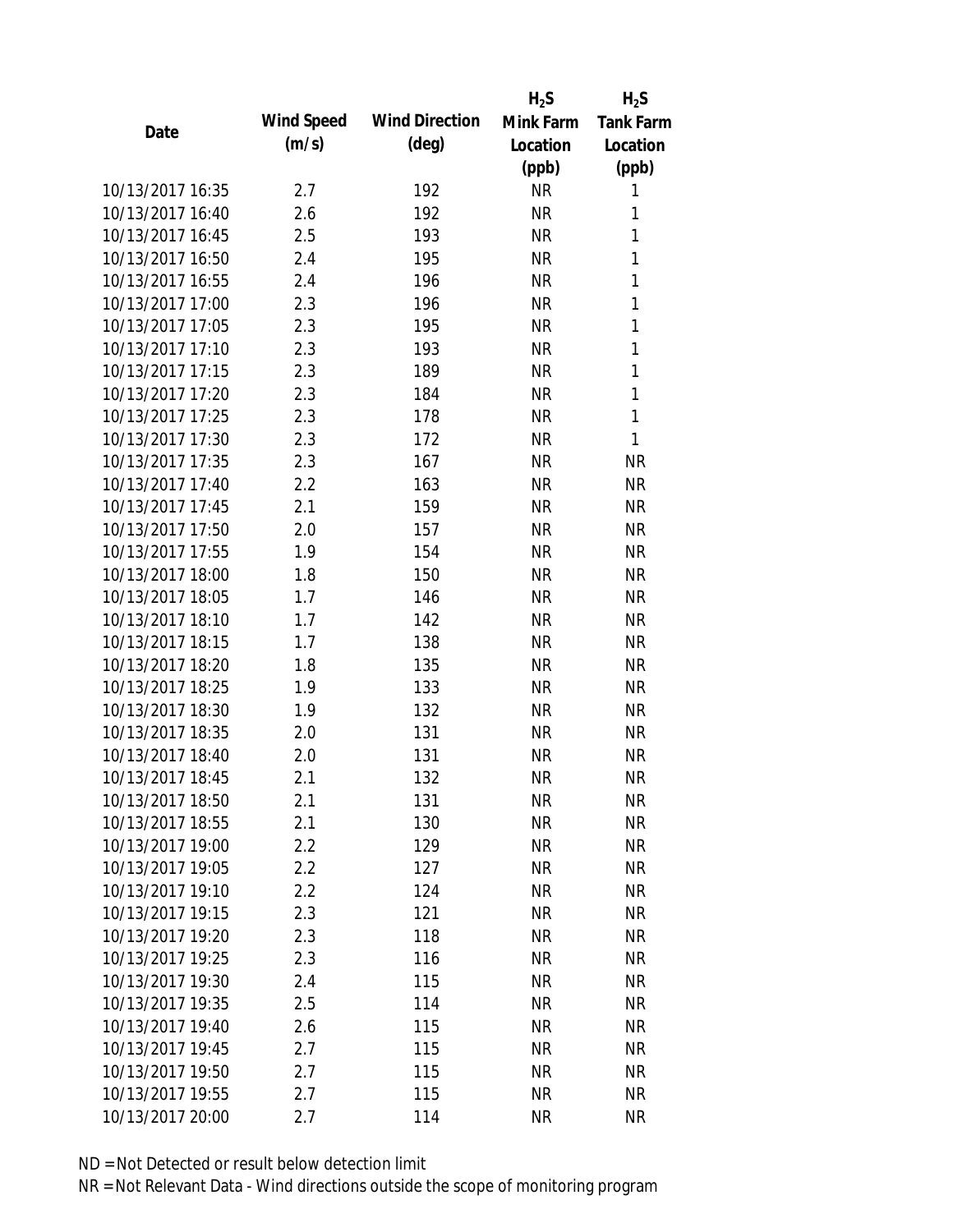|                  |            |                       | $H_2S$    | $H_2S$           |
|------------------|------------|-----------------------|-----------|------------------|
| Date             | Wind Speed | <b>Wind Direction</b> | Mink Farm | <b>Tank Farm</b> |
|                  | (m/s)      | $(\text{deg})$        | Location  | Location         |
|                  |            |                       | (ppb)     | (ppb)            |
| 10/13/2017 20:05 | 2.6        | 113                   | <b>NR</b> | <b>NR</b>        |
| 10/13/2017 20:10 | 2.5        | 111                   | <b>NR</b> | <b>NR</b>        |
| 10/13/2017 20:15 | 2.4        | 110                   | <b>NR</b> | <b>NR</b>        |
| 10/13/2017 20:20 | 2.4        | 110                   | <b>NR</b> | <b>NR</b>        |
| 10/13/2017 20:25 | 2.5        | 111                   | <b>NR</b> | <b>NR</b>        |
| 10/13/2017 20:30 | 2.6        | 113                   | <b>NR</b> | <b>NR</b>        |
| 10/13/2017 20:35 | 2.7        | 116                   | <b>NR</b> | <b>NR</b>        |
| 10/13/2017 20:40 | 2.8        | 120                   | <b>NR</b> | <b>NR</b>        |
| 10/13/2017 20:45 | 2.9        | 123                   | <b>NR</b> | <b>NR</b>        |
| 10/13/2017 20:50 | 3.0        | 127                   | <b>NR</b> | <b>NR</b>        |
| 10/13/2017 20:55 | 3.1        | 130                   | <b>NR</b> | <b>NR</b>        |
| 10/13/2017 21:00 | 3.2        | 133                   | <b>NR</b> | <b>NR</b>        |
| 10/13/2017 21:05 | 3.3        | 136                   | <b>NR</b> | <b>NR</b>        |
| 10/13/2017 21:10 | 3.4        | 139                   | <b>NR</b> | <b>NR</b>        |
| 10/13/2017 21:15 | 3.4        | 142                   | <b>NR</b> | <b>NR</b>        |
| 10/13/2017 21:20 | 3.5        | 145                   | <b>NR</b> | <b>NR</b>        |
| 10/13/2017 21:25 | 3.6        | 148                   | <b>NR</b> | <b>NR</b>        |
| 10/13/2017 21:30 | 3.6        | 151                   | <b>NR</b> | <b>NR</b>        |
| 10/13/2017 21:35 | 3.7        | 154                   | <b>NR</b> | <b>NR</b>        |
| 10/13/2017 21:40 | 3.7        | 157                   | <b>NR</b> | <b>NR</b>        |
| 10/13/2017 21:45 | 3.8        | 159                   | <b>NR</b> | <b>NR</b>        |
| 10/13/2017 21:50 | 3.8        | 161                   | <b>NR</b> | <b>NR</b>        |
| 10/13/2017 21:55 | 3.9        | 162                   | <b>NR</b> | <b>NR</b>        |
| 10/13/2017 22:00 | 3.9        | 163                   | <b>NR</b> | <b>NR</b>        |
| 10/13/2017 22:05 | 4.0        | 164                   | <b>NR</b> | <b>NR</b>        |
| 10/13/2017 22:10 | 4.0        | 165                   | <b>NR</b> | <b>NR</b>        |
| 10/13/2017 22:15 | 3.9        | 166                   | <b>NR</b> | <b>NR</b>        |
| 10/13/2017 22:20 | 3.9        | 166                   | NR        | <b>NR</b>        |
| 10/13/2017 22:25 | 3.8        | 167                   | <b>NR</b> | <b>NR</b>        |
| 10/13/2017 22:30 | 3.6        | 169                   | NR        | <b>NR</b>        |
| 10/13/2017 22:35 | 3.4        | 171                   | NR        | 1                |
| 10/13/2017 22:40 | 3.2        | 173                   | NR        | 1                |
| 10/13/2017 22:45 | 3.0        | 176                   | NR        | 1                |
| 10/13/2017 22:50 | 2.7        | 180                   | <b>NR</b> | 1                |
| 10/13/2017 22:55 | 2.5        | 183                   | NR        | 1                |
| 10/13/2017 23:00 | 2.4        | 186                   | <b>NR</b> | 1                |
| 10/13/2017 23:05 | 2.2        | 187                   | NR        | 1                |
| 10/13/2017 23:10 | 2.1        | 188                   | NR        | 1                |
| 10/13/2017 23:15 | 2.1        | 187                   | NR        | 1                |
| 10/13/2017 23:20 | 2.1        | 185                   | NR        | 1                |
| 10/13/2017 23:25 | 2.2        | 182                   | <b>NR</b> | 1                |
| 10/13/2017 23:30 | 2.3        | 179                   | <b>NR</b> | 1                |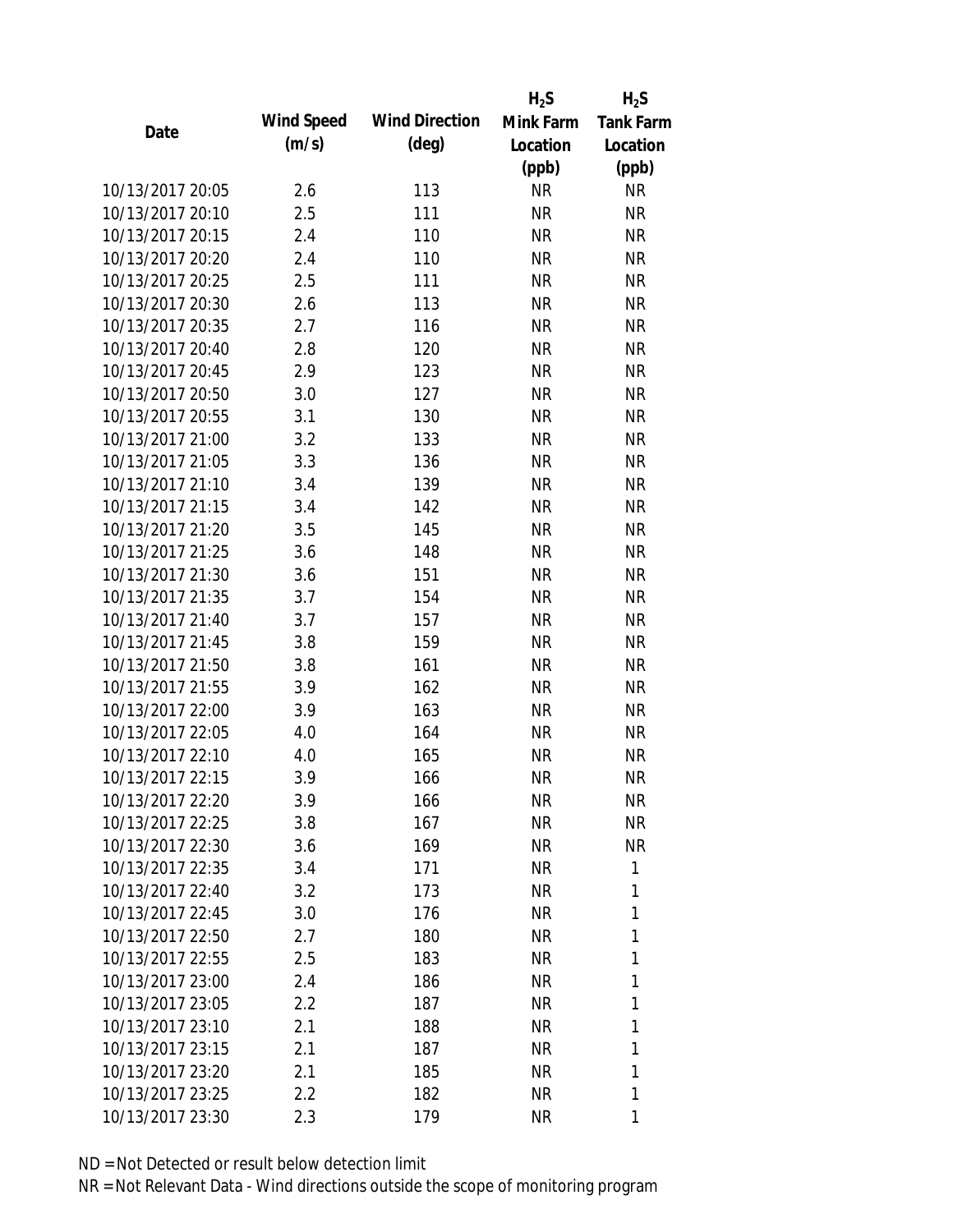|                  |            |                       | $H_2S$    | $H_2S$           |
|------------------|------------|-----------------------|-----------|------------------|
| Date             | Wind Speed | <b>Wind Direction</b> | Mink Farm | <b>Tank Farm</b> |
|                  | (m/s)      | $(\text{deg})$        | Location  | Location         |
|                  |            |                       | (ppb)     | (ppb)            |
| 10/13/2017 23:35 | 2.4        | 176                   | <b>NR</b> | 1                |
| 10/13/2017 23:40 | 2.5        | 174                   | <b>NR</b> | 1                |
| 10/13/2017 23:45 | 2.6        | 172                   | <b>NR</b> | $\mathbf{1}$     |
| 10/13/2017 23:50 | 2.7        | 170                   | <b>NR</b> | $\mathbf{1}$     |
| 10/13/2017 23:55 | 2.7        | 170                   | <b>NR</b> | $\mathbf{1}$     |
| 10/13/2017 24:00 | 2.7        | 169                   | <b>NR</b> | <b>NR</b>        |
| 10/14/2017 00:05 | 2.7        | 169                   | <b>NR</b> | <b>NR</b>        |
| 10/14/2017 00:10 | 2.7        | 169                   | <b>NR</b> | <b>NR</b>        |
| 10/14/2017 00:15 | 2.6        | 168                   | <b>NR</b> | <b>NR</b>        |
| 10/14/2017 00:20 | 2.5        | 167                   | <b>NR</b> | <b>NR</b>        |
| 10/14/2017 00:25 | 2.4        | 164                   | <b>NR</b> | <b>NR</b>        |
| 10/14/2017 00:30 | 2.2        | 160                   | <b>NR</b> | <b>NR</b>        |
| 10/14/2017 00:35 | 2.0        | 156                   | <b>NR</b> | <b>NR</b>        |
| 10/14/2017 00:40 | 1.8        | 150                   | <b>NR</b> | <b>NR</b>        |
| 10/14/2017 00:45 | 1.7        | 145                   | <b>NR</b> | <b>NR</b>        |
| 10/14/2017 00:50 | 1.6        | 140                   | <b>NR</b> | <b>NR</b>        |
| 10/14/2017 00:55 | 1.6        | 136                   | <b>NR</b> | <b>NR</b>        |
| 10/14/2017 01:00 | 1.6        | 133                   | <b>NR</b> | <b>NR</b>        |
| 10/14/2017 01:05 | 1.7        | 131                   | <b>NR</b> | <b>NR</b>        |
| 10/14/2017 01:10 | 1.9        | 130                   | <b>NR</b> | <b>NR</b>        |
| 10/14/2017 01:15 | 2.0        | 130                   | <b>NR</b> | <b>NR</b>        |
| 10/14/2017 01:20 | 2.1        | 129                   | <b>NR</b> | <b>NR</b>        |
| 10/14/2017 01:25 | 2.1        | 128                   | <b>NR</b> | <b>NR</b>        |
| 10/14/2017 01:30 | 2.1        | 126                   | <b>NR</b> | <b>NR</b>        |
| 10/14/2017 01:35 | 2.1        | 124                   | <b>NR</b> | <b>NR</b>        |
| 10/14/2017 01:40 | 2.1        | 122                   | <b>NR</b> | <b>NR</b>        |
| 10/14/2017 01:45 | 2.1        | 119                   | <b>NR</b> | <b>NR</b>        |
| 10/14/2017 01:50 | $2.2\,$    | 117                   | NR        | <b>NR</b>        |
| 10/14/2017 01:55 | 2.2        | 116                   | <b>NR</b> | <b>NR</b>        |
| 10/14/2017 02:00 | 2.3        | 115                   | <b>NR</b> | <b>NR</b>        |
| 10/14/2017 02:05 | 2.4        | 115                   | <b>NR</b> | <b>NR</b>        |
| 10/14/2017 02:10 | 2.4        | 115                   | <b>NR</b> | <b>NR</b>        |
| 10/14/2017 02:15 | 2.5        | 115                   | NR        | <b>NR</b>        |
| 10/14/2017 02:20 | 2.4        | 114                   | <b>NR</b> | <b>NR</b>        |
| 10/14/2017 02:25 | 2.4        | 113                   | <b>NR</b> | <b>NR</b>        |
| 10/14/2017 02:30 | 2.4        | 112                   | <b>NR</b> | <b>NR</b>        |
| 10/14/2017 02:35 | 2.3        | 111                   | NR        | <b>NR</b>        |
| 10/14/2017 02:40 | 2.3        | 110                   | NR        | <b>NR</b>        |
| 10/14/2017 02:45 | 2.2        | 111                   | <b>NR</b> | <b>NR</b>        |
| 10/14/2017 02:50 | 2.2        | 113                   | NR        | <b>NR</b>        |
| 10/14/2017 02:55 | 2.2        | 115                   | <b>NR</b> | <b>NR</b>        |
| 10/14/2017 03:00 | 2.2        | 117                   | <b>NR</b> | <b>NR</b>        |
|                  |            |                       |           |                  |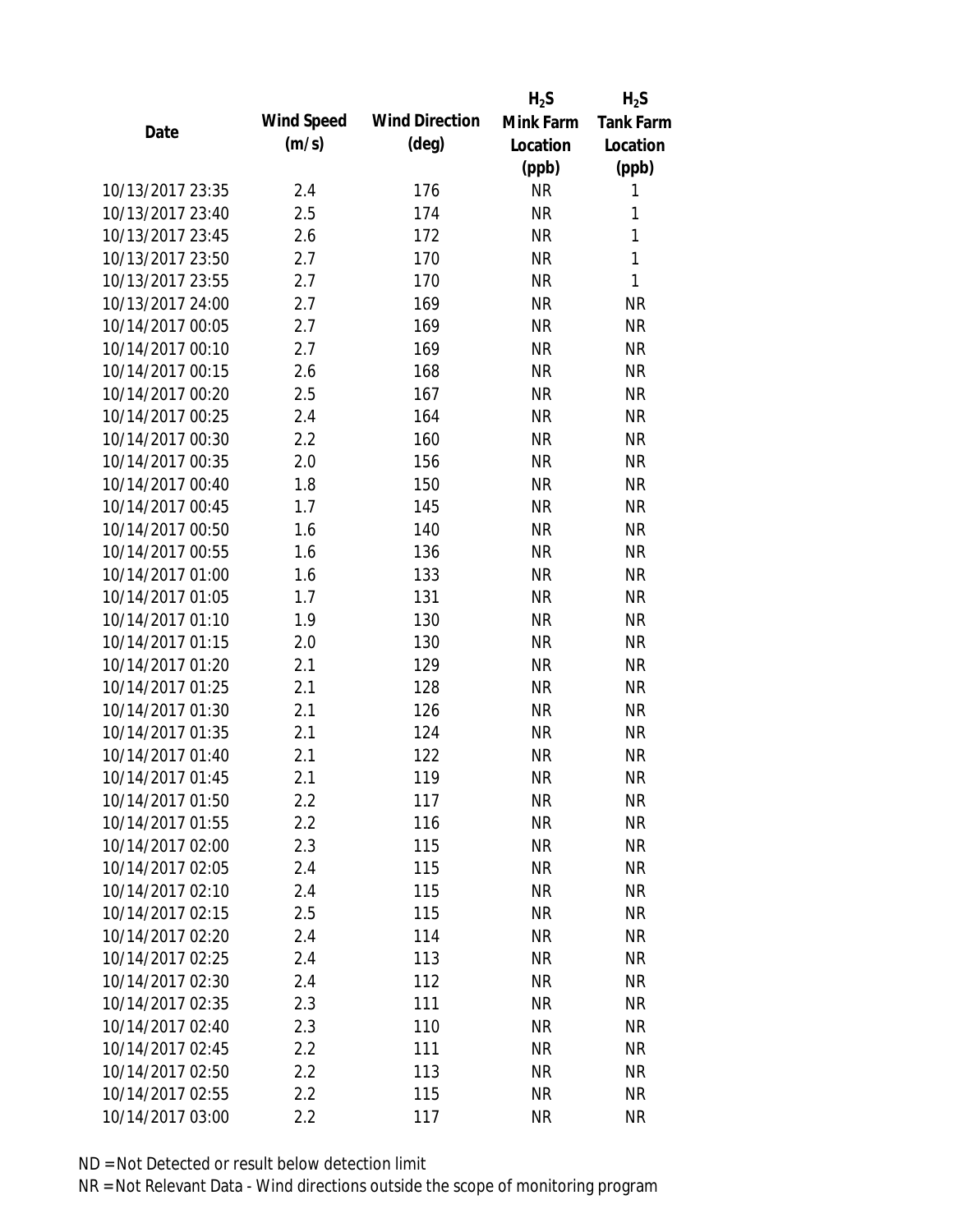|                  |            |                       | $H_2S$    | $H_2S$           |
|------------------|------------|-----------------------|-----------|------------------|
| Date             | Wind Speed | <b>Wind Direction</b> | Mink Farm | <b>Tank Farm</b> |
|                  | (m/s)      | $(\text{deg})$        | Location  | Location         |
|                  |            |                       | (ppb)     | (ppb)            |
| 10/14/2017 03:05 | 2.2        | 101                   | <b>NR</b> | <b>NR</b>        |
| 10/14/2017 03:10 | 2.1        | 133                   | <b>NR</b> | <b>NR</b>        |
| 10/14/2017 03:15 | 2.1        | 163                   | <b>NR</b> | <b>NR</b>        |
| 10/14/2017 03:20 | 2.0        | 195                   | <b>NR</b> | 1                |
| 10/14/2017 03:25 | 1.9        | 229                   | <b>NR</b> | $\mathbf{1}$     |
| 10/14/2017 03:30 | 1.8        | 265                   | <b>ND</b> | 1                |
| 10/14/2017 03:35 | 1.7        | 264                   | <b>ND</b> | $\mathbf{1}$     |
| 10/14/2017 03:40 | 1.7        | 220                   | <b>NR</b> | $\mathbf{1}$     |
| 10/14/2017 03:45 | 1.7        | 177                   | <b>NR</b> | $\mathbf{1}$     |
| 10/14/2017 03:50 | 1.8        | 135                   | <b>NR</b> | <b>NR</b>        |
| 10/14/2017 03:55 | 1.9        | 91                    | <b>NR</b> | <b>NR</b>        |
| 10/14/2017 04:00 | 1.9        | 45                    | <b>NR</b> | <b>NR</b>        |
| 10/14/2017 04:05 | 2.0        | 55                    | <b>NR</b> | <b>NR</b>        |
| 10/14/2017 04:10 | 2.0        | 60                    | <b>NR</b> | <b>NR</b>        |
| 10/14/2017 04:15 | 2.1        | 63                    | <b>NR</b> | <b>NR</b>        |
| 10/14/2017 04:20 | 2.0        | 65                    | <b>NR</b> | <b>NR</b>        |
| 10/14/2017 04:25 | 2.0        | 66                    | <b>NR</b> | <b>NR</b>        |
| 10/14/2017 04:30 | 2.0        | 66                    | <b>NR</b> | <b>NR</b>        |
| 10/14/2017 04:35 | 2.0        | 67                    | <b>NR</b> | <b>NR</b>        |
| 10/14/2017 04:40 | 2.0        | 72                    | <b>NR</b> | <b>NR</b>        |
| 10/14/2017 04:45 | 2.1        | 76                    | <b>NR</b> | <b>NR</b>        |
| 10/14/2017 04:50 | 2.1        | 82                    | <b>NR</b> | <b>NR</b>        |
| 10/14/2017 04:55 | 2.3        | 88                    | <b>NR</b> | <b>NR</b>        |
| 10/14/2017 05:00 | 2.4        | 95                    | <b>NR</b> | <b>NR</b>        |
| 10/14/2017 05:05 | 2.5        | 100                   | <b>NR</b> | <b>NR</b>        |
| 10/14/2017 05:10 | 2.5        | 104                   | <b>NR</b> | <b>NR</b>        |
| 10/14/2017 05:15 | 2.4        | 106                   | <b>NR</b> | <b>NR</b>        |
| 10/14/2017 05:20 | 2.4        | 109                   | NR        | <b>NR</b>        |
| 10/14/2017 05:25 | 2.4        | 111                   | <b>NR</b> | <b>NR</b>        |
| 10/14/2017 05:30 | 2.4        | 113                   | <b>NR</b> | <b>NR</b>        |
| 10/14/2017 05:35 | 2.6        | 116                   | <b>NR</b> | <b>NR</b>        |
| 10/14/2017 05:40 | 2.8        | 121                   | <b>NR</b> | <b>NR</b>        |
| 10/14/2017 05:45 | 3.1        | 125                   | <b>NR</b> | <b>NR</b>        |
| 10/14/2017 05:50 | 3.4        | 129                   | <b>NR</b> | <b>NR</b>        |
| 10/14/2017 05:55 |            |                       |           |                  |
|                  | 3.6        | 131                   | <b>NR</b> | <b>NR</b>        |
| 10/14/2017 06:00 | 3.8        | 133                   | <b>NR</b> | <b>NR</b>        |
| 10/14/2017 06:05 | 3.9        | 133                   | NR        | <b>NR</b>        |
| 10/14/2017 06:10 | 3.8        | 132                   | NR        | <b>NR</b>        |
| 10/14/2017 06:15 | 3.6        | 130                   | <b>NR</b> | <b>NR</b>        |
| 10/14/2017 06:20 | 3.4        | 126                   | <b>NR</b> | <b>NR</b>        |
| 10/14/2017 06:25 | 3.1        | 122                   | <b>NR</b> | <b>NR</b>        |
| 10/14/2017 06:30 | 2.8        | 117                   | <b>NR</b> | <b>NR</b>        |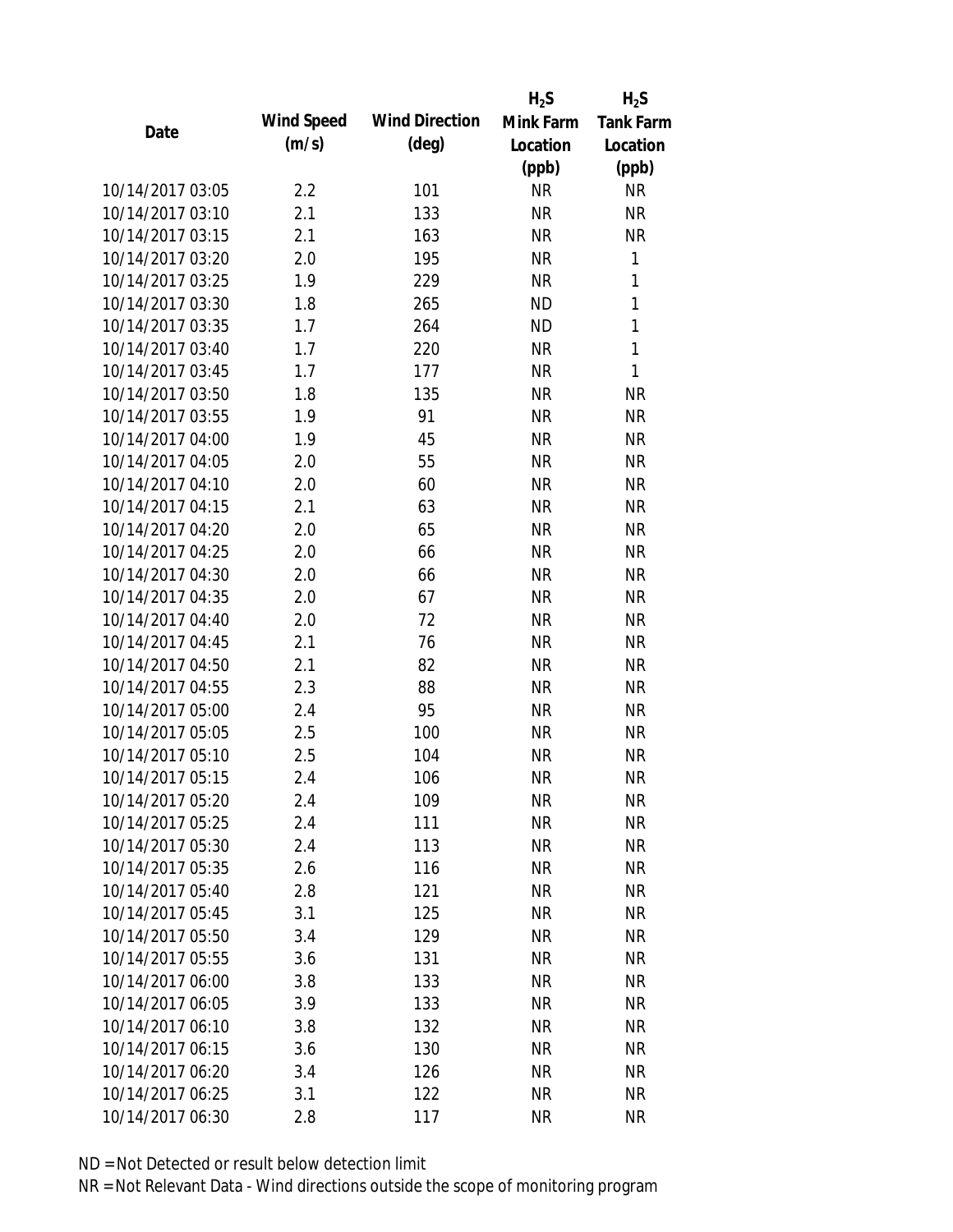|                  |            |                       | $H_2S$       | $H_2S$           |
|------------------|------------|-----------------------|--------------|------------------|
| Date             | Wind Speed | <b>Wind Direction</b> | Mink Farm    | <b>Tank Farm</b> |
|                  | (m/s)      | $(\text{deg})$        | Location     | Location         |
|                  |            |                       | (ppb)        | (ppb)            |
| 10/14/2017 06:35 | 2.6        | 114                   | <b>NR</b>    | <b>NR</b>        |
| 10/14/2017 06:40 | 2.4        | 111                   | <b>NR</b>    | <b>NR</b>        |
| 10/14/2017 06:45 | 2.2        | 109                   | <b>NR</b>    | <b>NR</b>        |
| 10/14/2017 06:50 | 2.2        | 111                   | <b>NR</b>    | <b>NR</b>        |
| 10/14/2017 06:55 | 2.2        | 114                   | <b>NR</b>    | <b>NR</b>        |
| 10/14/2017 07:00 | 2.1        | 114                   | <b>NR</b>    | <b>NR</b>        |
| 10/14/2017 07:05 | 2.1        | 108                   | <b>NR</b>    | <b>NR</b>        |
| 10/14/2017 07:10 | 2.1        | 96                    | <b>NR</b>    | <b>NR</b>        |
| 10/14/2017 07:15 | 2.1        | 80                    | <b>NR</b>    | <b>NR</b>        |
| 10/14/2017 07:20 | 2.0        | 63                    | <b>NR</b>    | <b>NR</b>        |
| 10/14/2017 07:25 | 2.0        | 48                    | <b>NR</b>    | <b>NR</b>        |
| 10/14/2017 07:30 | 2.0        | 39                    | $\mathbf{1}$ | <b>NR</b>        |
| 10/14/2017 07:35 | 2.0        | 38                    | $\mathbf{1}$ | <b>NR</b>        |
| 10/14/2017 07:40 | 2.0        | 45                    | <b>NR</b>    | <b>NR</b>        |
| 10/14/2017 07:45 | 1.9        | 55                    | <b>NR</b>    | <b>NR</b>        |
| 10/14/2017 07:50 | 1.9        | 64                    | <b>NR</b>    | <b>NR</b>        |
| 10/14/2017 07:55 | 1.9        | 69                    | <b>NR</b>    | <b>NR</b>        |
| 10/14/2017 08:00 | 1.8        | 69                    | <b>NR</b>    | <b>NR</b>        |
| 10/14/2017 08:05 | 1.6        | 66                    | <b>NR</b>    | <b>NR</b>        |
| 10/14/2017 08:10 | 1.6        | 61                    | <b>NR</b>    | <b>NR</b>        |
| 10/14/2017 08:15 | 1.5        | 58                    | <b>NR</b>    | <b>NR</b>        |
| 10/14/2017 08:20 | 1.5        | 58                    | <b>NR</b>    | <b>NR</b>        |
| 10/14/2017 08:25 | 1.6        | 60                    | <b>NR</b>    | <b>NR</b>        |
| 10/14/2017 08:30 | 1.8        | 68                    | <b>NR</b>    | <b>NR</b>        |
| 10/14/2017 08:35 | 2.1        | 78                    | <b>NR</b>    | <b>NR</b>        |
| 10/14/2017 08:40 | 2.4        | 90                    | <b>NR</b>    | <b>NR</b>        |
| 10/14/2017 08:45 | 2.7        | 99                    | <b>NR</b>    | <b>NR</b>        |
| 10/14/2017 08:50 | 3.0        | 106                   | NR           | <b>NR</b>        |
| 10/14/2017 08:55 | 3.2        | 108                   | <b>NR</b>    | <b>NR</b>        |
| 10/14/2017 09:00 | 3.1        | 105                   | <b>NR</b>    | <b>NR</b>        |
| 10/14/2017 09:05 | 3.0        | 94                    | <b>NR</b>    | <b>NR</b>        |
| 10/14/2017 09:10 | 2.7        | 76                    | <b>NR</b>    | <b>NR</b>        |
| 10/14/2017 09:15 | 2.4        | 59                    | <b>NR</b>    | <b>NR</b>        |
| 10/14/2017 09:20 | 2.2        | 48                    | <b>NR</b>    | <b>NR</b>        |
| 10/14/2017 09:25 | 2.0        | 44                    | <b>NR</b>    | <b>NR</b>        |
| 10/14/2017 09:30 | 1.9        | 45                    | <b>NR</b>    | <b>NR</b>        |
| 10/14/2017 09:35 | 1.9        | 56                    | <b>NR</b>    | <b>NR</b>        |
| 10/14/2017 09:40 | 2.0        | 75                    | NR           | <b>NR</b>        |
| 10/14/2017 09:45 | 2.1        | 95                    | <b>NR</b>    | <b>NR</b>        |
| 10/14/2017 09:50 | 2.3        | 110                   | <b>NR</b>    | <b>NR</b>        |
| 10/14/2017 09:55 | 2.5        | 122                   | <b>NR</b>    | <b>NR</b>        |
| 10/14/2017 10:00 | 2.7        | 131                   | <b>NR</b>    | <b>NR</b>        |
|                  |            |                       |              |                  |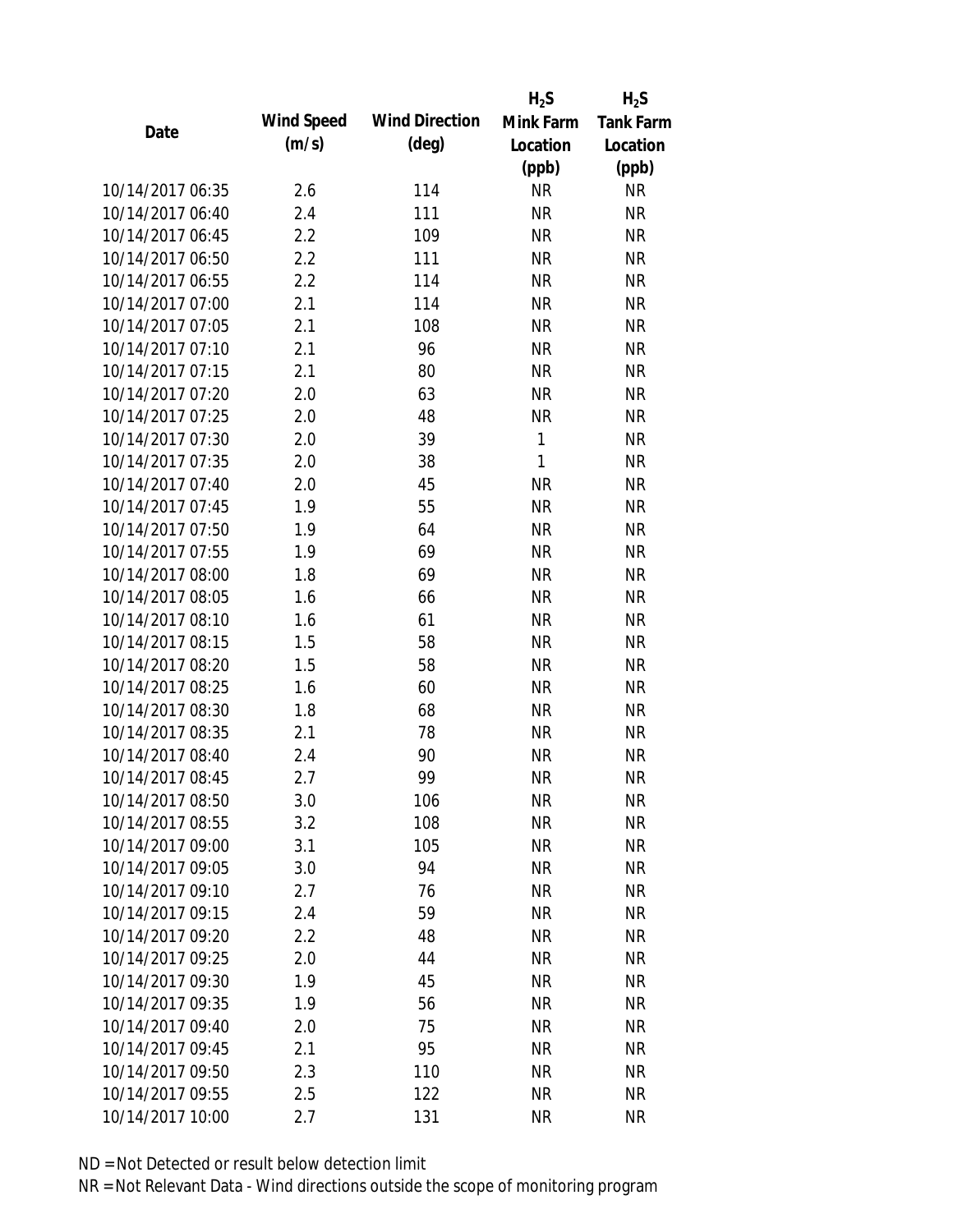|                  |            |                       | $H_2S$    | $H_2S$           |
|------------------|------------|-----------------------|-----------|------------------|
| Date             | Wind Speed | <b>Wind Direction</b> | Mink Farm | <b>Tank Farm</b> |
|                  | (m/s)      | $(\text{deg})$        | Location  | Location         |
|                  |            |                       | (ppb)     | (ppb)            |
| 10/14/2017 10:05 | 2.9        | 137                   | <b>NR</b> | <b>NR</b>        |
| 10/14/2017 10:10 | 3.1        | 141                   | <b>NR</b> | <b>NR</b>        |
| 10/14/2017 10:15 | 3.3        | 143                   | <b>NR</b> | <b>NR</b>        |
| 10/14/2017 10:20 | 3.4        | 145                   | <b>NR</b> | <b>NR</b>        |
| 10/14/2017 10:25 | 3.6        | 146                   | <b>NR</b> | <b>NR</b>        |
| 10/14/2017 10:30 | 3.7        | 146                   | <b>NR</b> | <b>NR</b>        |
| 10/14/2017 10:35 | 3.9        | 147                   | <b>NR</b> | <b>NR</b>        |
| 10/14/2017 10:40 | 4.1        | 148                   | <b>NR</b> | <b>NR</b>        |
| 10/14/2017 10:45 | 4.3        | 148                   | <b>NR</b> | <b>NR</b>        |
| 10/14/2017 10:50 | 4.5        | 147                   | <b>NR</b> | <b>NR</b>        |
| 10/14/2017 10:55 | 4.5        | 147                   | <b>NR</b> | <b>NR</b>        |
| 10/14/2017 11:00 | 4.5        | 146                   | <b>NR</b> | <b>NR</b>        |
| 10/14/2017 11:05 | 4.3        | 145                   | <b>NR</b> | <b>NR</b>        |
| 10/14/2017 11:10 | 4.1        | 143                   | <b>NR</b> | <b>NR</b>        |
| 10/14/2017 11:15 | 3.8        | 142                   | <b>NR</b> | <b>NR</b>        |
| 10/14/2017 11:20 | 3.5        | 142                   | <b>NR</b> | <b>NR</b>        |
| 10/14/2017 11:25 | 3.2        | 142                   | <b>NR</b> | <b>NR</b>        |
| 10/14/2017 11:30 | 2.9        | 141                   | <b>NR</b> | <b>NR</b>        |
| 10/14/2017 11:35 | 2.8        | 143                   | <b>NR</b> | <b>NR</b>        |
| 10/14/2017 11:40 | 2.6        | 146                   | <b>NR</b> | <b>NR</b>        |
| 10/14/2017 11:45 | 2.6        | 149                   | <b>NR</b> | <b>NR</b>        |
| 10/14/2017 11:50 | 2.7        | 149                   | <b>NR</b> | <b>NR</b>        |
| 10/14/2017 11:55 | 2.8        | 149                   | <b>NR</b> | <b>NR</b>        |
| 10/14/2017 12:00 | 2.9        | 146                   | <b>NR</b> | <b>NR</b>        |
| 10/14/2017 12:05 | 3.1        | 142                   | <b>NR</b> | <b>NR</b>        |
| 10/14/2017 12:10 | 3.2        | 138                   | <b>NR</b> | <b>NR</b>        |
| 10/14/2017 12:15 | 3.2        | 132                   | <b>NR</b> | <b>NR</b>        |
| 10/14/2017 12:20 | 3.2        | 129                   | NR        | <b>NR</b>        |
| 10/14/2017 12:25 | 3.1        | 128                   | <b>NR</b> | <b>NR</b>        |
| 10/14/2017 12:30 | 2.9        | 128                   | <b>NR</b> | <b>NR</b>        |
| 10/14/2017 12:35 | 2.7        | 129                   | <b>NR</b> | <b>NR</b>        |
| 10/14/2017 12:40 | 2.6        | 129                   | <b>NR</b> | <b>NR</b>        |
| 10/14/2017 12:45 | 2.5        | 156                   | <b>NR</b> | <b>NR</b>        |
| 10/14/2017 12:50 | 2.4        | 185                   | <b>NR</b> | 1                |
| 10/14/2017 12:55 | 2.4        | 216                   | <b>NR</b> | 1                |
| 10/14/2017 13:00 | 2.4        | 246                   | <b>ND</b> | 1                |
| 10/14/2017 13:05 | 2.5        | 276                   | ND.       | <b>NR</b>        |
| 10/14/2017 13:10 | 2.4        | 305                   | <b>ND</b> | <b>NR</b>        |
| 10/14/2017 13:15 | 2.3        | 303                   | <b>ND</b> | <b>NR</b>        |
| 10/14/2017 13:20 | 2.1        | 284                   | <b>ND</b> | <b>NR</b>        |
| 10/14/2017 13:25 | 2.0        | 259                   | 1         | $\mathbf{1}$     |
| 10/14/2017 13:30 | 1.8        | 232                   | 1         | 1                |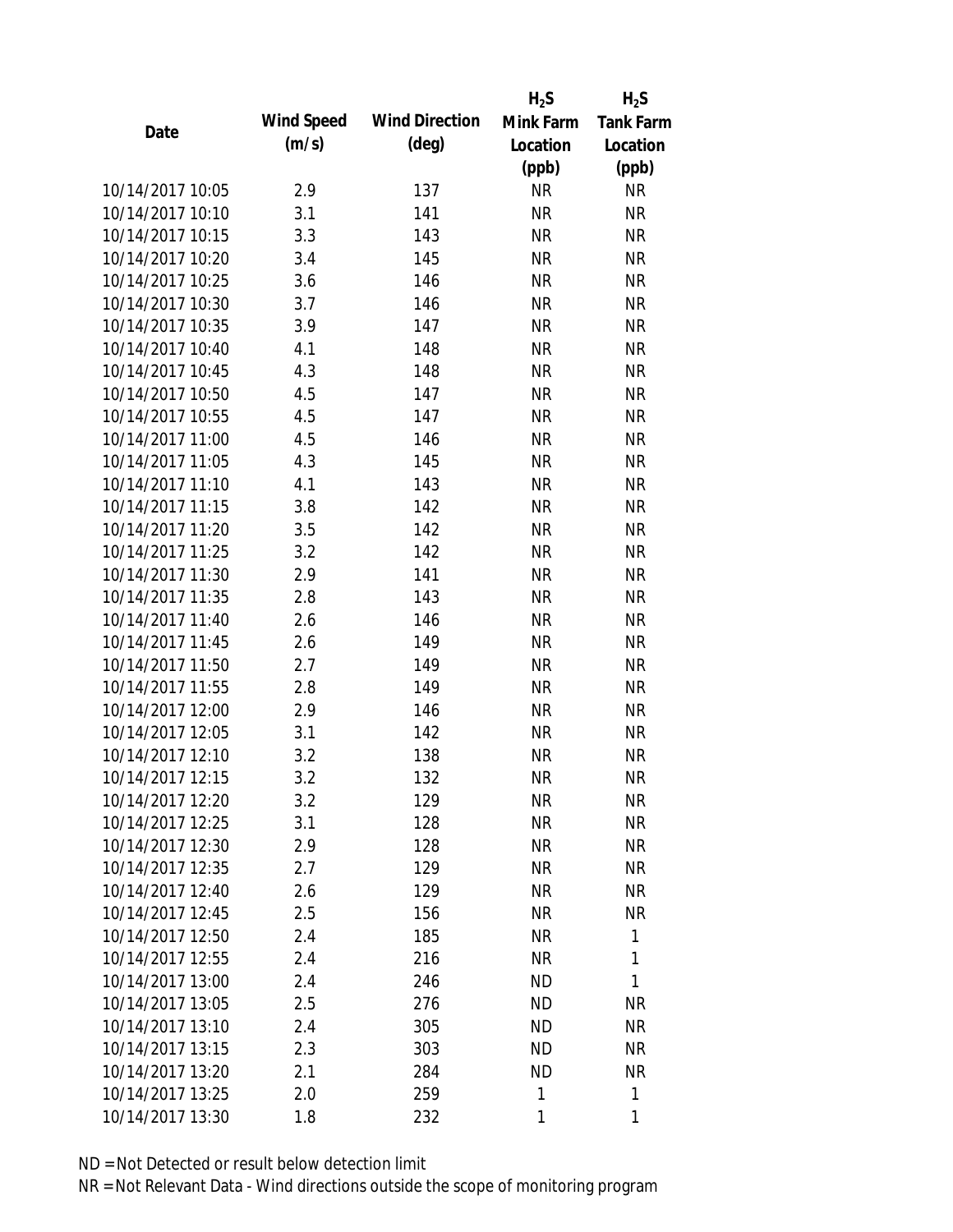|                  |            |                       | $H_2S$      | $H_2S$           |
|------------------|------------|-----------------------|-------------|------------------|
| Date             | Wind Speed | <b>Wind Direction</b> | Mink Farm   | <b>Tank Farm</b> |
|                  | (m/s)      | $(\text{deg})$        | Location    | Location         |
|                  |            |                       | (ppb)       | (ppb)            |
| 10/14/2017 13:35 | 1.8        | 206                   | <b>NR</b>   | 1                |
| 10/14/2017 13:40 | 1.9        | 179                   | <b>NR</b>   | 1                |
| 10/14/2017 13:45 | 2.0        | 158                   | <b>NR</b>   | <b>NR</b>        |
| 10/14/2017 13:50 | 2.1        | 150                   | <b>NR</b>   | <b>NR</b>        |
| 10/14/2017 13:55 | 2.1        | 148                   | <b>NR</b>   | <b>NR</b>        |
| 10/14/2017 14:00 | 2.2        | 147                   | <b>NR</b>   | <b>NR</b>        |
| 10/14/2017 14:05 | 2.2        | 146                   | <b>NR</b>   | <b>NR</b>        |
| 10/14/2017 14:10 | 2.1        | 144                   | <b>NR</b>   | <b>NR</b>        |
| 10/14/2017 14:15 | 2.1        | 142                   | <b>NR</b>   | <b>NR</b>        |
| 10/14/2017 14:20 | 2.1        | 138                   | <b>NR</b>   | <b>NR</b>        |
| 10/14/2017 14:25 | 2.1        | 134                   | <b>NR</b>   | <b>NR</b>        |
| 10/14/2017 14:30 | 2.1        | 131                   | <b>NR</b>   | <b>NR</b>        |
| 10/14/2017 14:35 | 2.1        | 127                   | <b>NR</b>   | <b>NR</b>        |
| 10/14/2017 14:40 | 2.0        | 120                   | <b>NR</b>   | <b>NR</b>        |
| 10/14/2017 14:45 | 1.9        | 110                   | <b>NR</b>   | <b>NR</b>        |
| 10/14/2017 14:50 | 1.7        | 98                    | <b>NR</b>   | <b>NR</b>        |
| 10/14/2017 14:55 | 1.6        | 84                    | <b>NR</b>   | <b>NR</b>        |
| 10/14/2017 15:00 | 1.5        | 69                    | <b>NR</b>   | <b>NR</b>        |
| 10/14/2017 15:05 | 1.5        | 57                    | <b>NR</b>   | <b>NR</b>        |
| 10/14/2017 15:10 | 1.5        | 52                    | <b>NR</b>   | <b>NR</b>        |
| 10/14/2017 15:15 | 1.5        | 54                    | <b>NR</b>   | <b>NR</b>        |
| 10/14/2017 15:20 | 1.6        | 63                    | <b>NR</b>   | <b>NR</b>        |
| 10/14/2017 15:25 | 1.9        | 75                    | <b>NR</b>   | <b>NR</b>        |
| 10/14/2017 15:30 | 2.1        | 90                    | <b>NR</b>   | <b>NR</b>        |
| 10/14/2017 15:35 | 2.4        | 103                   | <b>NR</b>   | <b>NR</b>        |
| 10/14/2017 15:40 | 2.7        | 113                   | <b>NR</b>   | <b>NR</b>        |
| 10/14/2017 15:45 | 2.8        | 118                   | <b>NR</b>   | <b>NR</b>        |
| 10/14/2017 15:50 | 2.9        | 119                   | NR          | <b>NR</b>        |
| 10/14/2017 15:55 | 2.9        | 118                   | <b>NR</b>   | <b>NR</b>        |
| 10/14/2017 16:00 | 2.8        | 115                   | <b>NR</b>   | <b>NR</b>        |
| 10/14/2017 16:05 | 2.6        | 112                   | <b>NR</b>   | <b>NR</b>        |
| 10/14/2017 16:10 | 2.4        | 108                   | <b>NR</b>   | <b>NR</b>        |
| 10/14/2017 16:15 | 2.3        | 106                   | NR          | <b>NR</b>        |
| 10/14/2017 16:20 | 2.1        | 104                   | <b>NR</b>   | <b>NR</b>        |
| 10/14/2017 16:25 |            |                       |             |                  |
|                  | 2.0        | 103                   | <b>NR</b>   | <b>NR</b>        |
| 10/14/2017 16:30 | 1.9        | 103                   | <b>NR</b>   | <b>NR</b>        |
| 10/14/2017 16:35 | 1.8        | 102                   | NR          | <b>NR</b>        |
| 10/14/2017 16:40 | 1.7        | 98                    | NR          | <b>NR</b>        |
| 10/14/2017 16:45 | 1.6        | 89                    | <b>NR</b>   | <b>NR</b>        |
| 10/14/2017 16:50 | 1.5        | 73                    | <b>NR</b>   | <b>NR</b>        |
| 10/14/2017 16:55 | 1.5        | 57                    | <b>NR</b>   | <b>NR</b>        |
| 10/14/2017 17:00 | 1.5        | 40                    | $\mathbf 1$ | <b>NR</b>        |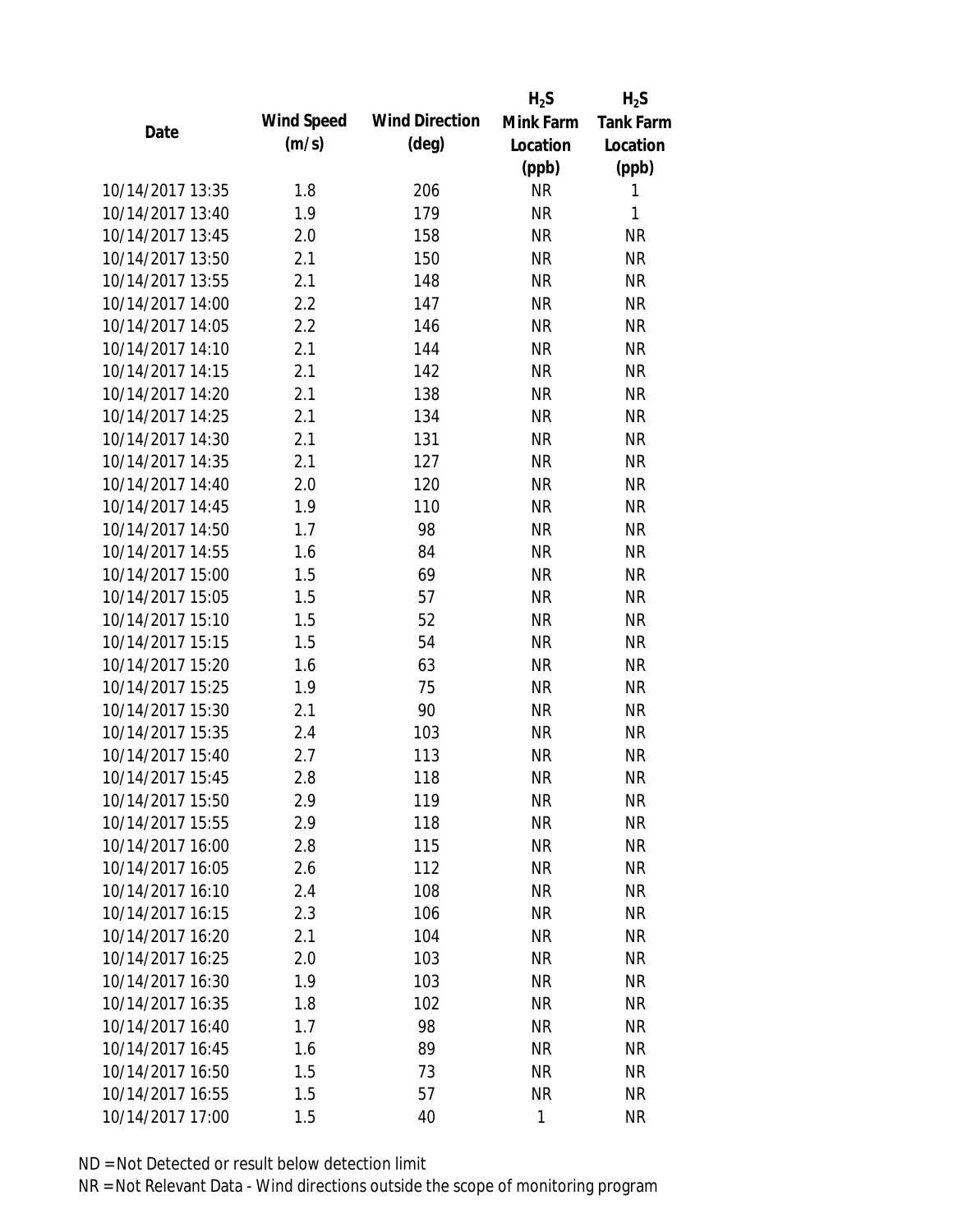|                  |            |                       | $H_2S$    | $H_2S$           |
|------------------|------------|-----------------------|-----------|------------------|
| Date             | Wind Speed | <b>Wind Direction</b> | Mink Farm | <b>Tank Farm</b> |
|                  | (m/s)      | $(\text{deg})$        | Location  | Location         |
|                  |            |                       | (ppb)     | (ppb)            |
| 10/14/2017 17:05 | 1.5        | 26                    | 1         | <b>NR</b>        |
| 10/14/2017 17:10 | 1.5        | 18                    | <b>ND</b> | <b>NR</b>        |
| 10/14/2017 17:15 | 1.6        | 19                    | <b>ND</b> | <b>NR</b>        |
| 10/14/2017 17:20 | 1.8        | 30                    | <b>ND</b> | <b>NR</b>        |
| 10/14/2017 17:25 | 2.0        | 44                    | <b>NR</b> | <b>NR</b>        |
| 10/14/2017 17:30 | 2.2        | 60                    | <b>NR</b> | <b>NR</b>        |
| 10/14/2017 17:35 | 2.5        | 76                    | <b>NR</b> | <b>NR</b>        |
| 10/14/2017 17:40 | 2.7        | 89                    | <b>NR</b> | <b>NR</b>        |
| 10/14/2017 17:45 | 2.9        | 98                    | <b>NR</b> | <b>NR</b>        |
| 10/14/2017 17:50 | 3.0        | 104                   | <b>NR</b> | <b>NR</b>        |
| 10/14/2017 17:55 | 3.1        | 109                   | <b>NR</b> | <b>NR</b>        |
| 10/14/2017 18:00 | 3.2        | 112                   | <b>NR</b> | <b>NR</b>        |
| 10/14/2017 18:05 | 3.4        | 115                   | <b>NR</b> | <b>NR</b>        |
| 10/14/2017 18:10 | 3.6        | 117                   | <b>NR</b> | <b>NR</b>        |
| 10/14/2017 18:15 | 3.8        | 120                   | <b>NR</b> | <b>NR</b>        |
| 10/14/2017 18:20 | 4.0        | 122                   | <b>NR</b> | <b>NR</b>        |
| 10/14/2017 18:25 | 4.3        | 123                   | <b>NR</b> | <b>NR</b>        |
| 10/14/2017 18:30 | 4.4        | 123                   | <b>NR</b> | <b>NR</b>        |
| 10/14/2017 18:35 | 4.5        | 123                   | <b>NR</b> | <b>NR</b>        |
| 10/14/2017 18:40 | 4.6        | 122                   | <b>NR</b> | <b>NR</b>        |
| 10/14/2017 18:45 | 4.6        | 121                   | <b>NR</b> | <b>NR</b>        |
| 10/14/2017 18:50 | 4.5        | 121                   | <b>NR</b> | <b>NR</b>        |
| 10/14/2017 18:55 | 4.4        | 120                   | <b>NR</b> | <b>NR</b>        |
| 10/14/2017 19:00 | 4.3        | 119                   | <b>NR</b> | <b>NR</b>        |
| 10/14/2017 19:05 | 4.3        | 119                   | <b>NR</b> | <b>NR</b>        |
| 10/14/2017 19:10 | 4.3        | 118                   | <b>NR</b> | <b>NR</b>        |
| 10/14/2017 19:15 | 4.3        | 118                   | <b>NR</b> | <b>NR</b>        |
| 10/14/2017 19:20 | 4.3        | 117                   | NR        | NR               |
| 10/14/2017 19:25 | 4.3        | 117                   | <b>NR</b> | <b>NR</b>        |
| 10/14/2017 19:30 | 4.4        | 117                   | <b>NR</b> | <b>NR</b>        |
| 10/14/2017 19:35 | 4.4        | 117                   | <b>NR</b> | <b>NR</b>        |
| 10/14/2017 19:40 | 4.5        | 117                   | <b>NR</b> | <b>NR</b>        |
| 10/14/2017 19:45 | 4.6        | 118                   | <b>NR</b> | <b>NR</b>        |
| 10/14/2017 19:50 | 4.6        | 118                   | <b>NR</b> | <b>NR</b>        |
| 10/14/2017 19:55 | 4.6        | 118                   | <b>NR</b> | <b>NR</b>        |
| 10/14/2017 20:00 | 4.6        | 117                   | <b>NR</b> | <b>NR</b>        |
| 10/14/2017 20:05 | 4.5        | 113                   | NR        | <b>NR</b>        |
| 10/14/2017 20:10 | 4.3        | 104                   | NR        | <b>NR</b>        |
| 10/14/2017 20:15 | 4.2        | 89                    | <b>NR</b> | <b>NR</b>        |
| 10/14/2017 20:20 | 4.1        | 128                   | <b>NR</b> | <b>NR</b>        |
|                  |            |                       |           |                  |
| 10/14/2017 20:25 | 4.1        | 165                   | <b>NR</b> | <b>NR</b>        |
| 10/14/2017 20:30 | 4.2        | 200                   | <b>NR</b> | 1                |